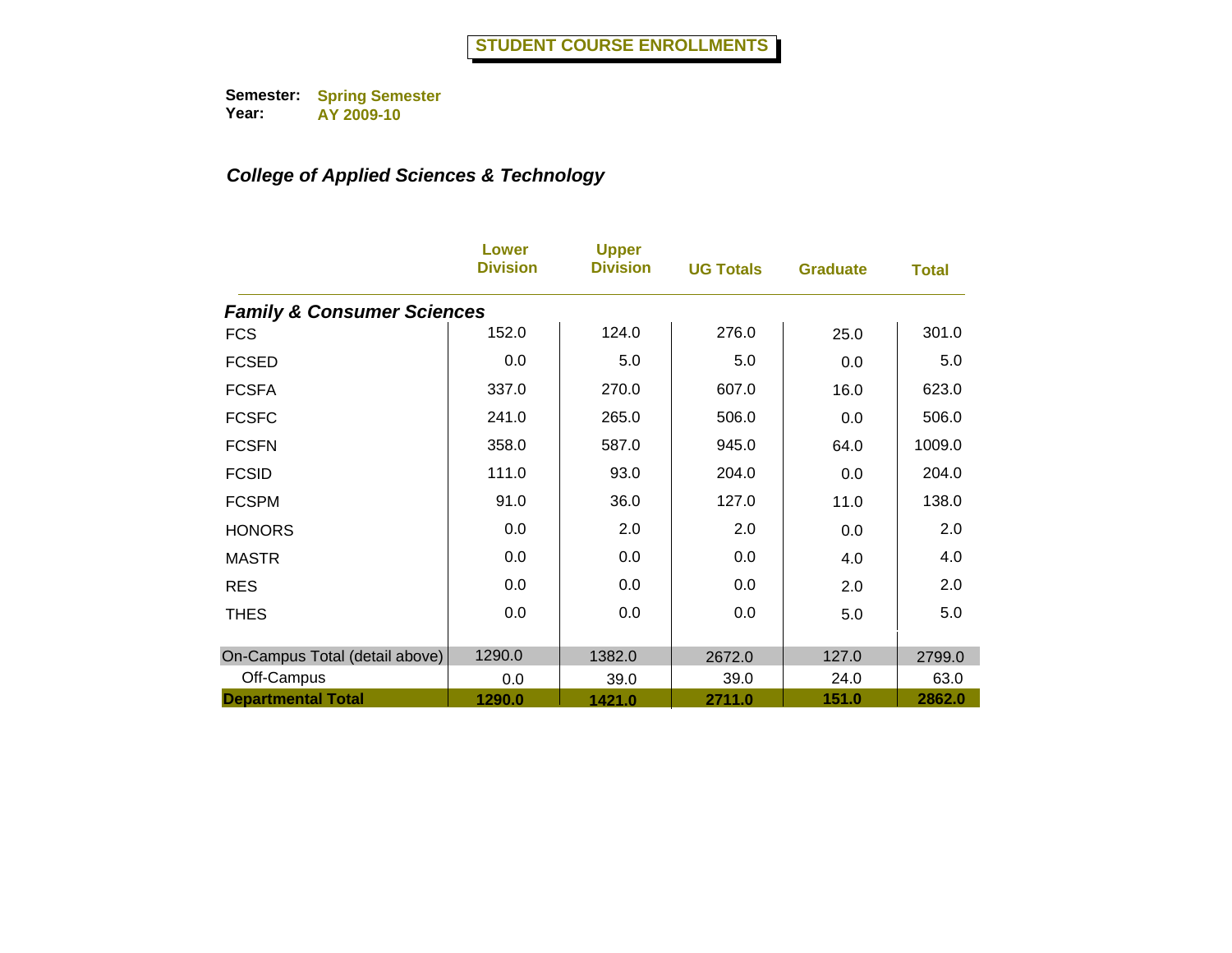|                                | Lower<br><b>Division</b> | <b>Upper</b><br><b>Division</b> | <b>UG Totals</b> | <b>Graduate</b> | <b>Total</b> |
|--------------------------------|--------------------------|---------------------------------|------------------|-----------------|--------------|
| <b>Technology</b>              |                          |                                 |                  |                 |              |
| <b>HONORS</b>                  | 0.0                      | 1.0                             | 1.0              | 0.0             | 1.0          |
| <b>ITCMP</b>                   | 57.0                     | 101.0                           | 158.0            | 0.0             | 158.0        |
| <b>ITCST</b>                   | 272.0                    | 238.0                           | 510.0            | 0.0             | 510.0        |
| <b>ITDPT</b>                   | 73.0                     | 26.0                            | 99.0             | 0.0             | 99.0         |
| <b>ITEDU</b>                   | 0.0                      | 39.0                            | 39.0             | 0.0             | 39.0         |
| <b>ITGRA</b>                   | 286.0                    | 79.0                            | 365.0            | 0.0             | 365.0        |
| <b>ITMFG</b>                   | 99.0                     | 54.0                            | 153.0            | 2.0             | 155.0        |
| <b>THES</b>                    | 0.0                      | 0.0                             | 0.0              | 1.0             | 1.0          |
| On-Campus Total (detail above) | 787.0                    | 538.0                           | 1325.0           | 3.0             | 1328.0       |
| Off-Campus                     | 0.0                      | 1.0                             | 1.0              | 106.0           | 107.0        |
| <b>Departmental Total</b>      | 787.0                    | 539.0                           | 1326.0           | 109.0           | 1435.0       |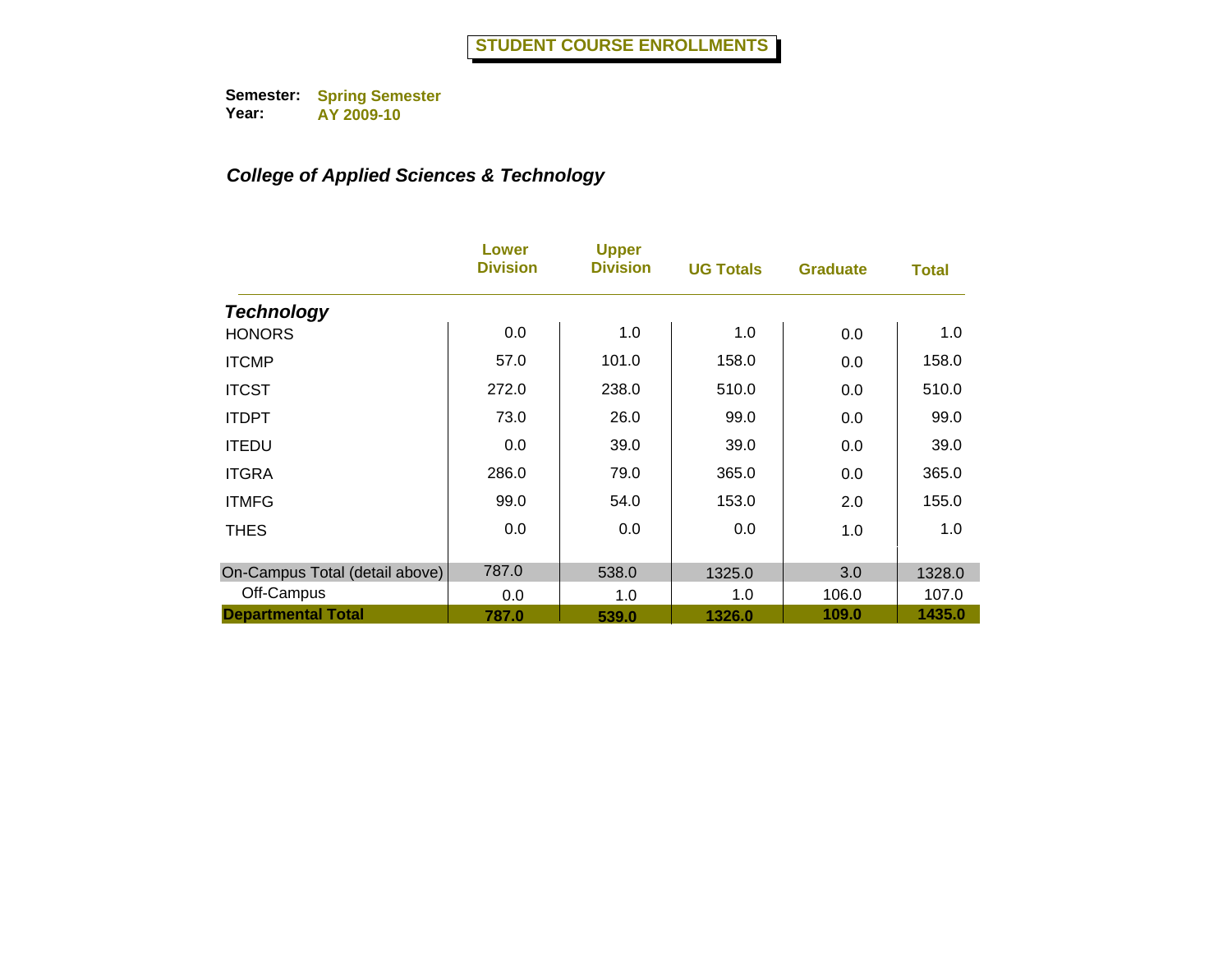|                                | Lower<br><b>Division</b> | <b>Upper</b><br><b>Division</b> | <b>UG Totals</b> | <b>Graduate</b> | <b>Total</b> |
|--------------------------------|--------------------------|---------------------------------|------------------|-----------------|--------------|
| <b>Military Science</b>        |                          |                                 |                  |                 |              |
| MIL                            | 122.0                    | 39.0                            | 161.0            | 0.0             | 161.0        |
| On-Campus Total (detail above) | 122.0                    | 39.0                            | 161.0            | 0.0             | 161.0        |
| Off-Campus                     | 0.0                      | 0.0                             | 0.0              | 0.0             | 0.0          |
| <b>Departmental Total</b>      | 122.0                    | 39.0                            | 161.0            | 0.0             | 161.0        |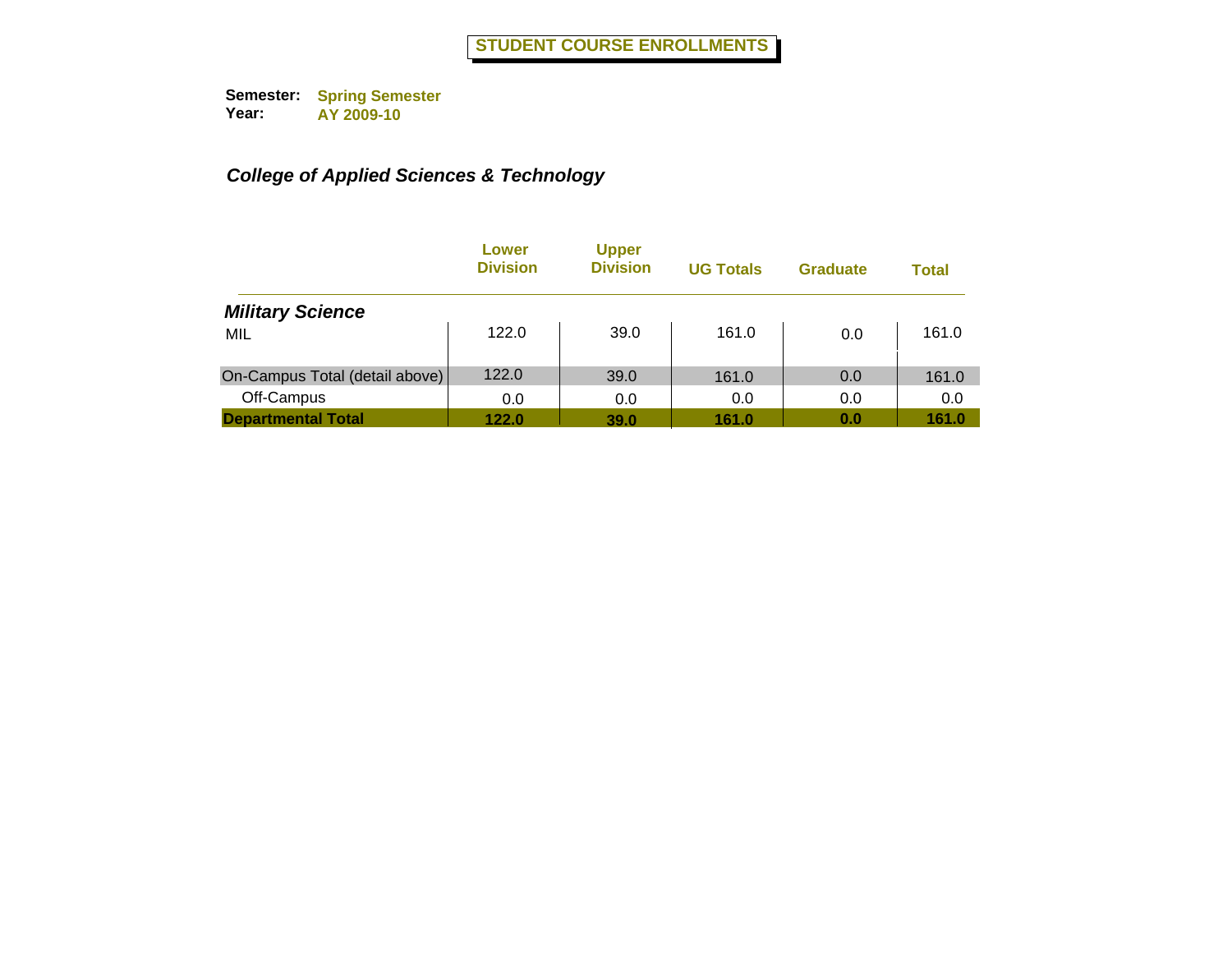|                                | Lower<br><b>Division</b> | <b>Upper</b><br><b>Division</b> | <b>UG Totals</b> | <b>Graduate</b> | <b>Total</b> |
|--------------------------------|--------------------------|---------------------------------|------------------|-----------------|--------------|
| <b>Nursing</b>                 |                          |                                 |                  |                 |              |
| <b>HONORS</b>                  | 0.0                      | 1.0                             | 1.0              | 0.0             | 1.0          |
| <b>MASTR</b>                   | 0.0                      | 0.0                             | 0.0              | 2.0             | 2.0          |
| <b>NUR</b>                     | 430.0                    | 742.0                           | 1172.0           | 0.0             | 1172.0       |
| On-Campus Total (detail above) | 430.0                    | 743.0                           | 1173.0           | 2.0             | 1175.0       |
| Off-Campus                     | 0.0                      | 34.0                            | 34.0             | 646.0           | 680.0        |
| <b>Departmental Total</b>      | 430.0                    | 777.0                           | 1207.0           | 648.0           | 1855.0       |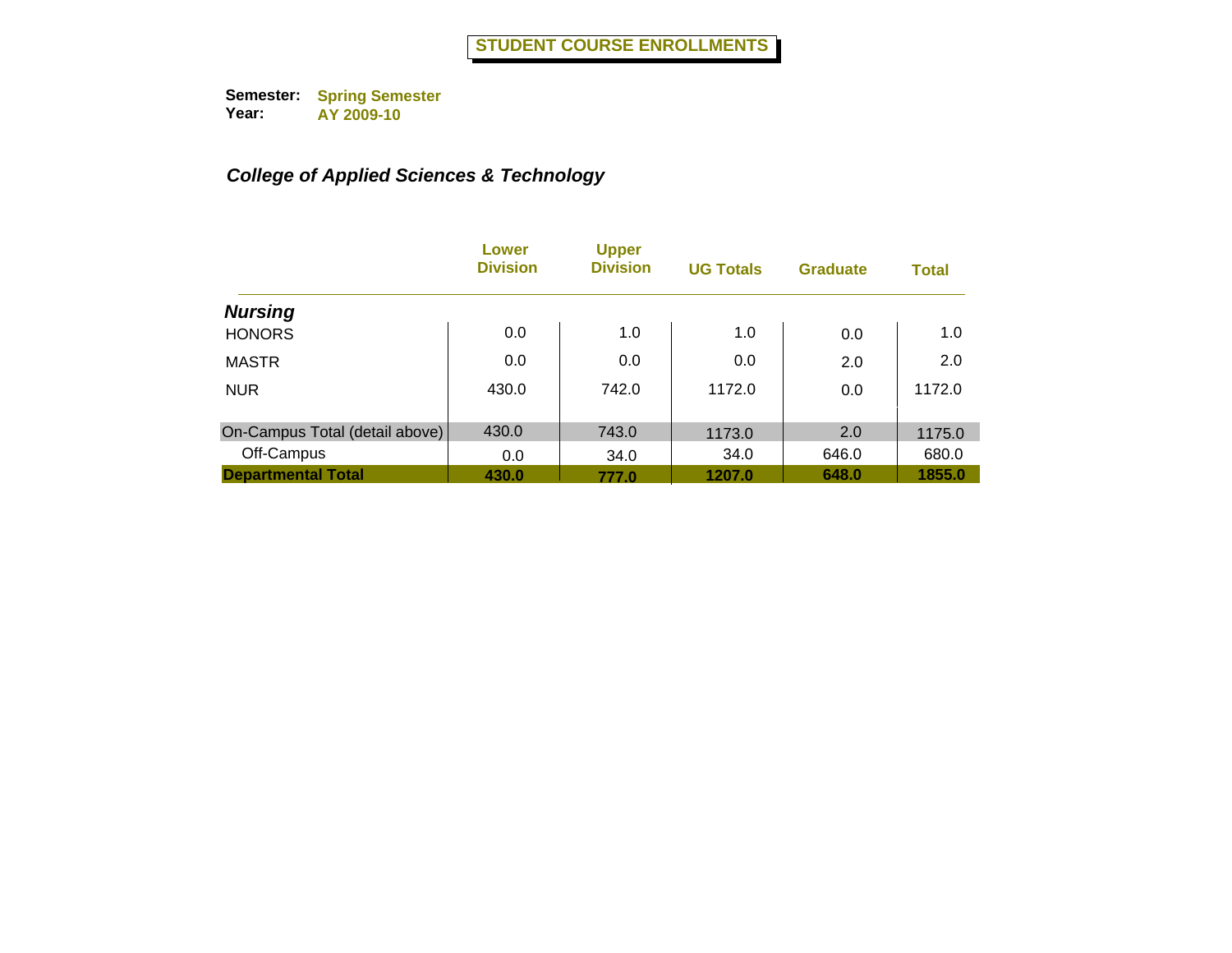|                                | Lower<br><b>Division</b> | <b>Upper</b><br><b>Division</b> | <b>UG Totals</b> | <b>Graduate</b> | <b>Total</b> |
|--------------------------------|--------------------------|---------------------------------|------------------|-----------------|--------------|
| <b>Physical Education</b>      |                          |                                 |                  |                 |              |
| AT                             | 30.0                     | 140.0                           | 170.0            | 7.0             | 177.0        |
| <b>CRPRJ</b>                   | 0.0                      | 0.0                             | 0.0              | 3.0             | 3.0          |
| <b>DISS</b>                    | 0.0                      | 0.0                             | 0.0              | 3.0             | 3.0          |
| <b>EXSCI</b>                   | 598.0                    | 180.0                           | 778.0            | 82.0            | 860.0        |
| <b>HONORS</b>                  | 0.0                      | 1.0                             | 1.0              | 0.0             | 1.0          |
| <b>PEP</b>                     | 591.0                    | 221.0                           | 812.0            | 18.0            | 830.0        |
| <b>PFW</b>                     | 1502.0                   | 0.0                             | 1502.0           | 0.0             | 1502.0       |
| <b>RES</b>                     | 0.0                      | 0.0                             | 0.0              | 3.0             | 3.0          |
| <b>SPTAD</b>                   | 124.0                    | 199.0                           | 323.0            | 61.0            | 384.0        |
| <b>THES</b>                    | 0.0                      | 0.0                             | 0.0              | 12.0            | 12.0         |
| On-Campus Total (detail above) | 2845.0                   | 741.0                           | 3586.0           | 189.0           | 3775.0       |
| Off-Campus                     | 181.0                    | 40.0                            | 221.0            | 130.0           | 351.0        |
| <b>Departmental Total</b>      | 3026.0                   | 781.0                           | 3807.0           | 319.0           | 4126.0       |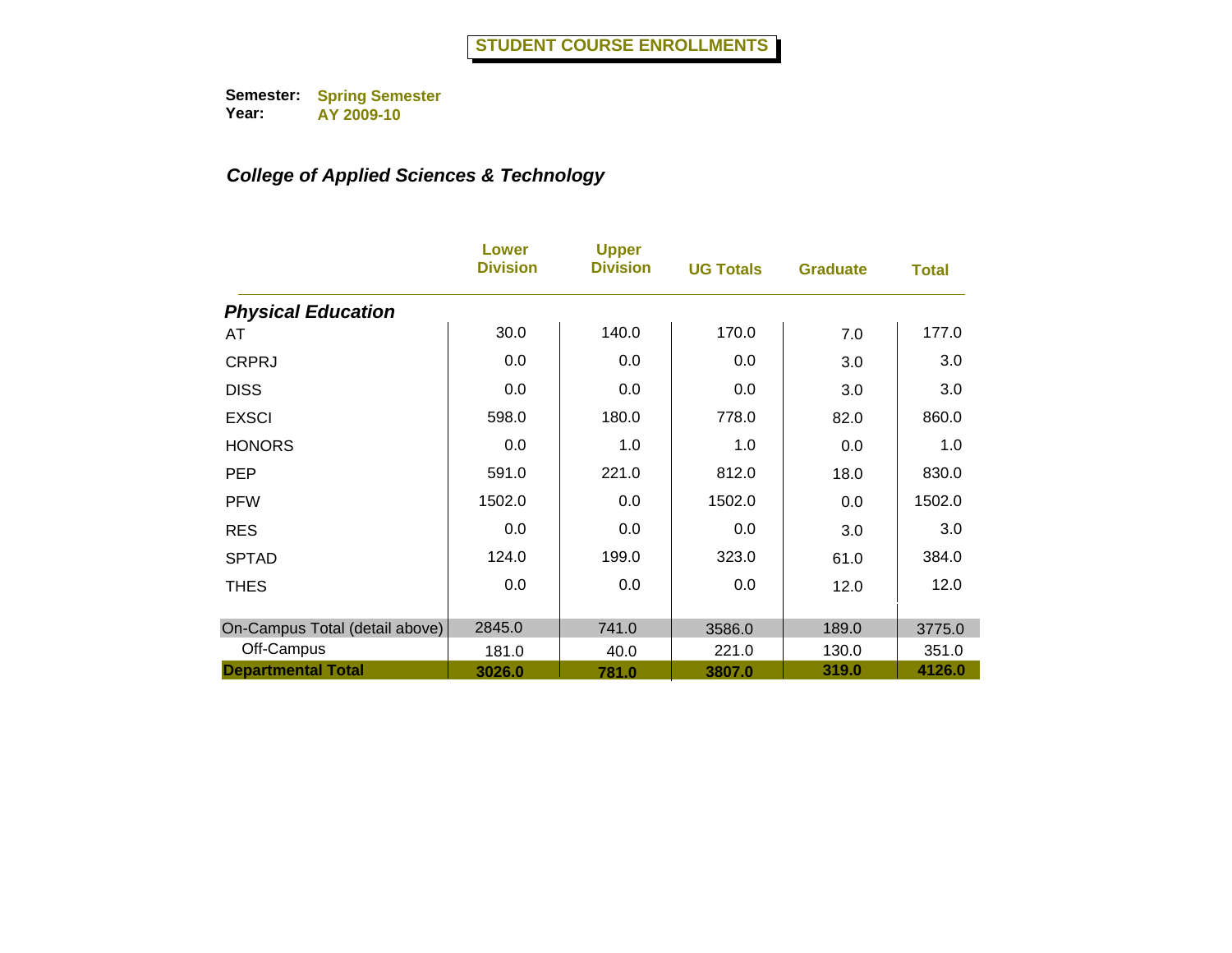|                                   | Lower<br><b>Division</b> | <b>Upper</b><br><b>Division</b> | <b>UG Totals</b> | <b>Graduate</b> | <b>Total</b> |
|-----------------------------------|--------------------------|---------------------------------|------------------|-----------------|--------------|
| <b>Wellness &amp; Gerontology</b> |                          |                                 |                  |                 |              |
| <b>GERON</b>                      | 0.0                      | 13.0                            | 13.0             | 13.0            | 26.0         |
| <b>WELNS</b>                      | 0.0                      | 0.0                             | 0.0              | 45.0            | 45.0         |
| On-Campus Total (detail above)    | 0.0                      | 13.0                            | 13.0             | 58.0            | 71.0         |
| Off-Campus                        | 0.0                      | 0.0                             | 0.0              | 7.0             | 7.0          |
| <b>Departmental Total</b>         | 0.0                      | 13.0                            | 13.0             | 65.0            | 78.0         |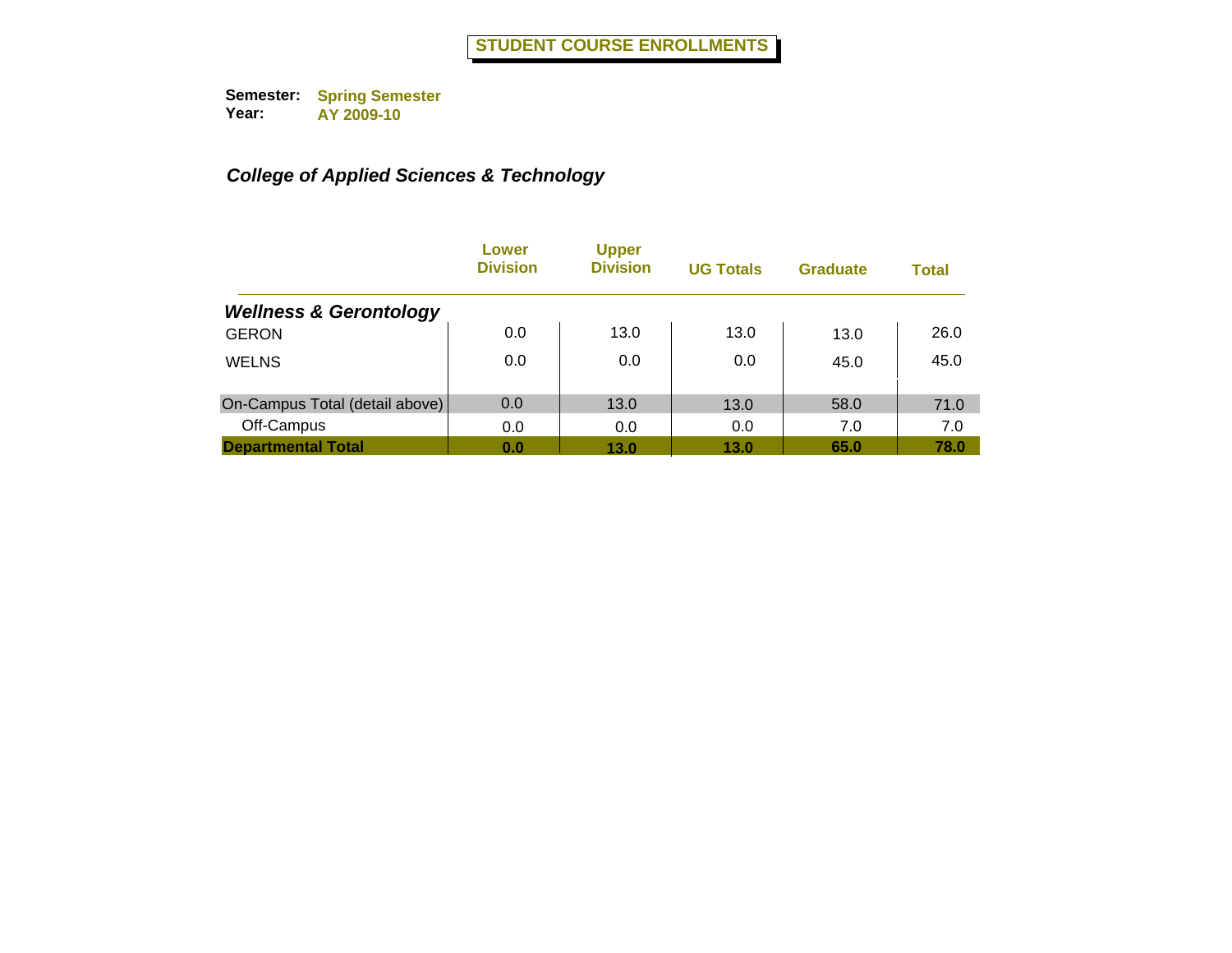# *College of Architecture & Planning*

|                                | Lower<br><b>Division</b> | <b>Upper</b><br><b>Division</b> | <b>UG Totals</b> | <b>Graduate</b> | <b>Total</b> |
|--------------------------------|--------------------------|---------------------------------|------------------|-----------------|--------------|
| <b>Architecture</b>            |                          |                                 |                  |                 |              |
| <b>ARCH</b>                    | 415.0                    | 213.0                           | 628.0            | 364.0           | 992.0        |
| CAP                            | 87.0                     | 0.0                             | 87.0             | 0.0             | 87.0         |
| <b>CRPRJ</b>                   | 0.0                      | 0.0                             | 0.0              | 5.0             | 5.0          |
| <b>HONORS</b>                  | 0.0                      | 2.0                             | 2.0              | 0.0             | 2.0          |
| <b>MASTR</b>                   | 0.0                      | 0.0                             | 0.0              | 5.0             | 5.0          |
| <b>THES</b>                    | 0.0                      | 0.0                             | 0.0              | 4.0             | 4.0          |
| On-Campus Total (detail above) | 502.0                    | 215.0                           | 717.0            | 378.0           | 1095.0       |
| Off-Campus                     | 0.0                      | 150.0                           | 150.0            | 30.0            | 180.0        |
| <b>Departmental Total</b>      | 502.0                    | 365.0                           | 867.0            | 408.0           | 1275.0       |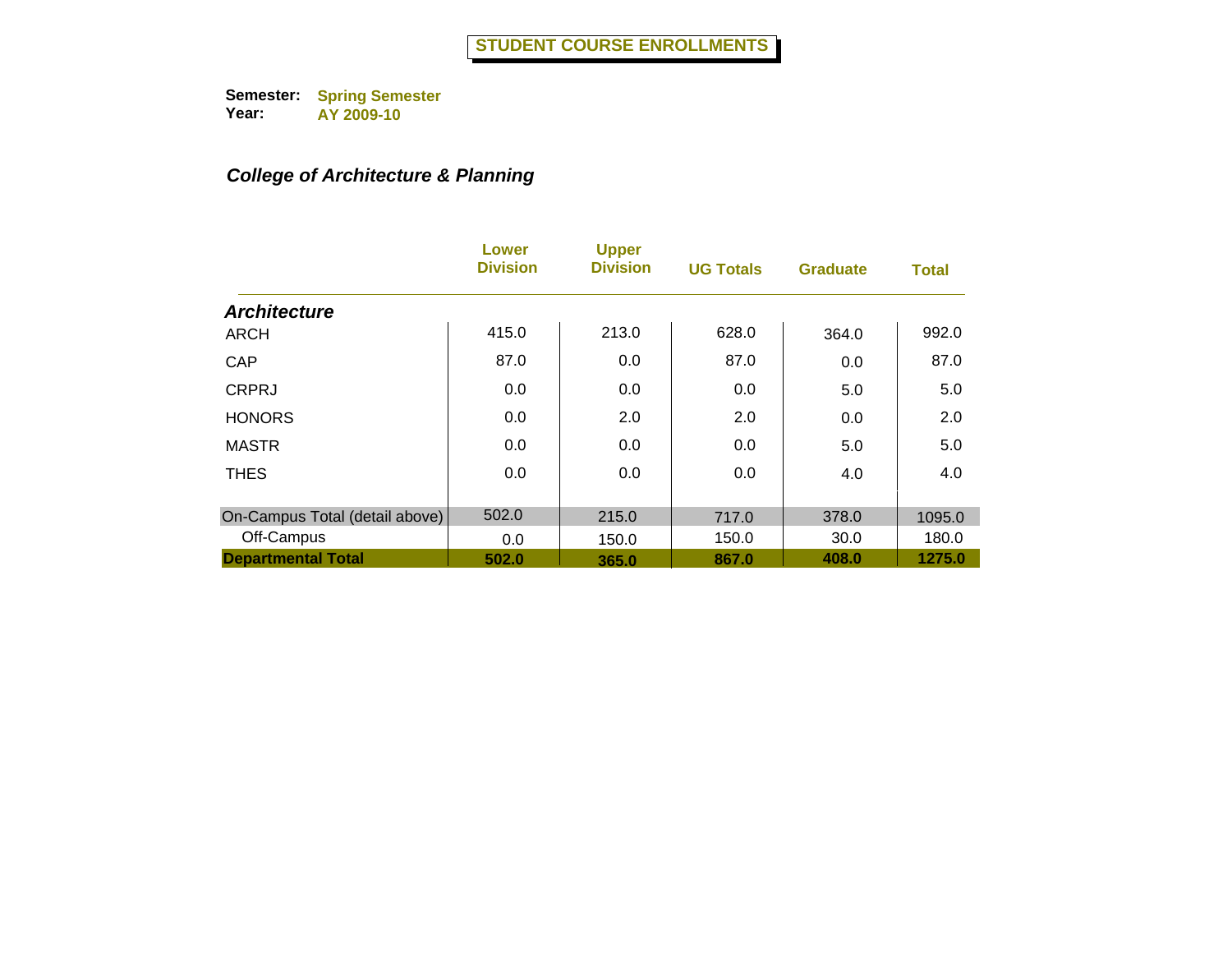# *College of Architecture & Planning*

|                                | Lower<br><b>Division</b> | <b>Upper</b><br><b>Division</b> | <b>UG Totals</b> | <b>Graduate</b> | <b>Total</b> |
|--------------------------------|--------------------------|---------------------------------|------------------|-----------------|--------------|
| <b>Landscape Architecture</b>  |                          |                                 |                  |                 |              |
| CAP                            | 70.0                     | 0.0                             | 70.0             | 0.0             | 70.0         |
| <b>CRPRJ</b>                   | 0.0                      | 0.0                             | 0.0              | 5.0             | 5.0          |
| <b>HONORS</b>                  | 0.0                      | 1.0                             | 1.0              | 0.0             | 1.0          |
| LA                             | 201.0                    | 190.0                           | 391.0            | 68.0            | 459.0        |
| <b>THES</b>                    | 0.0                      | 0.0                             | 0.0              | 1.0             | 1.0          |
| On-Campus Total (detail above) | 271.0                    | 191.0                           | 462.0            | 74.0            | 536.0        |
| Off-Campus                     | 11.0                     | 55.0                            | 66.0             | 8.0             | 74.0         |
| <b>Departmental Total</b>      | 282.0                    | 246.0                           | 528.0            | 82.0            | 610.0        |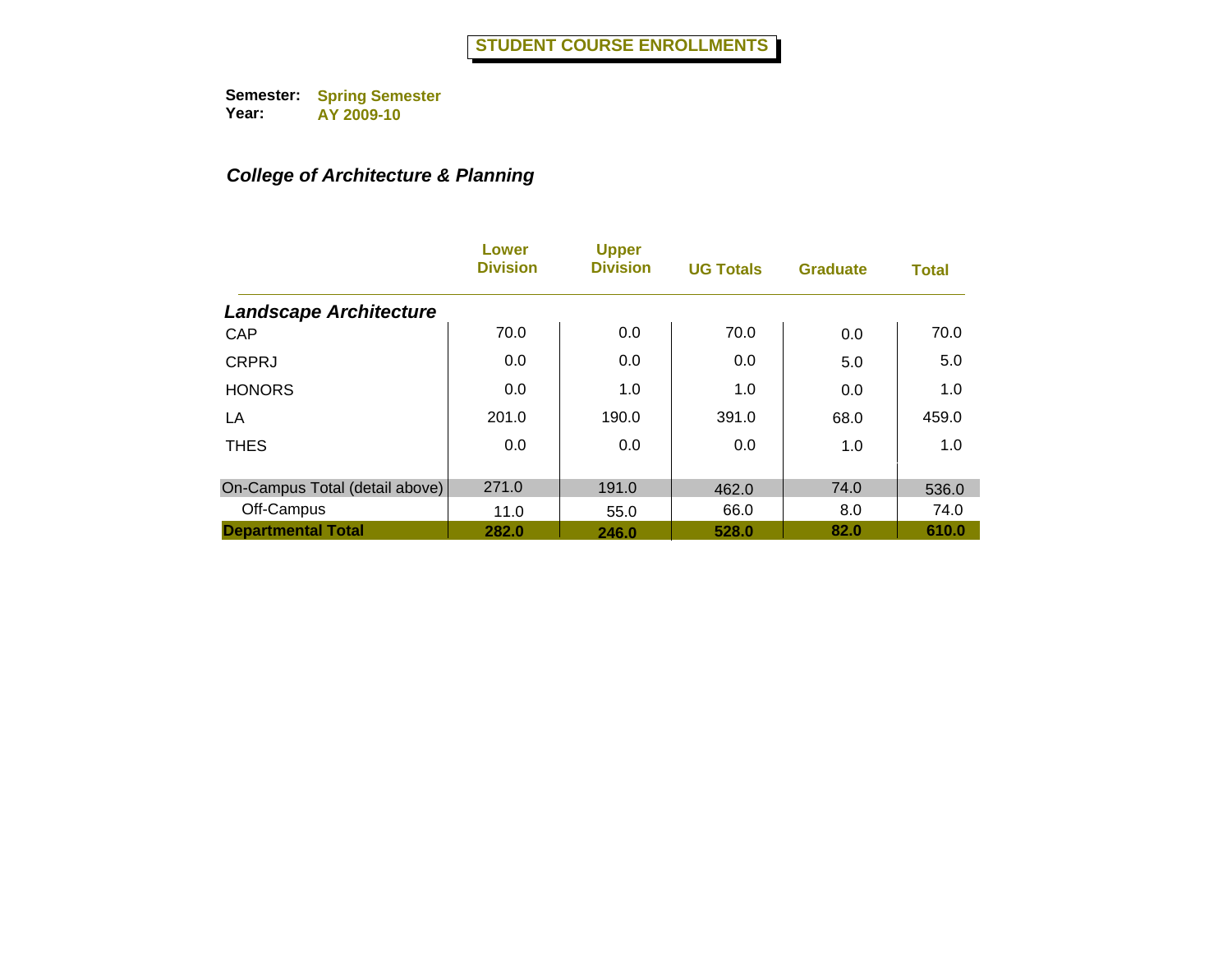# *College of Architecture & Planning*

|                                | Lower<br><b>Division</b> | <b>Upper</b><br><b>Division</b> | <b>UG Totals</b> | <b>Graduate</b> | <b>Total</b> |
|--------------------------------|--------------------------|---------------------------------|------------------|-----------------|--------------|
| <b>Urban Planning</b>          |                          |                                 |                  |                 |              |
| CAP                            | 74.0                     | 18.0                            | 92.0             | 15.0            | 107.0        |
| <b>CRPRJ</b>                   | 0.0                      | 0.0                             | 0.0              | 1.0             | 1.0          |
| <b>MASTR</b>                   | 0.0                      | 0.0                             | 0.0              | 7.0             | 7.0          |
| <b>PLAN</b>                    | 141.0                    | 80.0                            | 221.0            | 171.0           | 392.0        |
| <b>RES</b>                     | 0.0                      | 0.0                             | 0.0              | 8.0             | 8.0          |
| <b>THES</b>                    | 0.0                      | 0.0                             | 0.0              | 1.0             | 1.0          |
| On-Campus Total (detail above) | 215.0                    | 98.0                            | 313.0            | 203.0           | 516.0        |
| Off-Campus                     | 0.0                      | 0.0                             | 0.0              | 60.0            | 60.0         |
| <b>Departmental Total</b>      | 215.0                    | 98.0                            | 313.0            | 263.0           | 576.0        |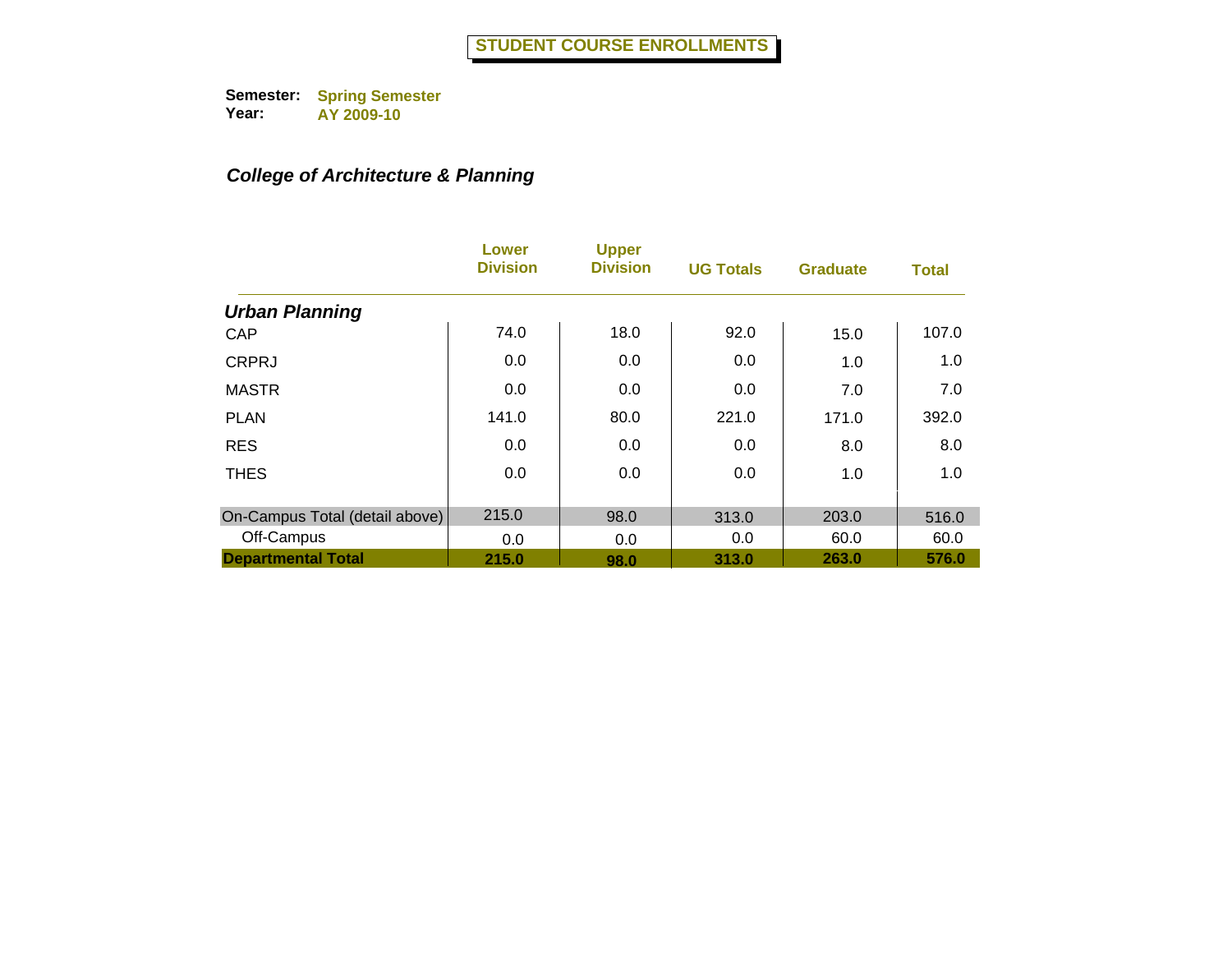|                                | Lower<br><b>Division</b> | <b>Upper</b><br><b>Division</b> | <b>UG Totals</b> | <b>Graduate</b> | <b>Total</b> |
|--------------------------------|--------------------------|---------------------------------|------------------|-----------------|--------------|
| <b>Accounting</b>              |                          |                                 |                  |                 |              |
| <b>ACC</b>                     | 674.0                    | 440.0                           | 1114.0           | 78.0            | 1192.0       |
| <b>HONORS</b>                  | 0.0                      | 2.0                             | 2.0              | 0.0             | 2.0          |
| <b>MBA</b>                     | 0.0                      | 0.0                             | 0.0              | 22.0            | 22.0         |
| On-Campus Total (detail above) | 674.0                    | 442.0                           | 1116.0           | 100.0           | 1216.0       |
| Off-Campus                     | 87.0                     | 12.0                            | 99.0             | 34.0            | 133.0        |
| <b>Departmental Total</b>      | 761.0                    | 454.0                           | 1215.0           | 134.0           | 1349.0       |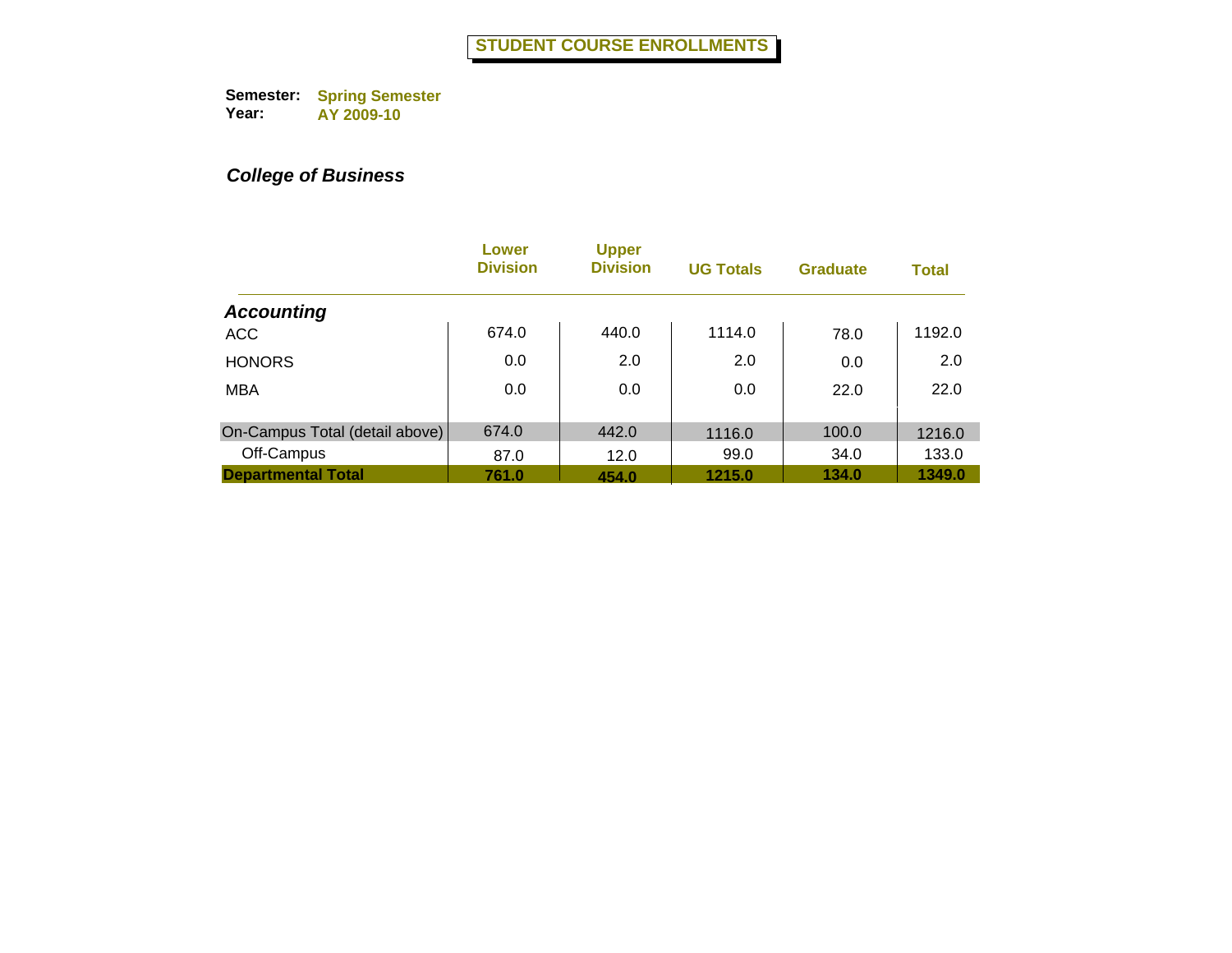|                                | Lower<br><b>Division</b> | <b>Upper</b><br><b>Division</b> | <b>UG Totals</b> | <b>Graduate</b> | <b>Total</b> |
|--------------------------------|--------------------------|---------------------------------|------------------|-----------------|--------------|
| <b>Economics</b>               |                          |                                 |                  |                 |              |
| <b>ECON</b>                    | 1675.0                   | 178.0                           | 1853.0           | 2.0             | 1855.0       |
| <b>MBA</b>                     | 0.0                      | 0.0                             | 0.0              | 24.0            | 24.0         |
| On-Campus Total (detail above) | 1675.0                   | 178.0                           | 1853.0           | 26.0            | 1879.0       |
| Off-Campus                     | 49.0                     | 1.0                             | 50.0             | 36.0            | 86.0         |
| <b>Departmental Total</b>      | 1724.0                   | 179.0                           | 1903.0           | 62.0            | 1965.0       |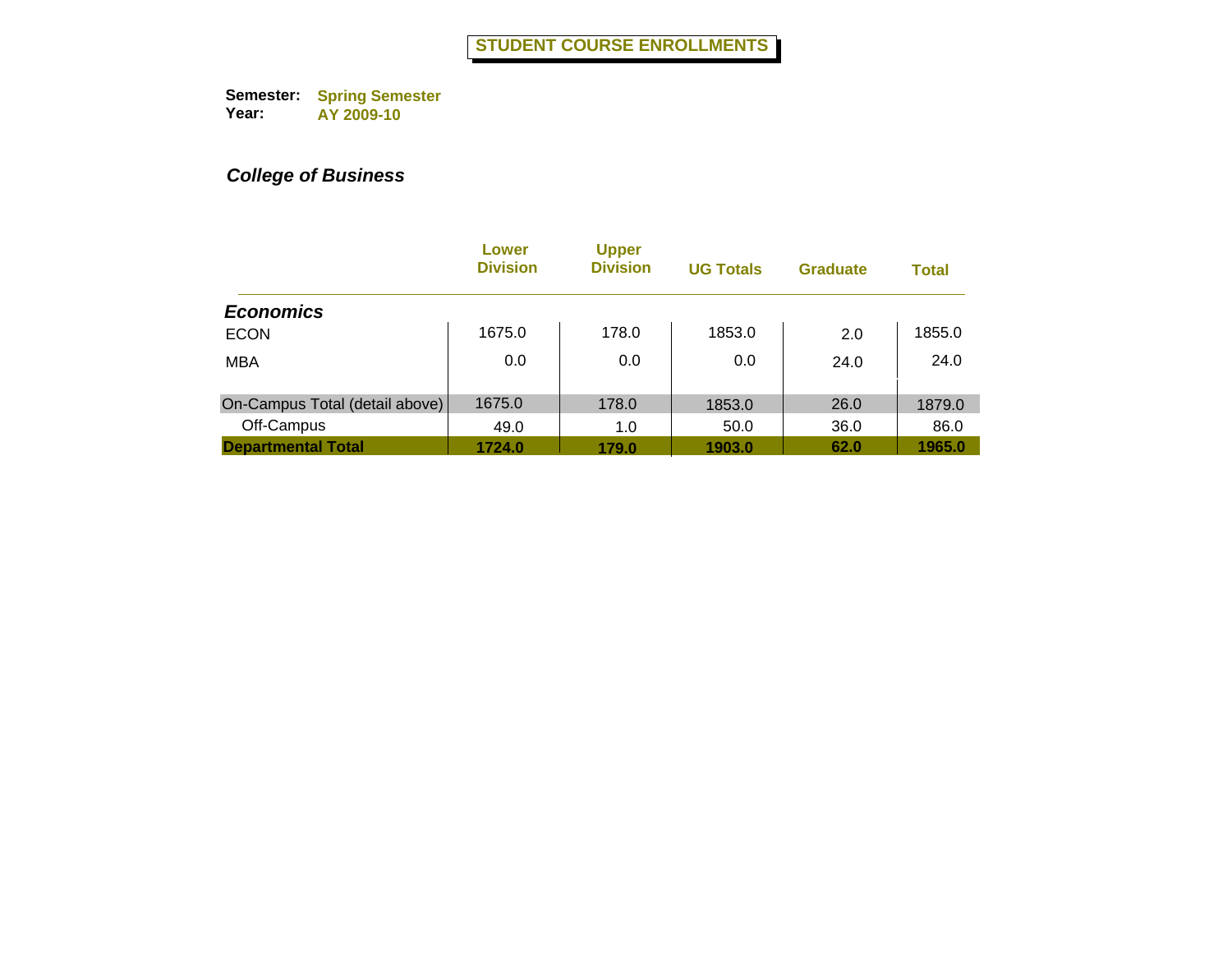|                                | Lower<br><b>Division</b> | <b>Upper</b><br><b>Division</b> | <b>UG Totals</b> | <b>Graduate</b> | <b>Total</b> |
|--------------------------------|--------------------------|---------------------------------|------------------|-----------------|--------------|
| <b>Finance</b>                 |                          |                                 |                  |                 |              |
| BL.                            | 287.0                    | 52.0                            | 339.0            | 0.0             | 339.0        |
| <b>FIN</b>                     | 216.0                    | 456.0                           | 672.0            | 31.0            | 703.0        |
| <b>HONORS</b>                  | 0.0                      | 1.0                             | 1.0              | 0.0             | 1.0          |
| <b>MBA</b>                     | 0.0                      | 0.0                             | 0.0              | 23.0            | 23.0         |
| <b>RE</b>                      | 45.0                     | 0.0                             | 45.0             | 0.0             | 45.0         |
| <b>RMI</b>                     | 107.0                    | 101.0                           | 208.0            | 29.0            | 237.0        |
| On-Campus Total (detail above) | 655.0                    | 610.0                           | 1265.0           | 83.0            | 1348.0       |
| Off-Campus                     | 123.0                    | 0.0                             | 123.0            | 54.0            | 177.0        |
| <b>Departmental Total</b>      | 778.0                    | 610.0                           | 1388.0           | 137.0           | 1525.0       |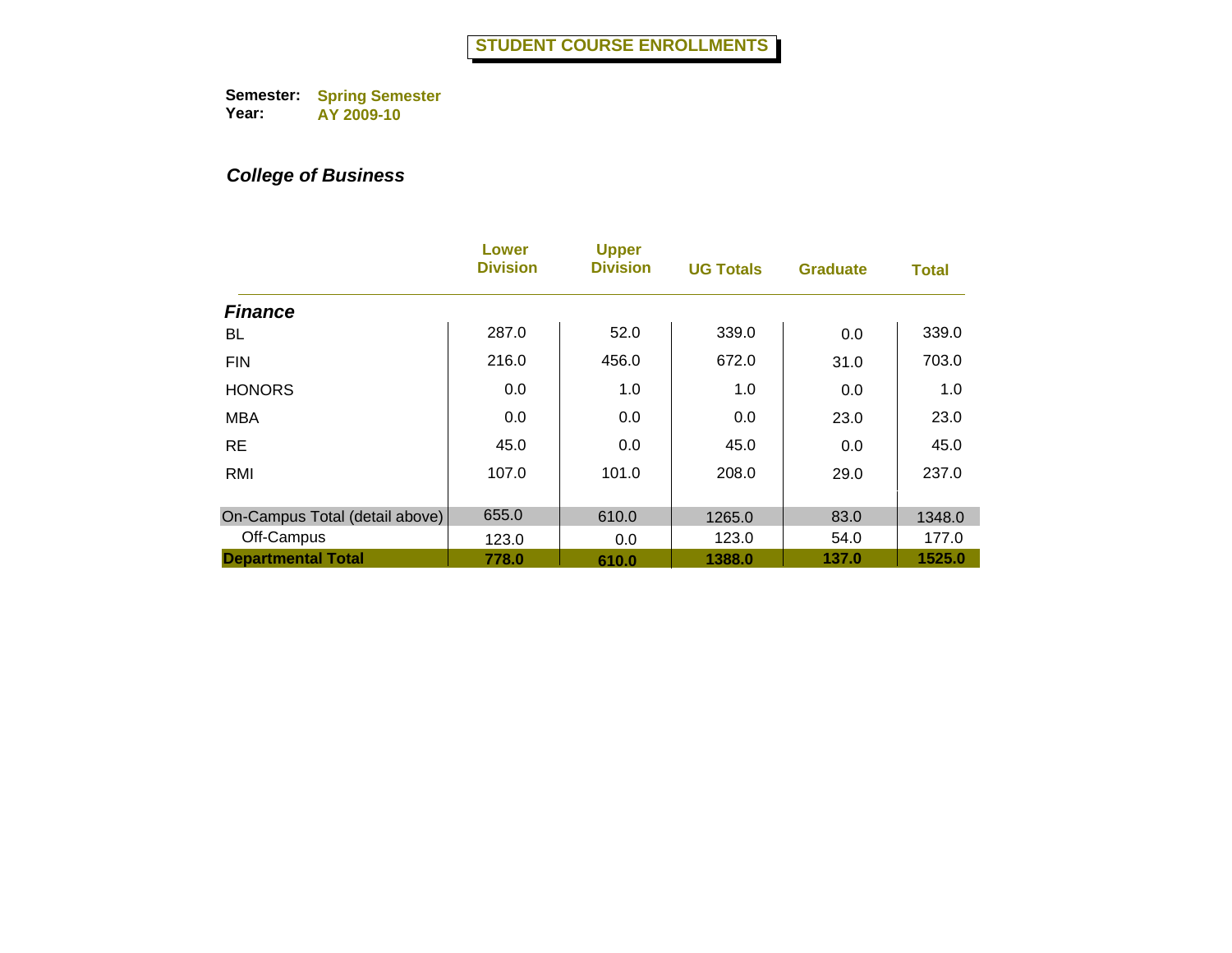|                                     | Lower<br><b>Division</b> | <b>Upper</b><br><b>Division</b> | <b>UG Totals</b> | <b>Graduate</b> | <b>Total</b> |
|-------------------------------------|--------------------------|---------------------------------|------------------|-----------------|--------------|
| <b>Info Systems &amp; Oper Mgmt</b> |                          |                                 |                  |                 |              |
| <b>HONORS</b>                       | 0.0                      | 4.0                             | 4.0              | 0.0             | 4.0          |
| <b>ISOM</b>                         | 1081.0                   | 457.0                           | 1538.0           | 10.0            | 1548.0       |
| <b>MBA</b>                          | 0.0                      | 0.0                             | 0.0              | 8.0             | 8.0          |
|                                     |                          |                                 |                  |                 |              |
| On-Campus Total (detail above)      | 1081.0                   | 461.0                           | 1542.0           | 18.0            | 1560.0       |
| Off-Campus                          | 449.0                    | 226.0                           | 675.0            | 4.0             | 679.0        |
| <b>Departmental Total</b>           | 1530.0                   | 687.0                           | 2217.0           | 22.0            | 2239.0       |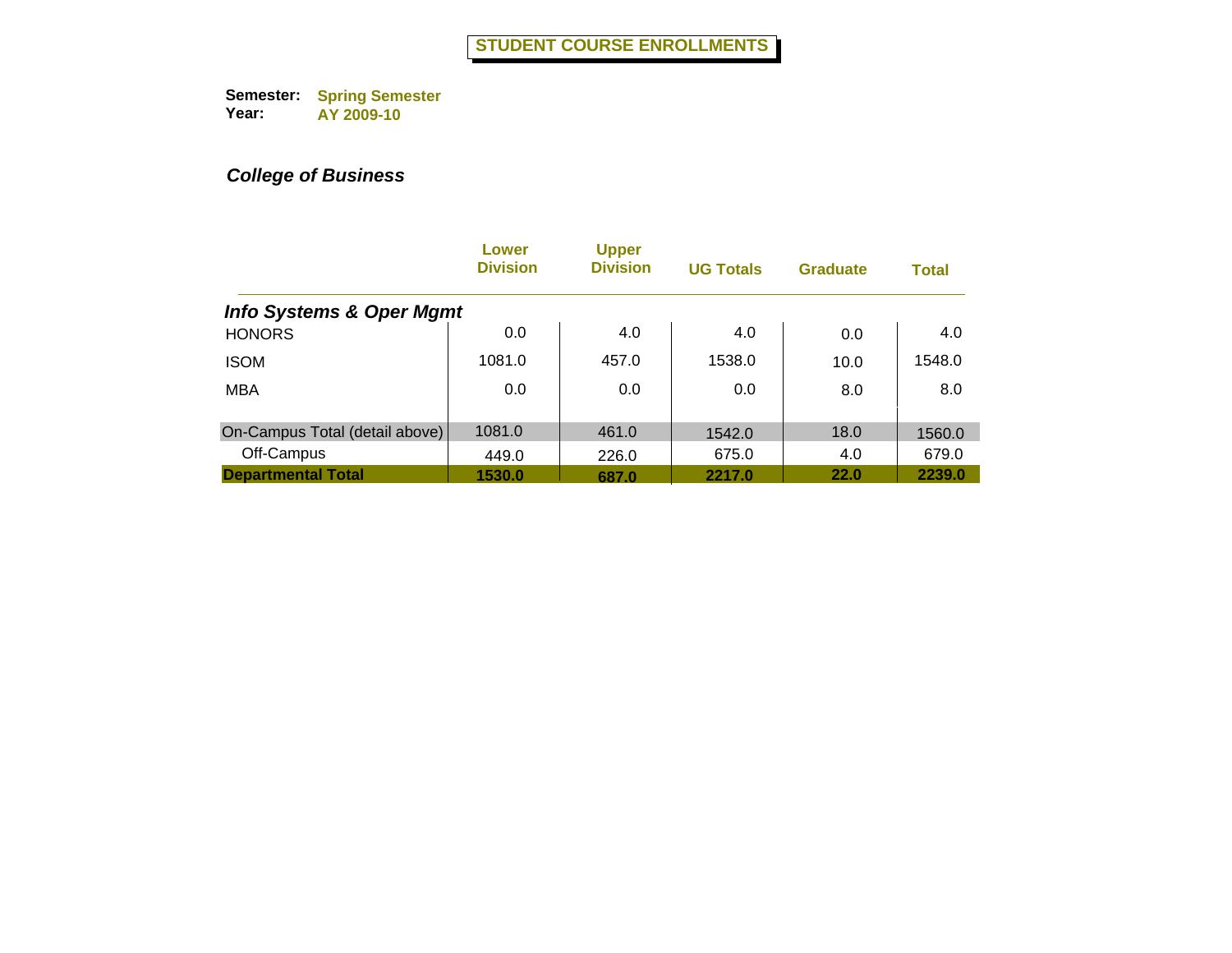|                                   | Lower<br><b>Division</b> | <b>Upper</b><br><b>Division</b> | <b>UG Totals</b> | <b>Graduate</b> | <b>Total</b> |
|-----------------------------------|--------------------------|---------------------------------|------------------|-----------------|--------------|
| <b>Marketing &amp; Management</b> |                          |                                 |                  |                 |              |
| <b>BUSAD</b>                      | 45.0                     | 27.0                            | 72.0             | 0.0             | 72.0         |
| <b>INTBA</b>                      | 0.0                      | 15.0                            | 15.0             | 0.0             | 15.0         |
| <b>MBA</b>                        | 0.0                      | 0.0                             | 0.0              | 60.0            | 60.0         |
| <b>MGT</b>                        | 88.0                     | 881.0                           | 969.0            | 38.0            | 1007.0       |
| <b>MKG</b>                        | 40.0                     | 1099.0                          | 1139.0           | 5.0             | 1144.0       |
| On-Campus Total (detail above)    | 173.0                    | 2022.0                          | 2195.0           | 103.0           | 2298.0       |
| Off-Campus                        | 384.0                    | 6.0                             | 390.0            | 171.0           | 561.0        |
| <b>Departmental Total</b>         | 557.0                    | 2028.0                          | 2585.0           | 274.0           | 2859.0       |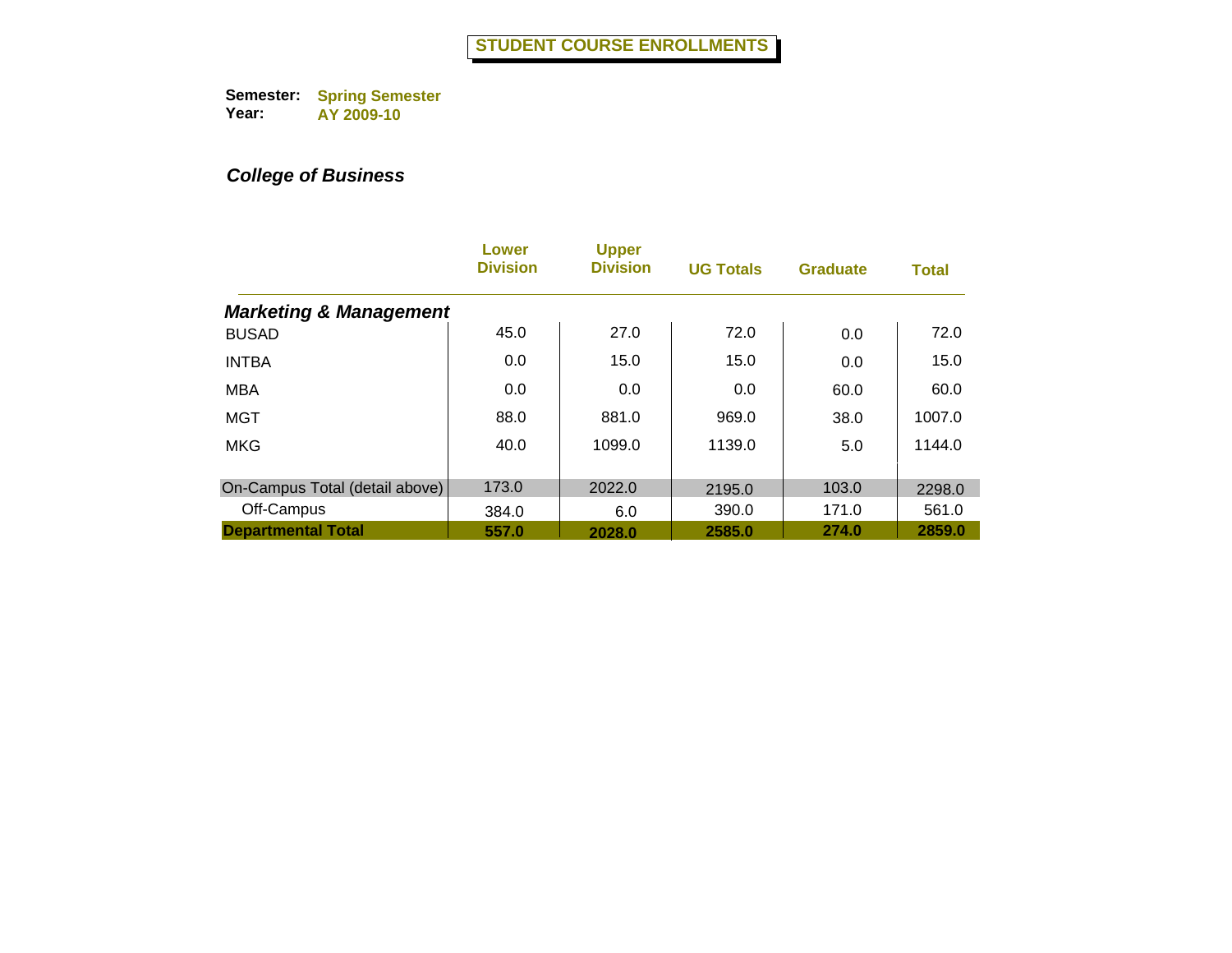|                                           | Lower<br><b>Division</b> | <b>Upper</b><br><b>Division</b> | <b>UG Totals</b> | Graduate | <b>Total</b> |
|-------------------------------------------|--------------------------|---------------------------------|------------------|----------|--------------|
| <b>Center for Info &amp; Comm Science</b> |                          |                                 |                  |          |              |
| <b>ICS</b>                                | 0.0                      | 0.0                             | 0.0              | 228.0    | 228.0        |
| On-Campus Total (detail above)            | 0.0                      | 0.0                             | 0.0              | 228.0    | 228.0        |
| Off-Campus                                | 0.0                      | 0.0                             | 0.0              | 4.0      | 4.0          |
| <b>Departmental Total</b>                 | 0.0                      | 0.0                             | 0.0              | 232.0    | 232.0        |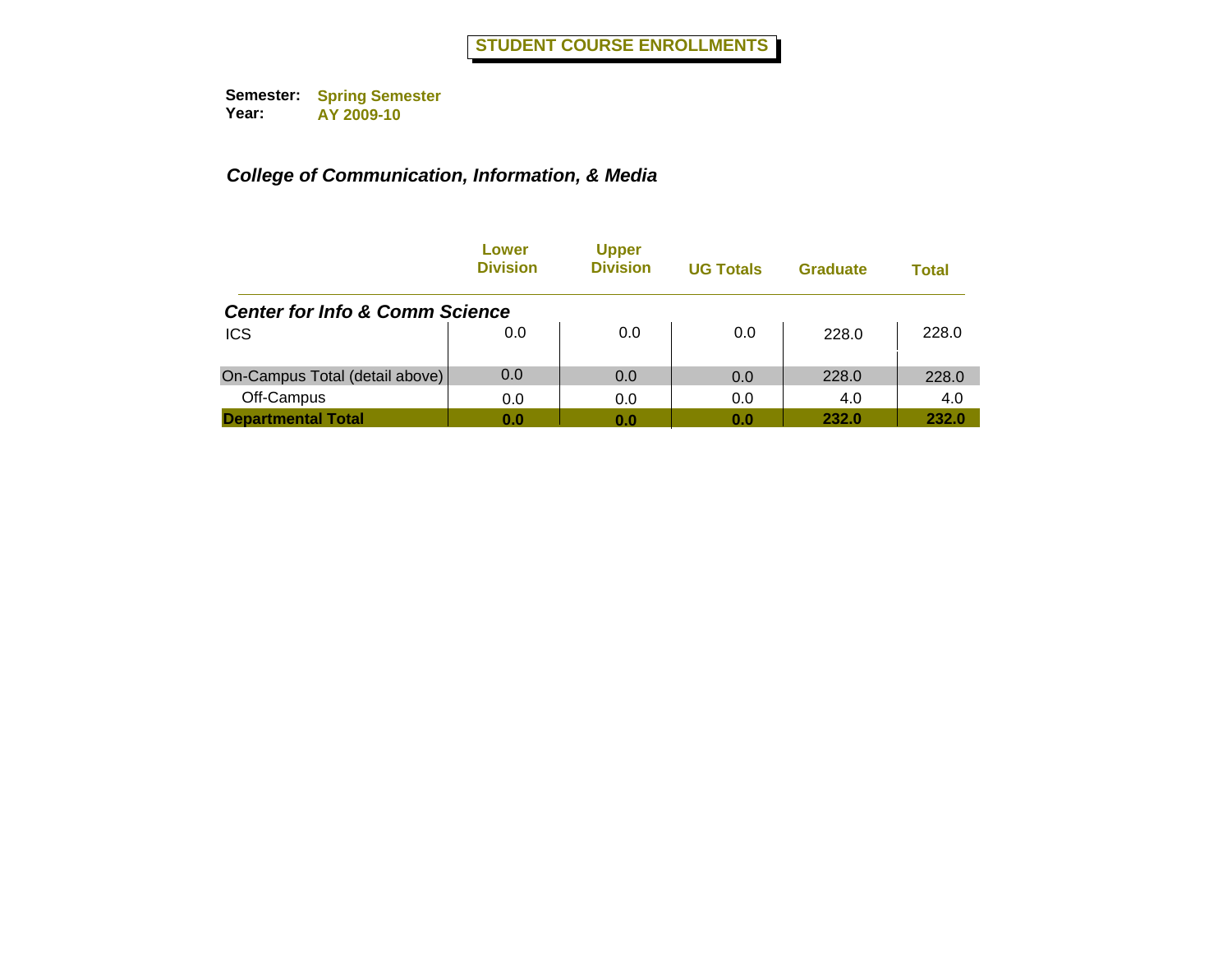|                                | Lower<br><b>Division</b> | <b>Upper</b><br><b>Division</b> | <b>UG Totals</b> | <b>Graduate</b> | <b>Total</b> |
|--------------------------------|--------------------------|---------------------------------|------------------|-----------------|--------------|
| <b>Journalism</b>              |                          |                                 |                  |                 |              |
| <b>CRPRJ</b>                   | 0.0                      | 0.0                             | 0.0              | 1.0             | 1.0          |
| <b>HONORS</b>                  | 0.0                      | 4.0                             | 4.0              | 0.0             | 4.0          |
| <b>JOURN</b>                   | 580.0                    | 515.0                           | 1095.0           | 42.0            | 1137.0       |
| <b>NEWS</b>                    | 1215.0                   | 41.0                            | 1256.0           | 2.0             | 1258.0       |
| <b>PR</b>                      | 0.0                      | 0.0                             | 0.0              | 53.0            | 53.0         |
| <b>RES</b>                     | 0.0                      | 0.0                             | 0.0              | 4.0             | 4.0          |
| <b>THES</b>                    | 0.0                      | 0.0                             | 0.0              | 1.0             | 1.0          |
| On-Campus Total (detail above) | 1795.0                   | 560.0                           | 2355.0           | 103.0           | 2458.0       |
| Off-Campus                     | 10.0                     | 8.0                             | 18.0             | 28.0            | 46.0         |
| <b>Departmental Total</b>      | 1805.0                   | 568.0                           | 2373.0           | 131.0           | 2504.0       |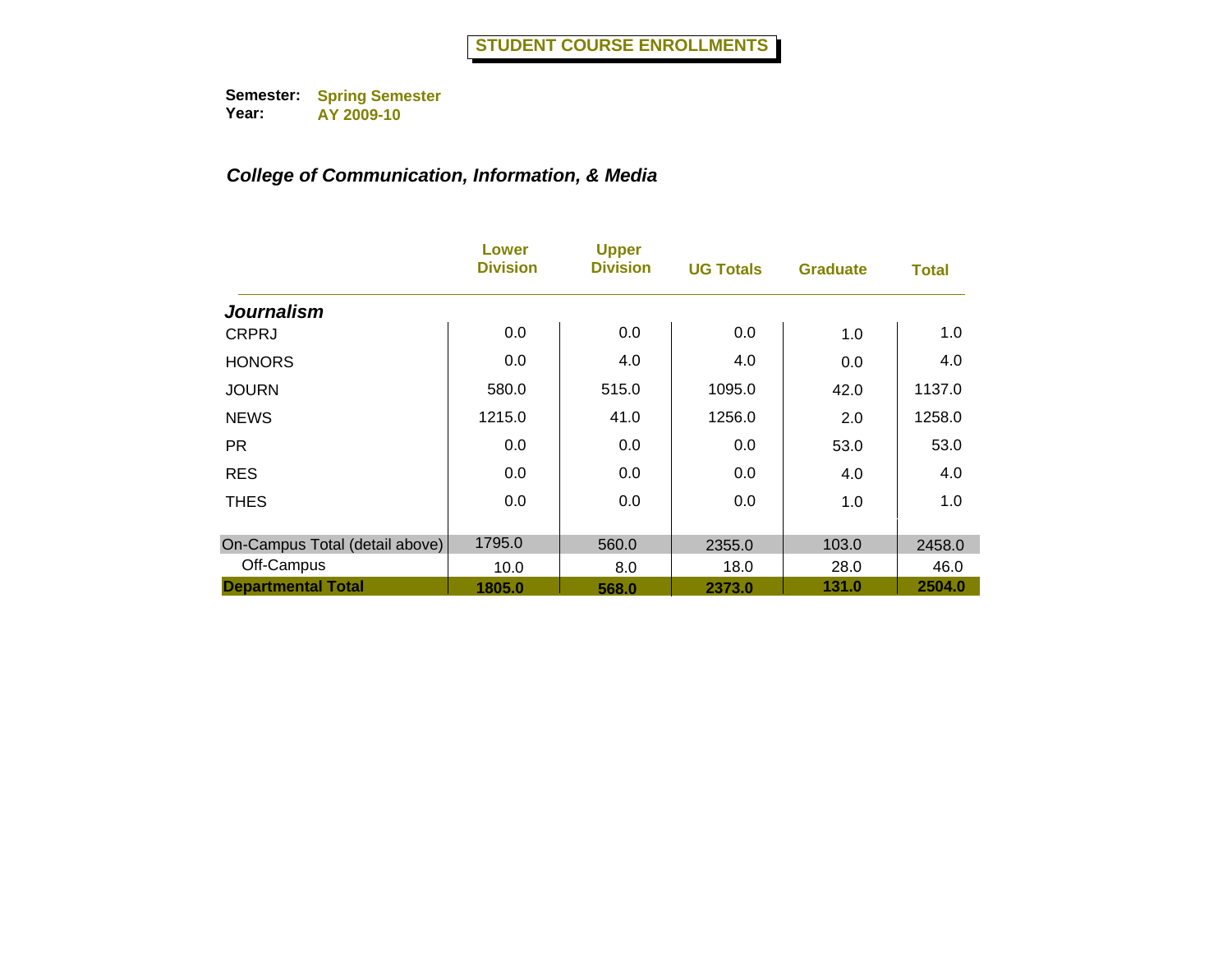|                                | Lower<br><b>Division</b> | <b>Upper</b><br><b>Division</b> | <b>UG Totals</b> | <b>Graduate</b> | <b>Total</b> |
|--------------------------------|--------------------------|---------------------------------|------------------|-----------------|--------------|
| <b>Communication Studies</b>   |                          |                                 |                  |                 |              |
| <b>COMM</b>                    | 1982.0                   | 658.0                           | 2640.0           | 94.0            | 2734.0       |
| <b>THES</b>                    | 0.0                      | 0.0                             | 0.0              | 4.0             | 4.0          |
| On-Campus Total (detail above) | 1982.0                   | 658.0                           | 2640.0           | 98.0            | 2738.0       |
| Off-Campus                     | 117.0                    | 101.0                           | 218.0            | 0.0             | 218.0        |
| <b>Departmental Total</b>      | 2099.0                   | 759.0                           | 2858.0           | 98.0            | 2956.0       |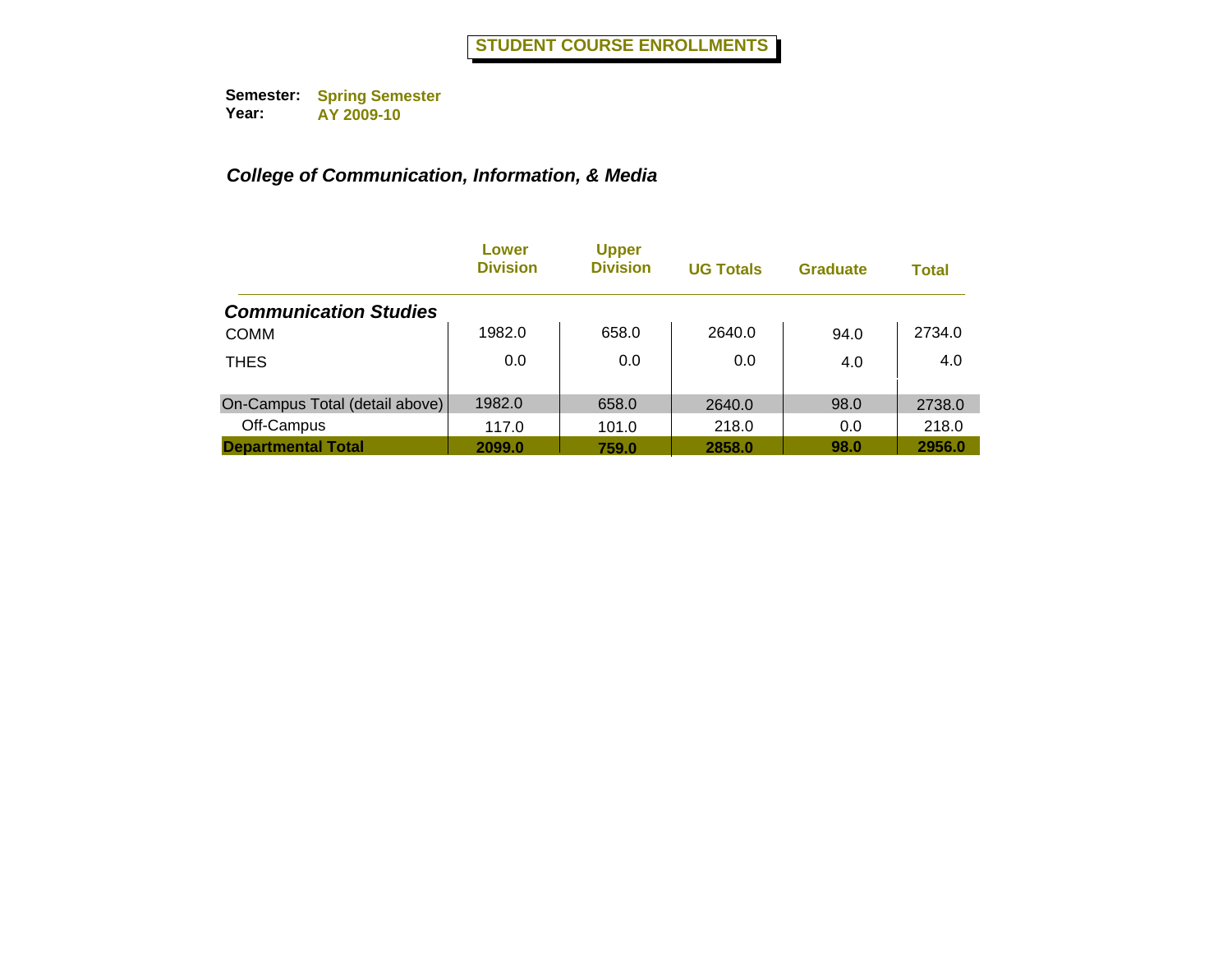|                                | Lower<br><b>Division</b> | <b>Upper</b><br><b>Division</b> | <b>UG Totals</b> | <b>Graduate</b> | <b>Total</b> |
|--------------------------------|--------------------------|---------------------------------|------------------|-----------------|--------------|
| <b>Telecommunications</b>      |                          |                                 |                  |                 |              |
| <b>CRPRJ</b>                   | 0.0                      | 0.0                             | 0.0              | 5.0             | 5.0          |
| <b>HONORS</b>                  | 0.0                      | 6.0                             | 6.0              | 0.0             | 6.0          |
| <b>ICOM</b>                    | 72.0                     | 15.0                            | 87.0             | 0.0             | 87.0         |
| <b>MASTR</b>                   | 0.0                      | 0.0                             | 0.0              | 1.0             | 1.0          |
| <b>TCOM</b>                    | 903.0                    | 970.0                           | 1873.0           | 82.0            | 1955.0       |
| <b>TCOM</b>                    | 0.0                      | 120.0                           | 120.0            | 0.0             | 120.0        |
| <b>THES</b>                    | 0.0                      | 0.0                             | 0.0              | 2.0             | 2.0          |
| On-Campus Total (detail above) | 975.0                    | 1111.0                          | 2086.0           | 90.0            | 2176.0       |
| Off-Campus                     | 0.0                      | 5.0                             | 5.0              | 0.0             | 5.0          |
| <b>Departmental Total</b>      | 975.0                    | 1116.0                          | 2091.0           | 90.0            | 2181.0       |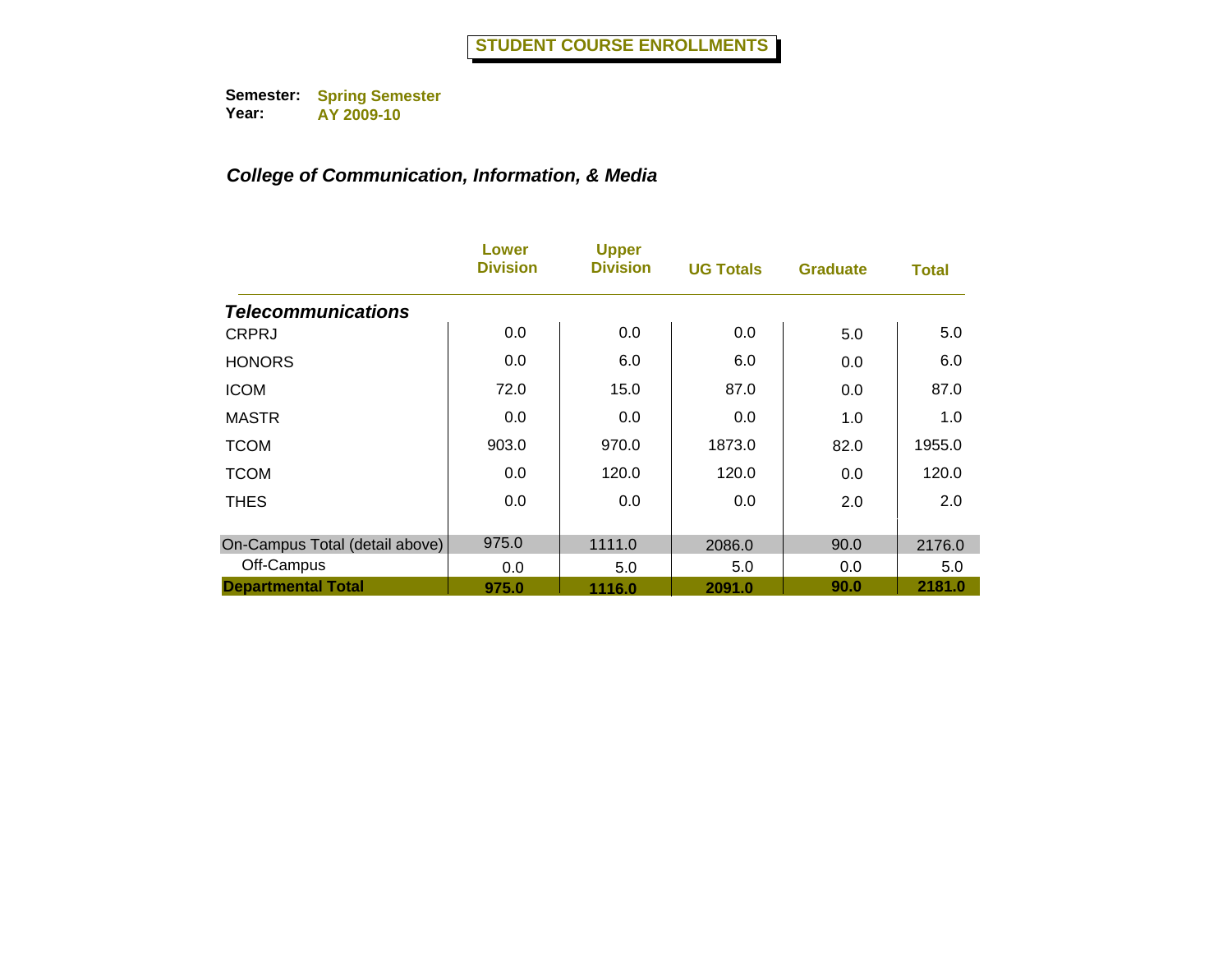# *College of Fine Arts*

|                                         | Lower<br><b>Division</b> | <b>Upper</b><br><b>Division</b> | <b>UG Totals</b> | <b>Graduate</b> | <b>Total</b>    |
|-----------------------------------------|--------------------------|---------------------------------|------------------|-----------------|-----------------|
| Art                                     |                          |                                 |                  |                 |                 |
| <b>ACR</b>                              | 60.0                     | 42.0                            | 102.0            | 0.0             | 102.0           |
| <b>ADS</b>                              | 209.0                    | 92.0                            | 301.0            | 0.0             | 301.0           |
| <b>AED</b>                              | 156.0                    | 13.0                            | 169.0            | 0.0             | 169.0           |
| <b>AFA</b>                              | 293.0                    | 200.0                           | 493.0            | 3.0             | 496.0           |
| <b>AHS</b>                              | 788.0                    | 74.0                            | 862.0            | 0.0             | 862.0           |
| <b>ART</b>                              | 154.0                    | 118.0                           | 272.0            | 29.0            | 301.0           |
| <b>CRPRJ</b>                            | 0.0                      | 0.0                             | 0.0              | 2.0             | 2.0             |
| <b>HONORS</b>                           | 0.0                      | 1.0                             | 1.0              | 0.0             | 1.0             |
| <b>MASTR</b>                            | 0.0                      | 0.0                             | 0.0              | 3.0             | 3.0             |
|                                         |                          |                                 |                  |                 |                 |
| On-Campus Total (detail above)          | 1660.0                   | 540.0                           | 2200.0           | 37.0            | 2237.0          |
| Off-Campus<br><b>Departmental Total</b> | 135.0<br>1795.0          | 1.0<br>541.0                    | 136.0<br>2336.0  | 0.0<br>37.0     | 136.0<br>2373.0 |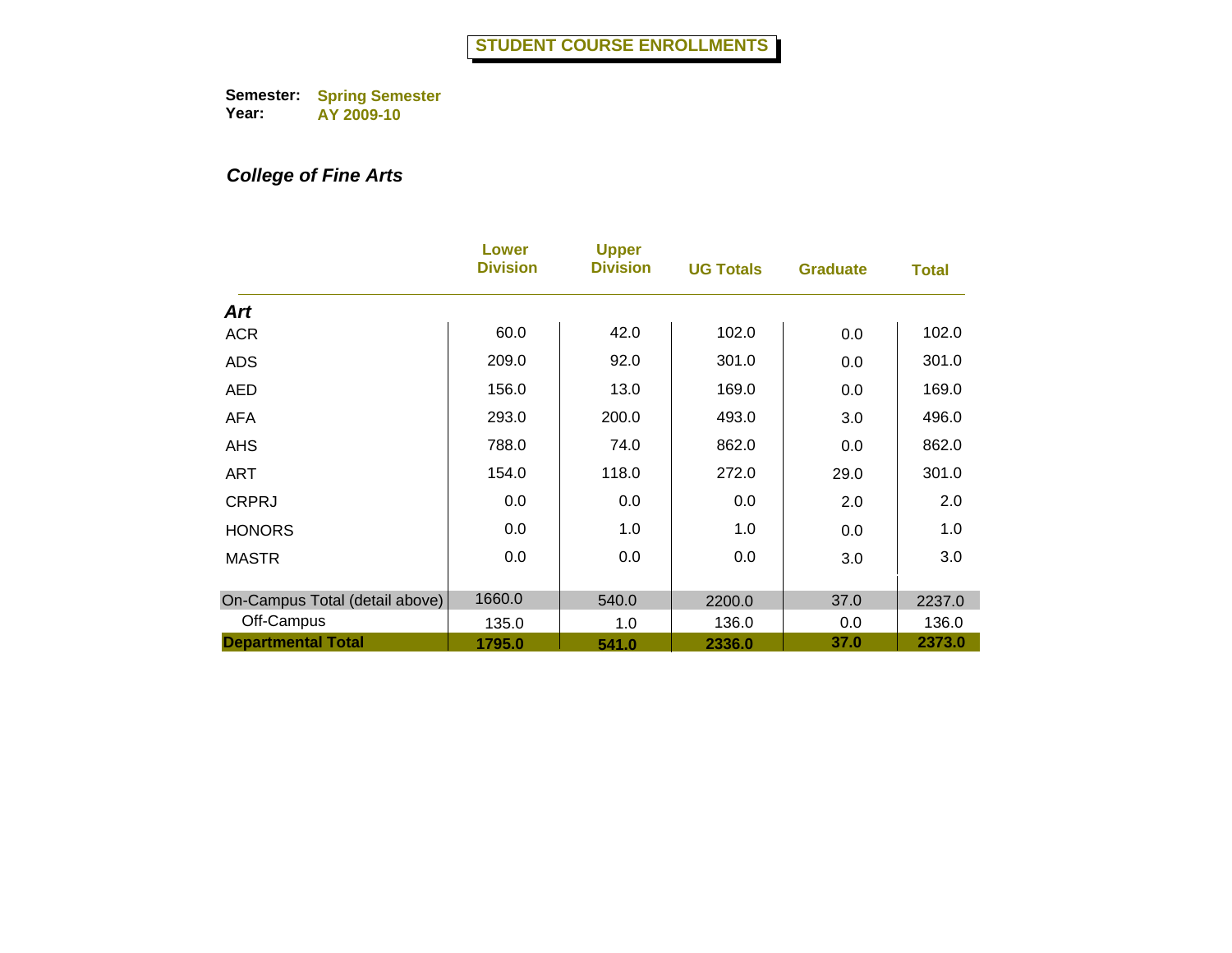# *College of Fine Arts*

|                                | <b>Lower</b><br><b>Division</b> | <b>Upper</b><br><b>Division</b> | <b>UG Totals</b> | <b>Graduate</b> | <b>Total</b> |
|--------------------------------|---------------------------------|---------------------------------|------------------|-----------------|--------------|
| <b>Music</b>                   |                                 |                                 |                  |                 |              |
| <b>CRPRJ</b>                   | 0.0                             | 0.0                             | 0.0              | 10.0            | 10.0         |
| <b>DISS</b>                    | 0.0                             | 0.0                             | 0.0              | 9.0             | 9.0          |
| <b>DOC</b>                     | 0.0                             | 0.0                             | 0.0              | 8.0             | 8.0          |
| <b>HONORS</b>                  | 0.0                             | 1.0                             | 1.0              | 0.0             | 1.0          |
| <b>MASTR</b>                   | 0.0                             | 0.0                             | 0.0              | 2.0             | 2.0          |
| <b>MUHIS</b>                   | 770.0                           | 73.0                            | 843.0            | 42.0            | 885.0        |
| <b>MUMET</b>                   | 126.0                           | 44.0                            | 170.0            | 0.0             | 170.0        |
| <b>MUSCH</b>                   | 104.0                           | 560.0                           | 664.0            | 30.0            | 694.0        |
| <b>MUSED</b>                   | 251.0                           | 202.0                           | 453.0            | 14.0            | 467.0        |
| <b>MUSPE</b>                   | 452.0                           | 331.0                           | 783.0            | 128.0           | 911.0        |
| <b>MUSTH</b>                   | 395.0                           | 88.0                            | 483.0            | 53.0            | 536.0        |
| <b>RES</b>                     | 0.0                             | 0.0                             | 0.0              | 1.0             | 1.0          |
| <b>THES</b>                    | 0.0                             | 0.0                             | 0.0              | 1.0             | 1.0          |
| On-Campus Total (detail above) | 2098.0                          | 1299.0                          | 3397.0           | 298.0           | 3695.0       |
| Off-Campus                     | 0.0                             | 0.0                             | 0.0              | 8.0             | 8.0          |
| <b>Departmental Total</b>      | 2098.0                          | 1299.0                          | 3397.0           | 306.0           | 3703.0       |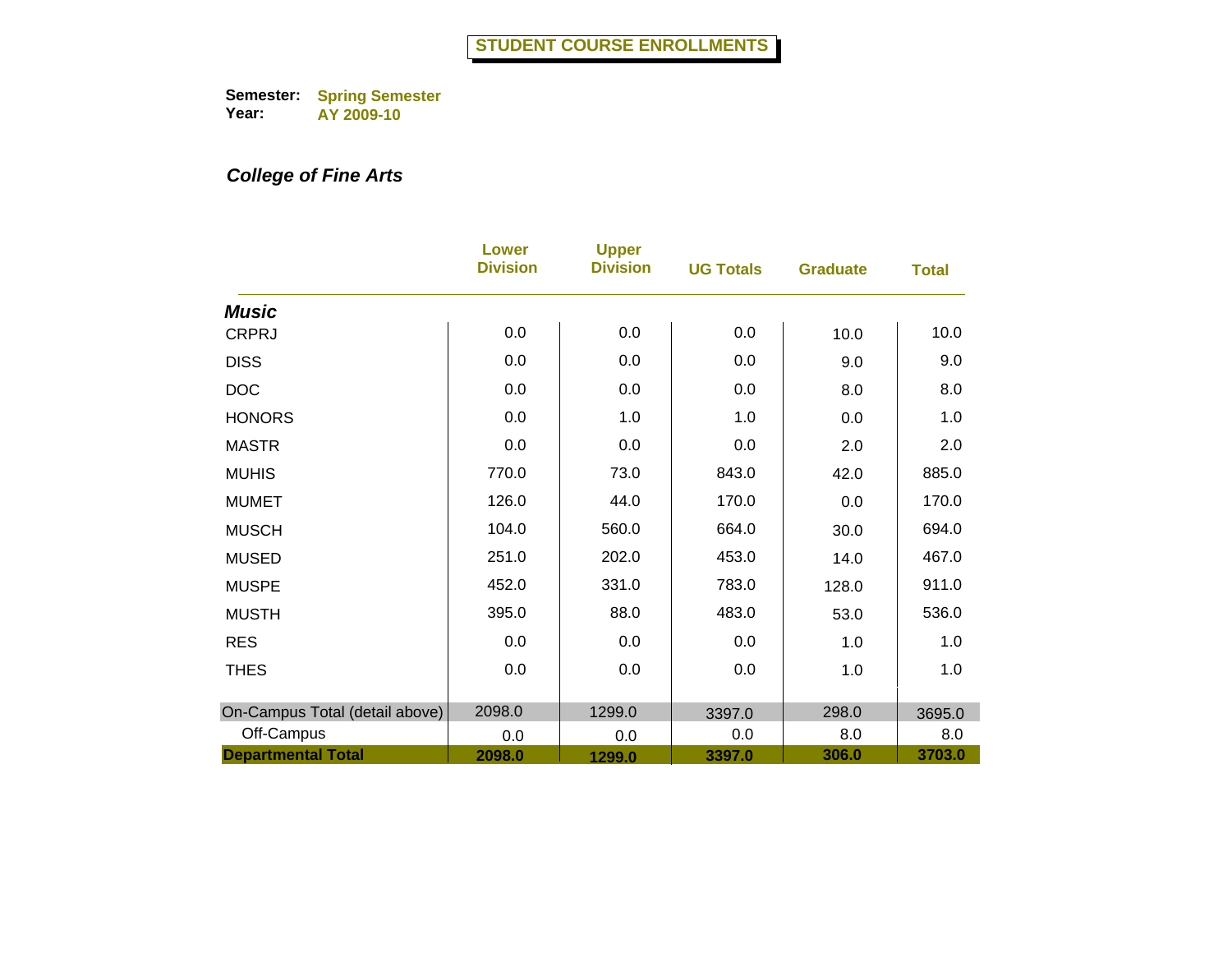# *College of Fine Arts*

|                                | Lower<br><b>Division</b> | <b>Upper</b><br><b>Division</b> | <b>UG Totals</b> | <b>Graduate</b> | <b>Total</b> |
|--------------------------------|--------------------------|---------------------------------|------------------|-----------------|--------------|
| <b>Theatre &amp; Dance</b>     |                          |                                 |                  |                 |              |
| <b>DANCE</b>                   | 643.0                    | 135.0                           | 778.0            | 0.0             | 778.0        |
| <b>HONORS</b>                  | 2.0                      | 7.0                             | 9.0              | 0.0             | 9.0          |
| <b>THEAT</b>                   | 1125.0                   | 501.0                           | 1626.0           | 0.0             | 1626.0       |
| On-Campus Total (detail above) | 1770.0                   | 643.0                           | 2413.0           | 0.0             | 2413.0       |
| Off-Campus                     | 111.0                    | 0.0                             | 111.0            | 0.0             | 111.0        |
| <b>Departmental Total</b>      | 1881.0                   | 643.0                           | 2524.0           | 0.0             | 2524.0       |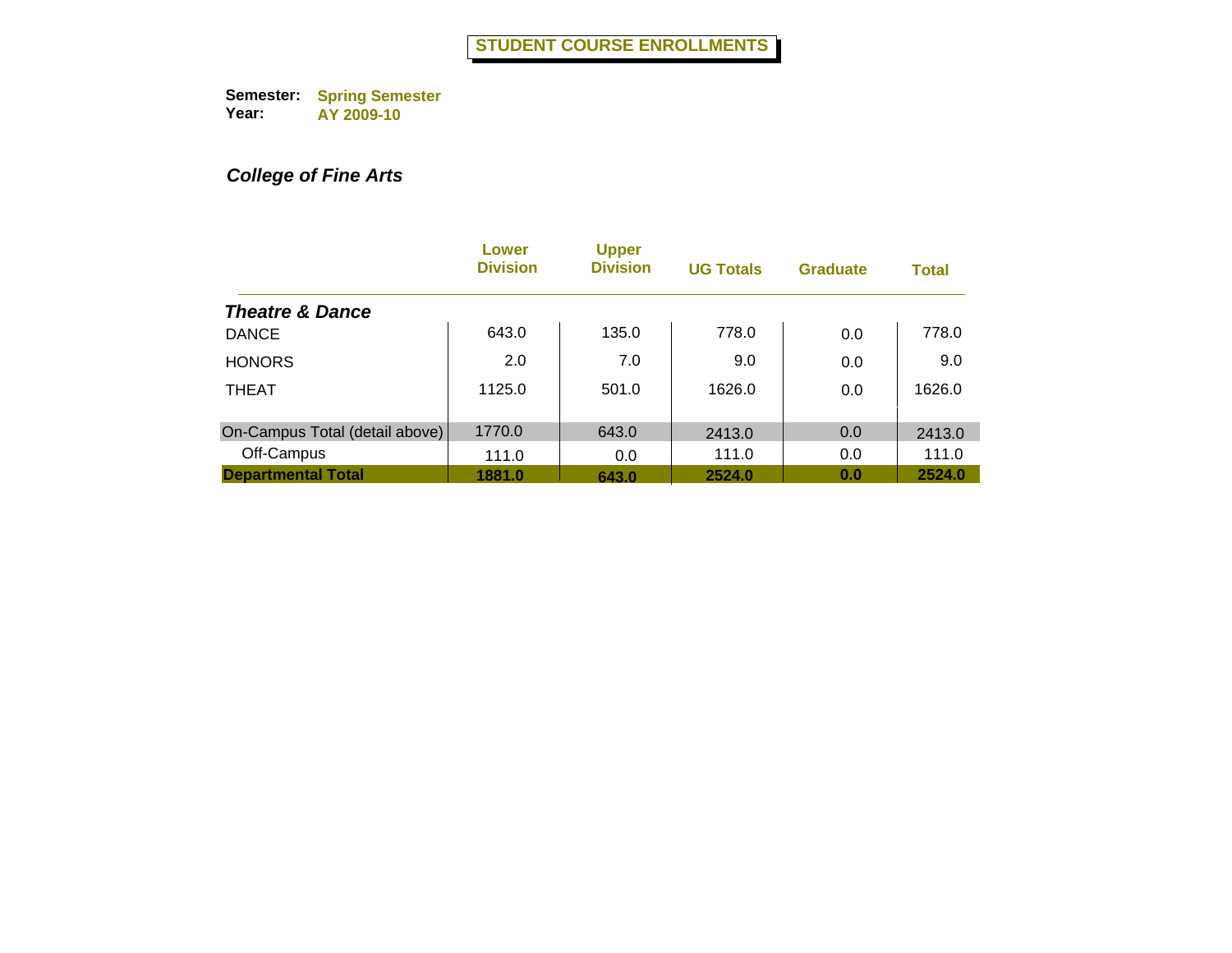|                                | Lower<br><b>Division</b> | <b>Upper</b><br><b>Division</b> | <b>UG Totals</b> | <b>Graduate</b> | <b>Total</b> |
|--------------------------------|--------------------------|---------------------------------|------------------|-----------------|--------------|
| Anthropology                   |                          |                                 |                  |                 |              |
| <b>ANTH</b>                    | 777.0                    | 266.0                           | 1043.0           | 45.0            | 1088.0       |
| <b>THES</b>                    | 0.0                      | 0.0                             | 0.0              | 5.0             | 5.0          |
| On-Campus Total (detail above) | 777.0                    | 266.0                           | 1043.0           | 50.0            | 1093.0       |
| Off-Campus                     | 128.0                    | 115.0                           | 243.0            | 1.0             | 244.0        |
| <b>Departmental Total</b>      | 905.0                    | 381.0                           | 1286.0           | 51.0            | 1337.0       |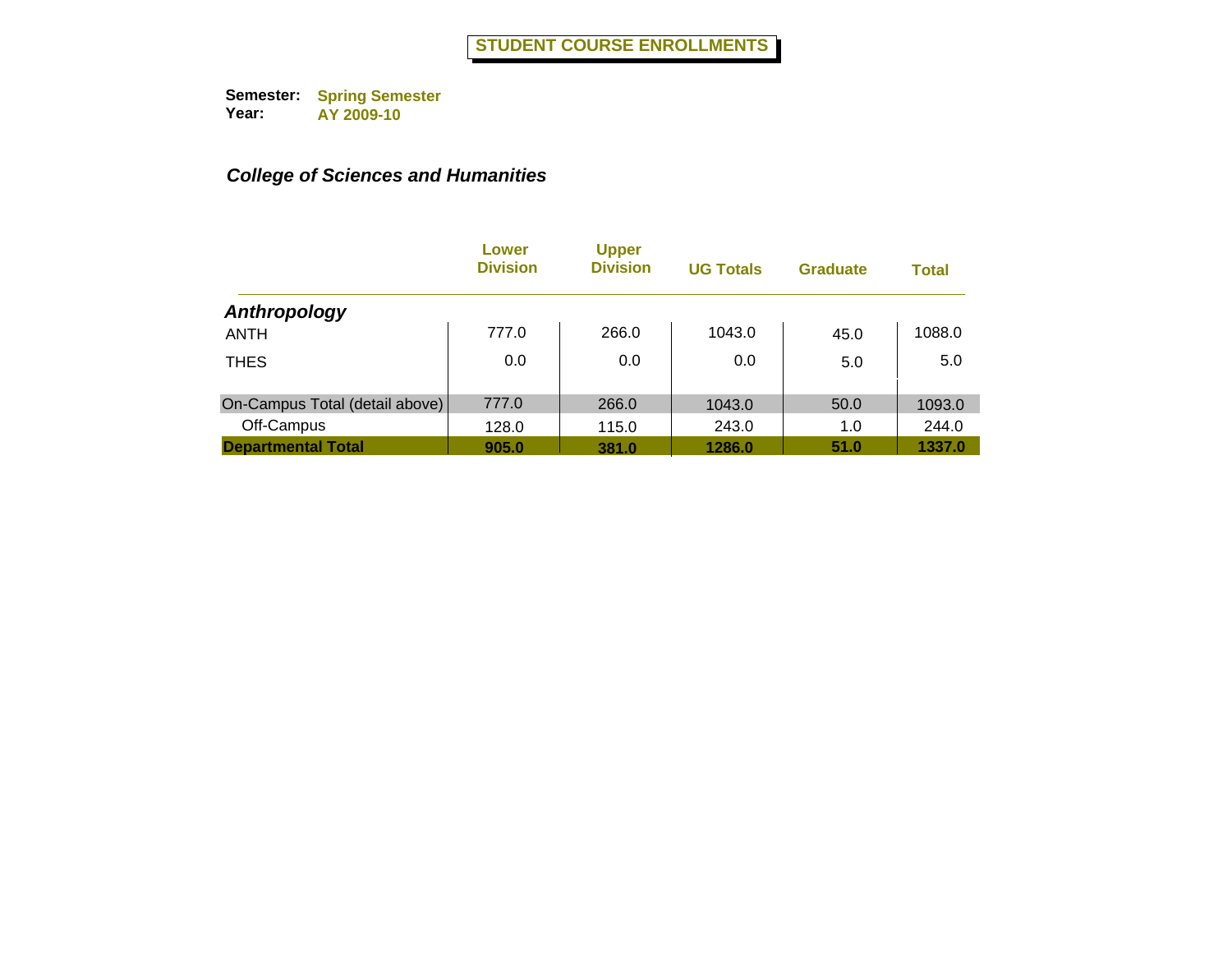|                                | <b>Lower</b><br><b>Division</b> | <b>Upper</b><br><b>Division</b> | <b>UG Totals</b> | <b>Graduate</b> | <b>Total</b> |
|--------------------------------|---------------------------------|---------------------------------|------------------|-----------------|--------------|
| <b>Biology</b>                 |                                 |                                 |                  |                 |              |
| <b>BIO</b>                     | 1476.0                          | 137.0                           | 1613.0           | 73.0            | 1686.0       |
| <b>BIOT</b>                    | 0.0                             | 8.0                             | 8.0              | 38.0            | 46.0         |
| <b>BOT</b>                     | 0.0                             | 40.0                            | 40.0             | 4.0             | 44.0         |
| <b>DISS</b>                    | 0.0                             | 0.0                             | 0.0              | 1.0             | 1.0          |
| <b>DOC</b>                     | 0.0                             | 0.0                             | 0.0              | 3.0             | 3.0          |
| <b>HONORS</b>                  | 42.0                            | 2.0                             | 44.0             | 0.0             | 44.0         |
| ID                             | 0.0                             | 0.0                             | 0.0              | 1.0             | 1.0          |
| <b>MASTR</b>                   | 0.0                             | 0.0                             | 0.0              | 6.0             | 6.0          |
| <b>MEDTC</b>                   | 0.0                             | 21.0                            | 21.0             | 0.0             | 21.0         |
| <b>RES</b>                     | 0.0                             | 0.0                             | 0.0              | 1.0             | 1.0          |
| SCI                            | 16.0                            | 115.0                           | 131.0            | 0.0             | 131.0        |
| <b>THES</b>                    | 0.0                             | 0.0                             | 0.0              | 12.0            | 12.0         |
| <b>ZOOL</b>                    | 0.0                             | 147.0                           | 147.0            | 9.0             | 156.0        |
| On-Campus Total (detail above) | 1534.0                          | 470.0                           | 2004.0           | 148.0           | 2152.0       |
| Off-Campus                     | 14.0                            | 16.0                            | 30.0             | 2.0             | 32.0         |
| <b>Departmental Total</b>      | 1548.0                          | 486.0                           | 2034.0           | 150.0           | 2184.0       |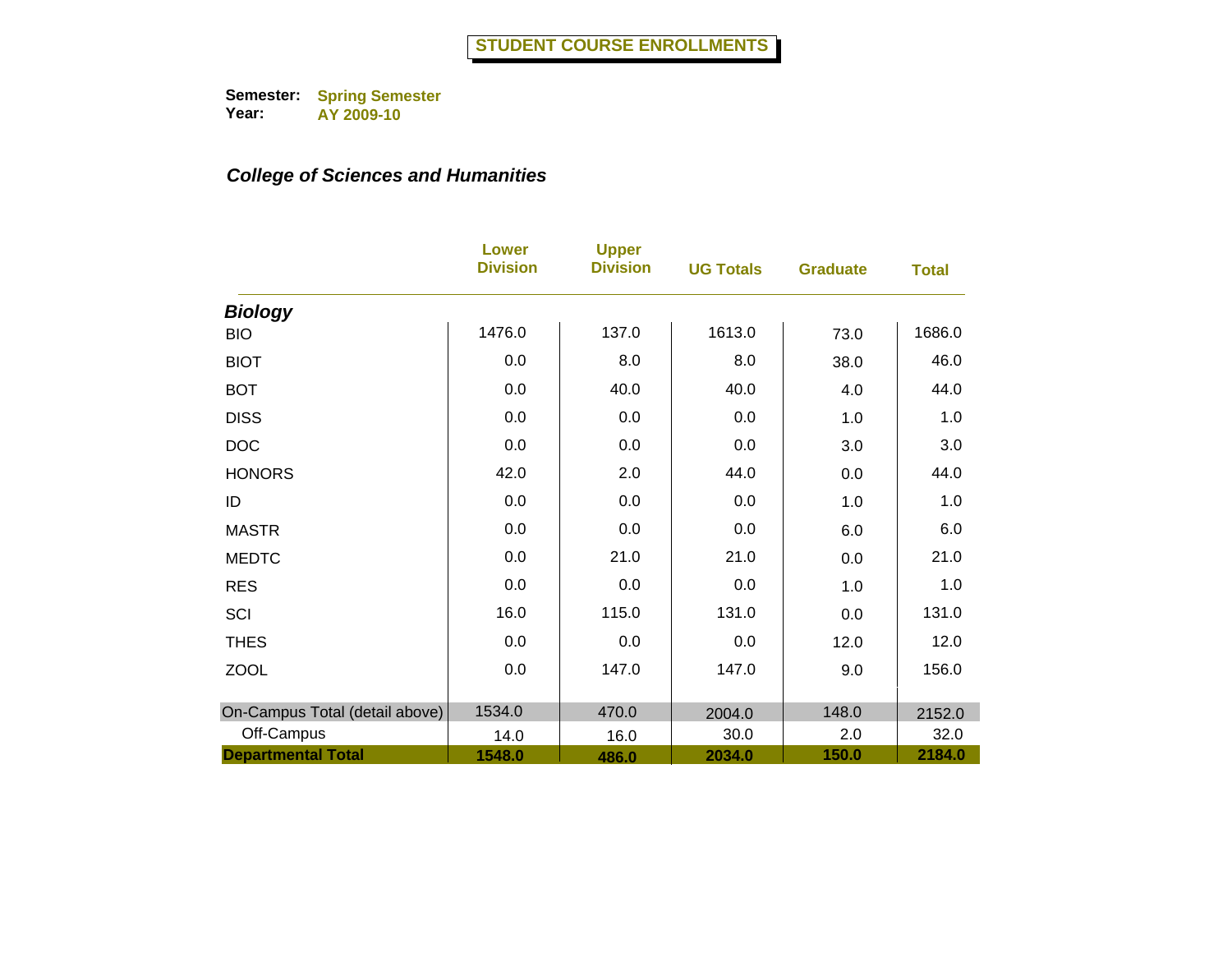|                                | Lower<br><b>Division</b> | <b>Upper</b><br><b>Division</b> | <b>UG Totals</b> | <b>Graduate</b> | <b>Total</b> |
|--------------------------------|--------------------------|---------------------------------|------------------|-----------------|--------------|
| <b>Chemistry</b>               |                          |                                 |                  |                 |              |
| <b>CHEM</b>                    | 1106.0                   | 153.0                           | 1259.0           | 59.0            | 1318.0       |
| <b>MASTR</b>                   | 0.0                      | 0.0                             | 0.0              | 1.0             | 1.0          |
| <b>THES</b>                    | 0.0                      | 0.0                             | 0.0              | 1.0             | 1.0          |
| On-Campus Total (detail above) | 1106.0                   | 153.0                           | 1259.0           | 61.0            | 1320.0       |
| Off-Campus                     | 17.0                     | 0.0                             | 17.0             | 0.0             | 17.0         |
| <b>Departmental Total</b>      | 1123.0                   | 153.0                           | 1276.0           | 61.0            | 1337.0       |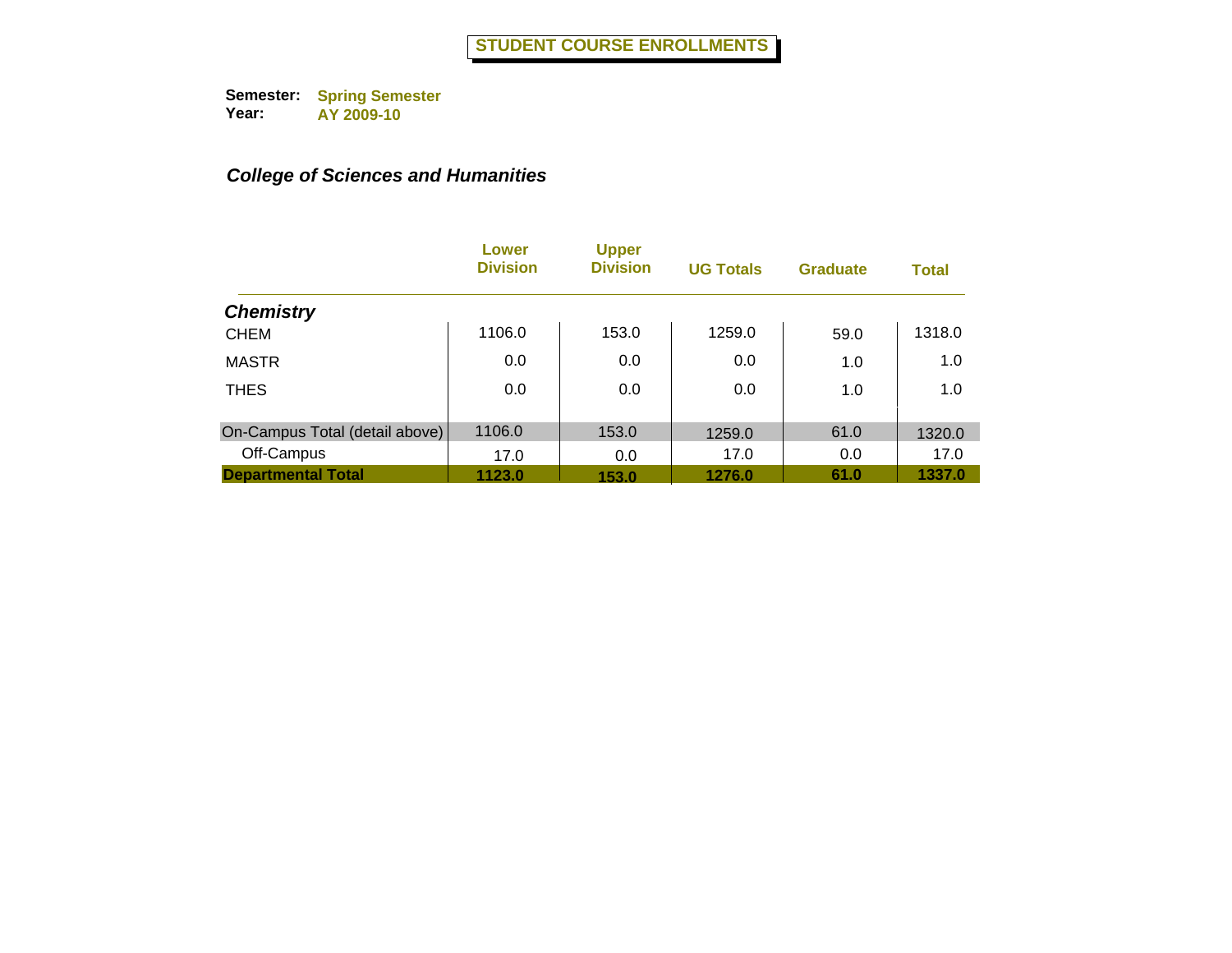|                                           | Lower<br><b>Division</b> | <b>Upper</b><br><b>Division</b> | <b>UG Totals</b> | <b>Graduate</b> | <b>Total</b> |
|-------------------------------------------|--------------------------|---------------------------------|------------------|-----------------|--------------|
| <b>Criminal Justice &amp; Criminology</b> |                          |                                 |                  |                 |              |
| <b>CJC</b>                                | 753.0                    | 340.0                           | 1093.0           | 7.0             | 1100.0       |
| <b>HONORS</b>                             | 0.0                      | 1.0                             | 1.0              | 0.0             | 1.0          |
| On-Campus Total (detail above)            | 753.0                    | 341.0                           | 1094.0           | 7.0             | 1101.0       |
| Off-Campus                                | 4.0                      | 0.0                             | 4.0              | 0.0             | 4.0          |
| <b>Departmental Total</b>                 | 757.0                    | 341.0                           | 1098.0           | 7.0             | 1105.0       |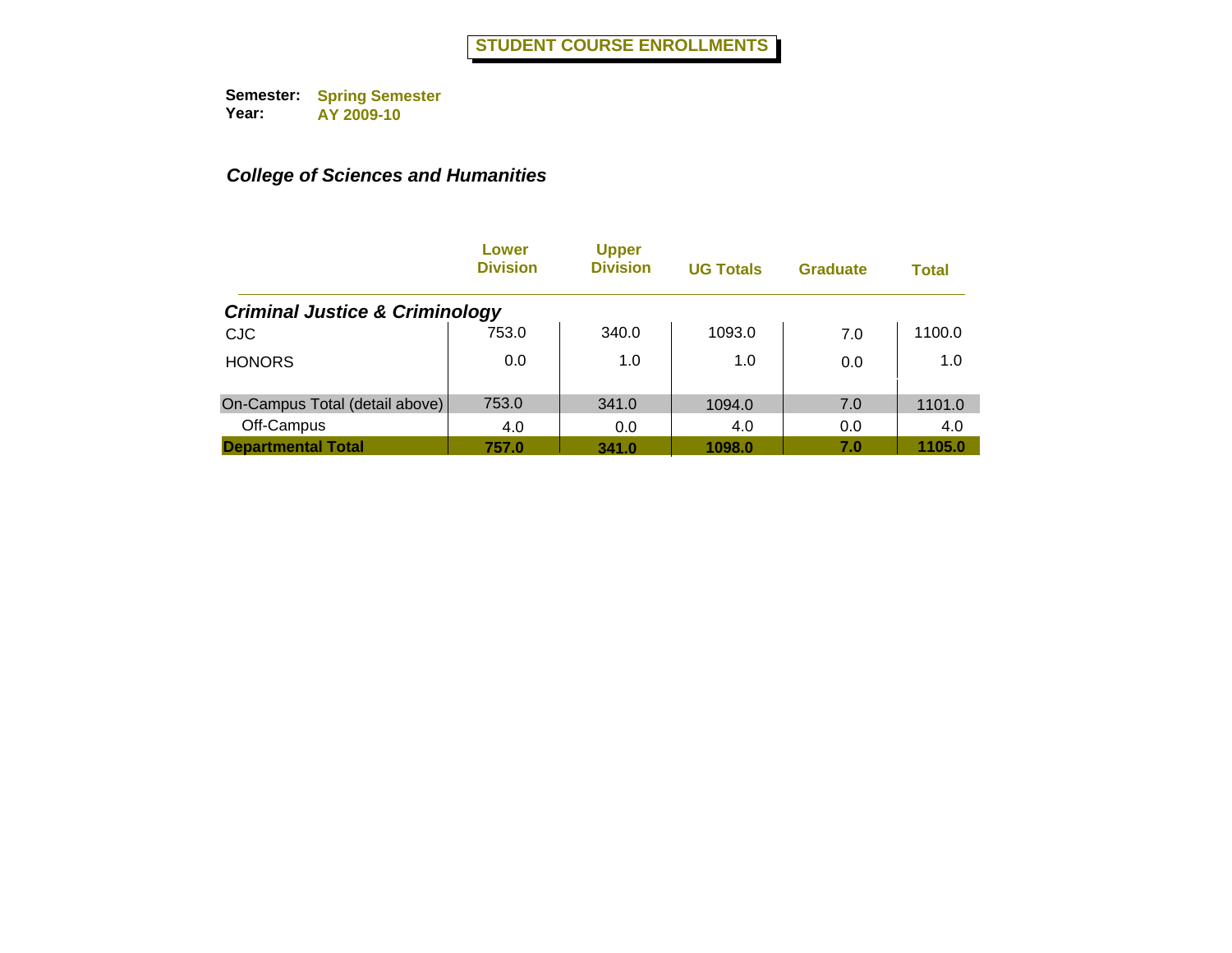|                                | Lower<br><b>Division</b> | <b>Upper</b><br><b>Division</b> | <b>UG Totals</b> | <b>Graduate</b> | <b>Total</b> |
|--------------------------------|--------------------------|---------------------------------|------------------|-----------------|--------------|
| <b>Computer Science</b>        |                          |                                 |                  |                 |              |
| <b>CS</b>                      | 437.0                    | 203.0                           | 640.0            | 79.0            | 719.0        |
| <b>DISS</b>                    | 0.0                      | 0.0                             | 0.0              | 1.0             | 1.0          |
| <b>MASTR</b>                   | 0.0                      | 0.0                             | 0.0              | 2.0             | 2.0          |
| <b>THES</b>                    | 0.0                      | 0.0                             | 0.0              | 1.0             | 1.0          |
|                                |                          |                                 |                  |                 |              |
| On-Campus Total (detail above) | 437.0                    | 203.0                           | 640.0            | 83.0            | 723.0        |
| Off-Campus                     | 192.0                    | 0.0                             | 192.0            | 0.0             | 192.0        |
| <b>Departmental Total</b>      | 629.0                    | 203.0                           | 832.0            | 83.0            | 915.0        |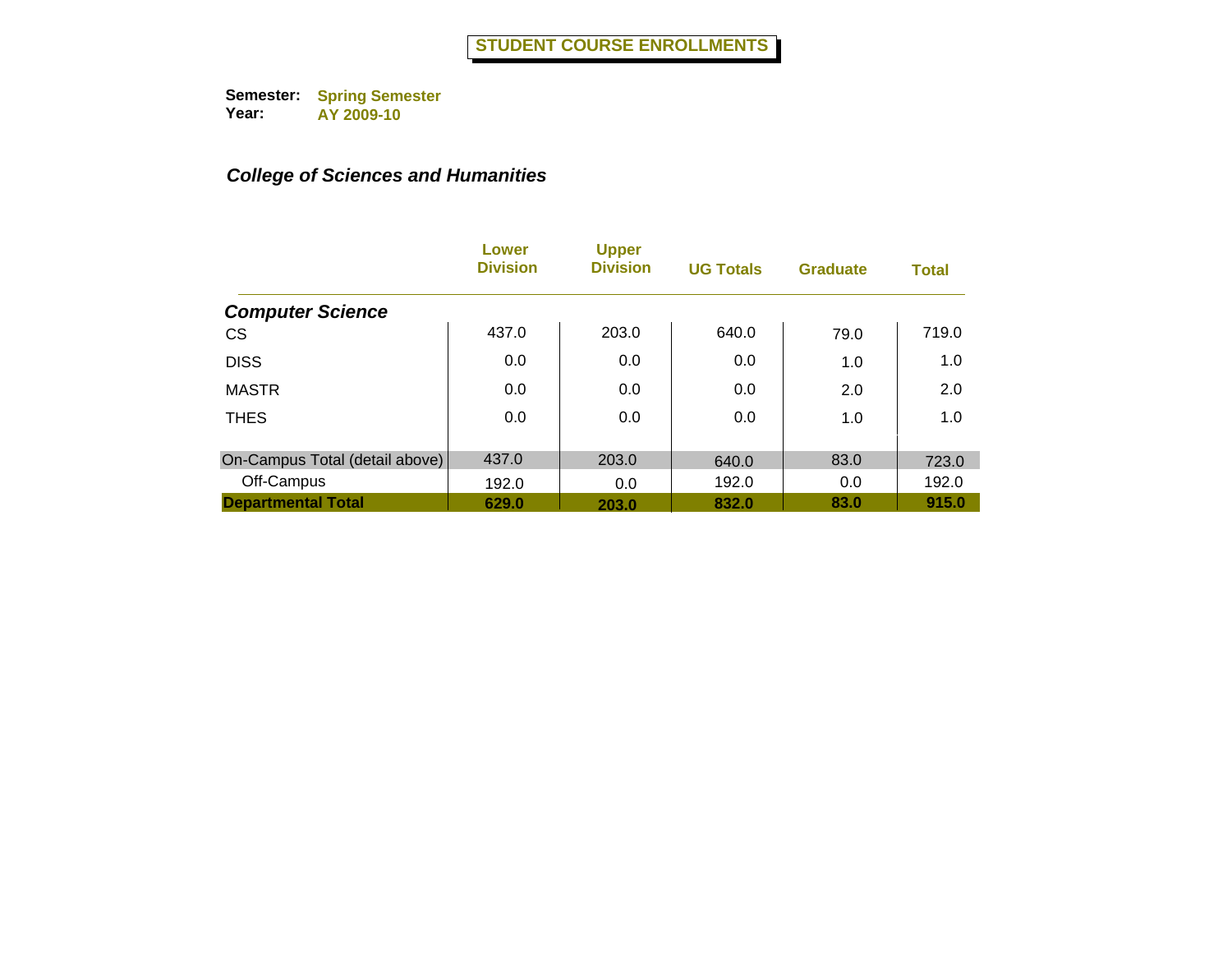|                                | <b>Lower</b><br><b>Division</b> | <b>Upper</b><br><b>Division</b> | <b>UG Totals</b> | <b>Graduate</b> | <b>Total</b> |
|--------------------------------|---------------------------------|---------------------------------|------------------|-----------------|--------------|
| <b>English</b>                 |                                 |                                 |                  |                 |              |
| <b>CRPRJ</b>                   | 0.0                             | 0.0                             | 0.0              | 8.0             | 8.0          |
| <b>DISS</b>                    | 0.0                             | 0.0                             | 0.0              | 9.0             | 9.0          |
| <b>DOC</b>                     | 0.0                             | 0.0                             | 0.0              | 22.0            | 22.0         |
| <b>ENEFL</b>                   | 62.0                            | 0.0                             | 62.0             | 0.0             | 62.0         |
| <b>ENG</b>                     | 4201.0                          | 2261.0                          | 6462.0           | 154.0           | 6616.0       |
| <b>ENIEI</b>                   | 708.0                           | 0.0                             | 708.0            | 0.0             | 708.0        |
| <b>HONORS</b>                  | 224.0                           | 57.0                            | 281.0            | 0.0             | 281.0        |
| IEI                            | 144.0                           | 0.0                             | 144.0            | 0.0             | 144.0        |
| <b>MASTR</b>                   | 0.0                             | 0.0                             | 0.0              | 2.0             | 2.0          |
| <b>RES</b>                     | 0.0                             | 0.0                             | 0.0              | 6.0             | 6.0          |
| On-Campus Total (detail above) | 5339.0                          | 2318.0                          | 7657.0           | 201.0           | 7858.0       |
| Off-Campus                     | 566.0                           | 102.0                           | 668.0            | 16.0            | 684.0        |
| <b>Departmental Total</b>      | 5905.0                          | 2420.0                          | 8325.0           | 217.0           | 8542.0       |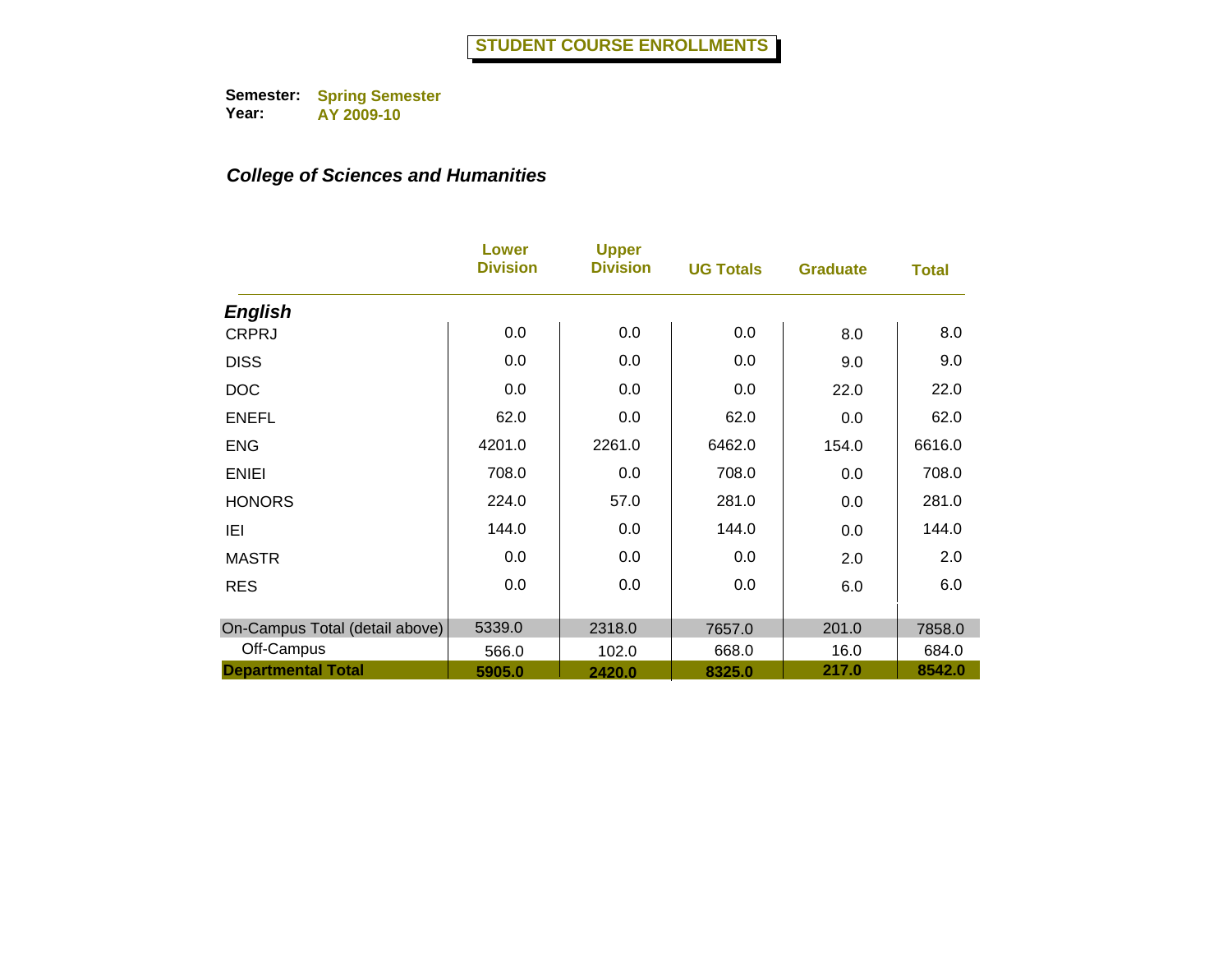|                                        | <b>Lower</b><br><b>Division</b> | <b>Upper</b><br><b>Division</b> | <b>UG Totals</b> | <b>Graduate</b> | <b>Total</b> |
|----------------------------------------|---------------------------------|---------------------------------|------------------|-----------------|--------------|
| <b>Modern Languages &amp; Classics</b> |                                 |                                 |                  |                 |              |
| cc                                     | 812.0                           | 29.0                            | 841.0            | 0.0             | 841.0        |
| <b>CH</b>                              | 54.0                            | 4.0                             | 58.0             | 0.0             | 58.0         |
| FL.                                    | 3.0                             | 26.0                            | 29.0             | 1.0             | 30.0         |
| <b>FR</b>                              | 239.0                           | 96.0                            | 335.0            | 1.0             | 336.0        |
| <b>GER</b>                             | 178.0                           | 76.0                            | 254.0            | 0.0             | 254.0        |
| <b>GRK</b>                             | 14.0                            | 2.0                             | 16.0             | 0.0             | 16.0         |
| <b>HONORS</b>                          | 124.0                           | 7.0                             | 131.0            | 0.0             | 131.0        |
| <b>ITAL</b>                            | 12.0                            | 0.0                             | 12.0             | 0.0             | 12.0         |
| <b>JAPAN</b>                           | 110.0                           | 72.0                            | 182.0            | 0.0             | 182.0        |
| LAT                                    | 33.0                            | 21.0                            | 54.0             | 0.0             | 54.0         |
| <b>SP</b>                              | 688.0                           | 305.0                           | 993.0            | 0.0             | 993.0        |
|                                        |                                 |                                 |                  |                 |              |
| On-Campus Total (detail above)         | 2267.0                          | 638.0                           | 2905.0           | 2.0             | 2907.0       |
| Off-Campus                             | 50.0                            | 36.0                            | 86.0             | 0.0             | 86.0         |
| <b>Departmental Total</b>              | 2317.0                          | 674.0                           | 2991.0           | 2.0             | 2993.0       |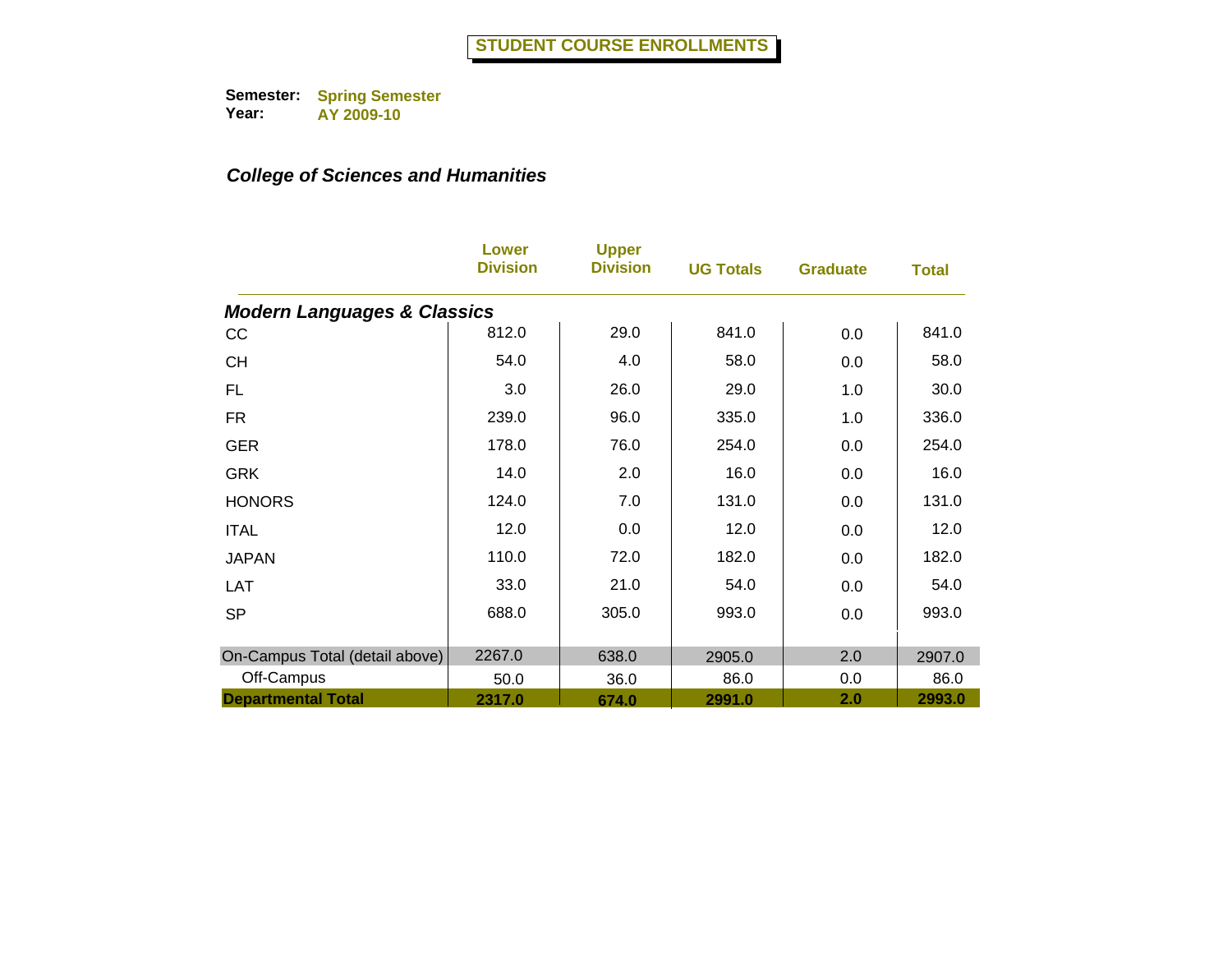|                                | Lower<br><b>Division</b> | <b>Upper</b><br><b>Division</b> | <b>UG Totals</b> | <b>Graduate</b> | <b>Total</b> |
|--------------------------------|--------------------------|---------------------------------|------------------|-----------------|--------------|
| Geography                      |                          |                                 |                  |                 |              |
| <b>ASIAN</b>                   | 0.0                      | 0.0                             | 0.0              | 1.0             | 1.0          |
| <b>GEOG</b>                    | 1148.0                   | 306.0                           | 1454.0           | 26.0            | 1480.0       |
| On-Campus Total (detail above) | 1148.0                   | 306.0                           | 1454.0           | 27.0            | 1481.0       |
| Off-Campus                     | 222.0                    | 21.0                            | 243.0            | 0.0             | 243.0        |
| <b>Departmental Total</b>      | 1370.0                   | 327.0                           | 1697.0           | 27.0            | 1724.0       |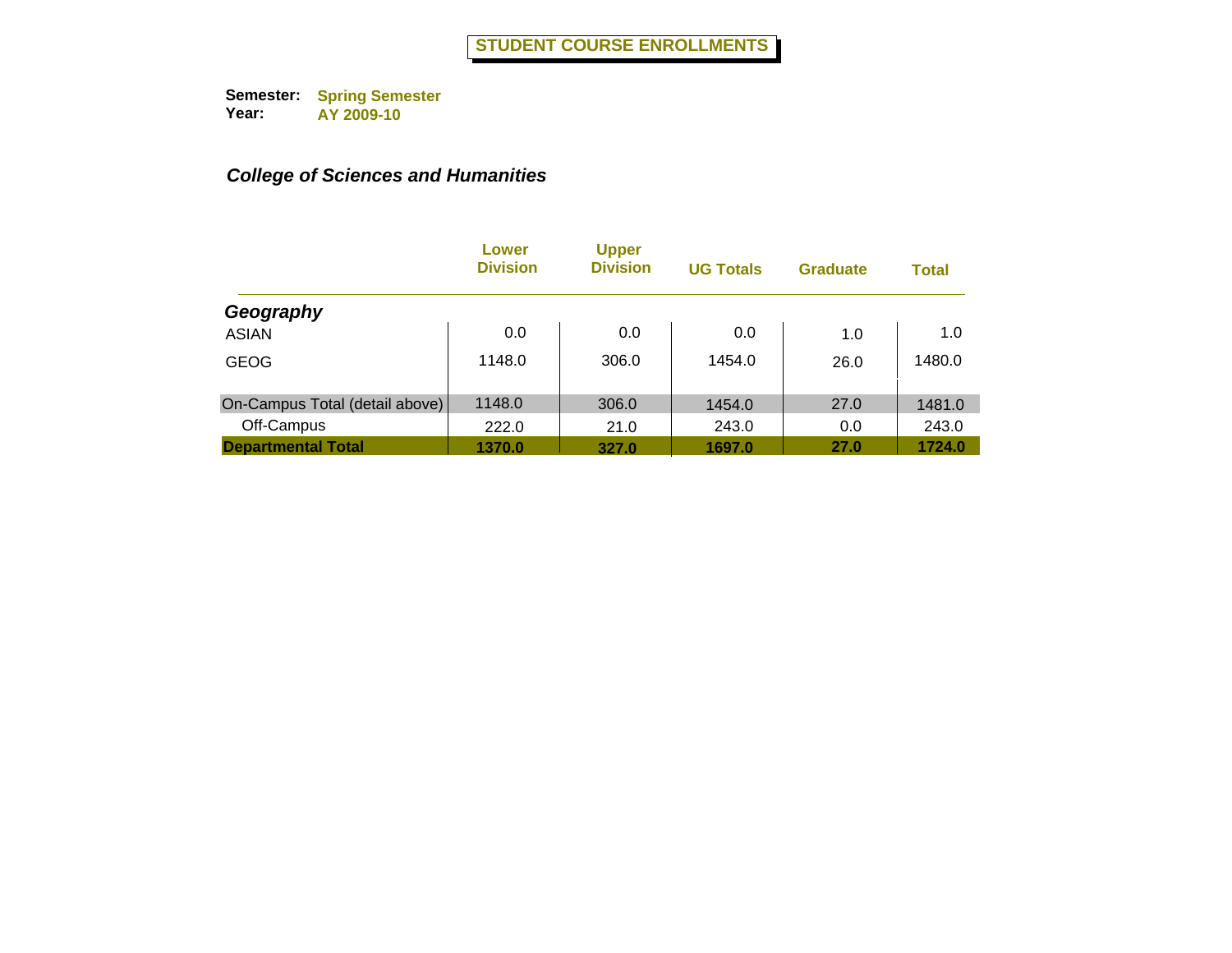|                                | Lower<br><b>Division</b> | <b>Upper</b><br><b>Division</b> | <b>UG Totals</b> | <b>Graduate</b> | <b>Total</b> |
|--------------------------------|--------------------------|---------------------------------|------------------|-----------------|--------------|
| Geology                        |                          |                                 |                  |                 |              |
| <b>GEOL</b>                    | 560.0                    | 37.0                            | 597.0            | 31.0            | 628.0        |
| <b>MASTR</b>                   | 0.0                      | 0.0                             | 0.0              | 2.0             | 2.0          |
| <b>THES</b>                    | 0.0                      | 0.0                             | 0.0              | 2.0             | 2.0          |
| On-Campus Total (detail above) | 560.0                    | 37.0                            | 597.0            | 35.0            | 632.0        |
| Off-Campus                     | 0.0                      | 0.0                             | 0.0              | 0.0             | 0.0          |
| <b>Departmental Total</b>      | 560.0                    | 37.0                            | 597.0            | 35.0            | 632.0        |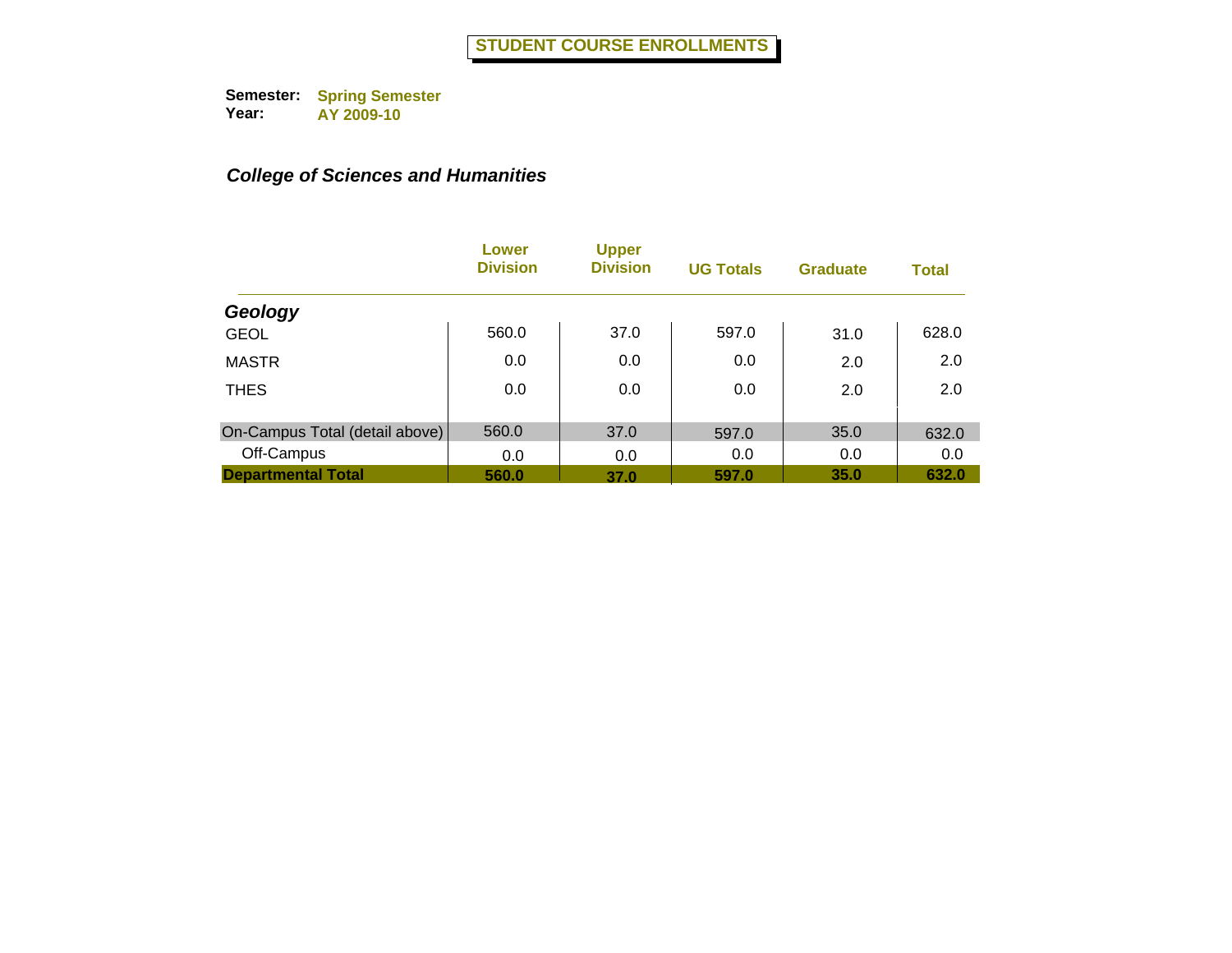|                                | Lower<br><b>Division</b> | <b>Upper</b><br><b>Division</b> | <b>UG Totals</b> | <b>Graduate</b> | <b>Total</b> |
|--------------------------------|--------------------------|---------------------------------|------------------|-----------------|--------------|
| <b>History</b>                 |                          |                                 |                  |                 |              |
| <b>HIST</b>                    | 2167.0                   | 376.0                           | 2543.0           | 39.0            | 2582.0       |
| <b>HONORS</b>                  | 231.0                    | 81.0                            | 312.0            | 0.0             | 312.0        |
| SS                             | 20.0                     | 143.0                           | 163.0            | 1.0             | 164.0        |
| <b>THES</b>                    | 0.0                      | 0.0                             | 0.0              | 5.0             | 5.0          |
|                                |                          |                                 |                  |                 |              |
| On-Campus Total (detail above) | 2418.0                   | 600.0                           | 3018.0           | 45.0            | 3063.0       |
| Off-Campus                     | 363.0                    | 130.0                           | 493.0            | 0.0             | 493.0        |
| <b>Departmental Total</b>      | 2781.0                   | 730.0                           | 3511.0           | 45.0            | 3556.0       |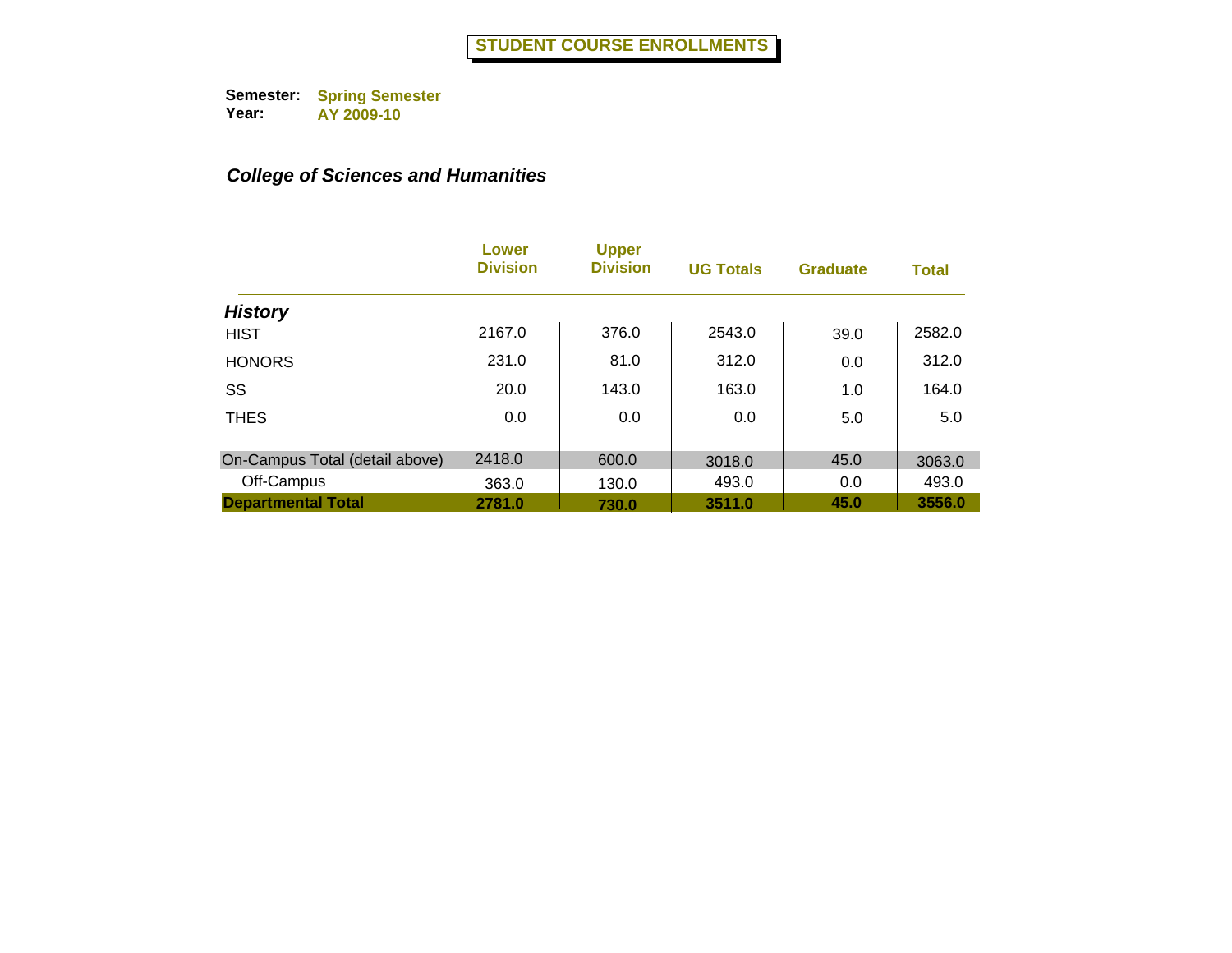|                                | Lower<br><b>Division</b> | <b>Upper</b><br><b>Division</b> | <b>UG Totals</b> | <b>Graduate</b> | <b>Total</b> |
|--------------------------------|--------------------------|---------------------------------|------------------|-----------------|--------------|
| <b>Mathematical Sciences</b>   |                          |                                 |                  |                 |              |
| <b>HONORS</b>                  | 0.0                      | 4.0                             | 4.0              | 0.0             | 4.0          |
| <b>MATHS</b>                   | 3399.0                   | 308.0                           | 3707.0           | 124.0           | 3831.0       |
| On-Campus Total (detail above) | 3399.0                   | 312.0                           | 3711.0           | 124.0           | 3835.0       |
| Off-Campus                     | 122.0                    | 1.0                             | 123.0            | 34.0            | 157.0        |
| <b>Departmental Total</b>      | 3521.0                   | 313.0                           | 3834.0           | 158.0           | 3992.0       |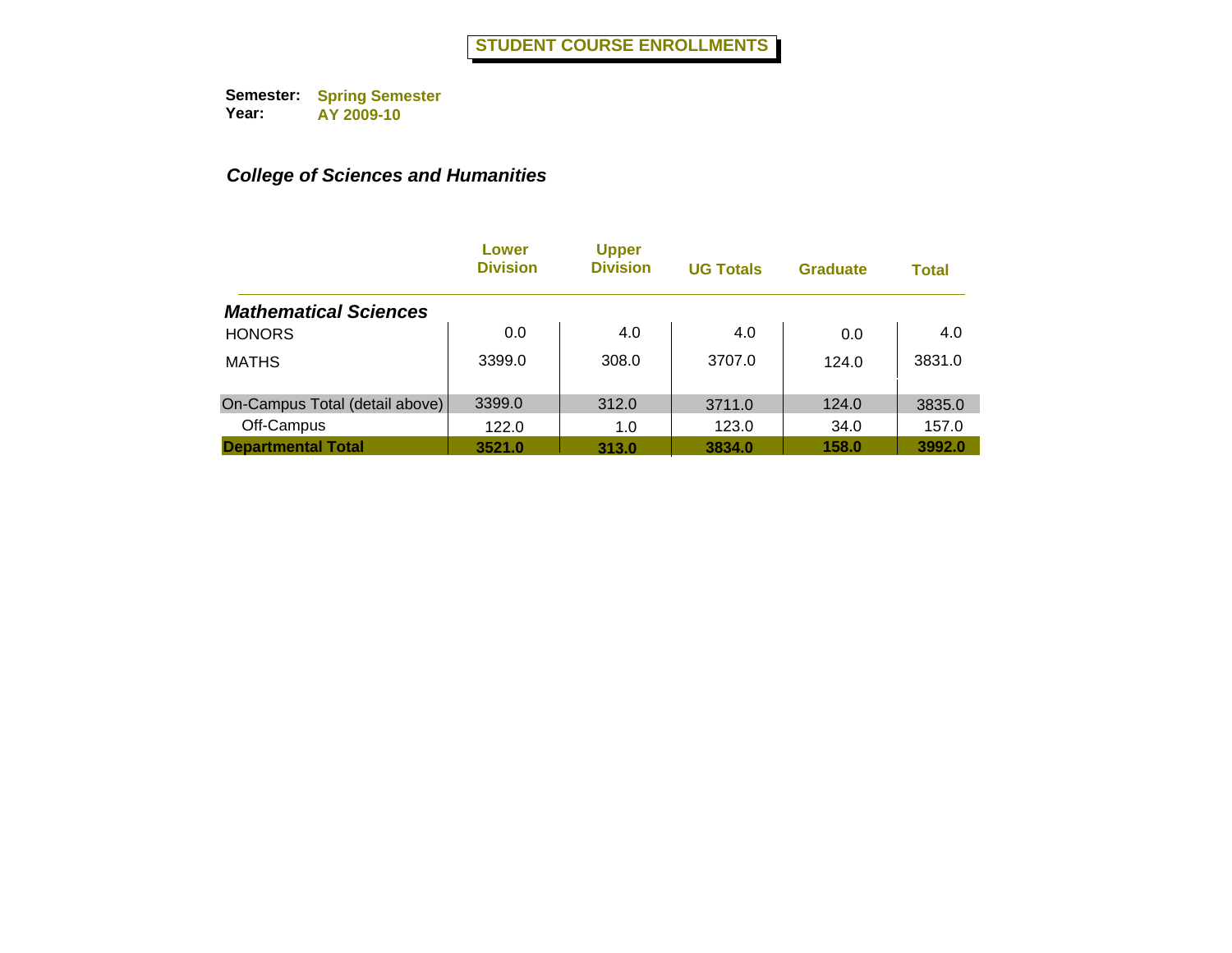|                                | Lower<br><b>Division</b> | <b>Upper</b><br><b>Division</b> | <b>UG Totals</b> | <b>Graduate</b> | <b>Total</b> |
|--------------------------------|--------------------------|---------------------------------|------------------|-----------------|--------------|
| <b>Natural Resources</b>       |                          |                                 |                  |                 |              |
| <b>CRPRJ</b>                   | 0.0                      | 0.0                             | 0.0              | 1.0             | 1.0          |
| <b>DISS</b>                    | 0.0                      | 0.0                             | 0.0              | 1.0             | 1.0          |
| <b>EMHS</b>                    | 31.0                     | 0.0                             | 31.0             | 0.0             | 31.0         |
| <b>HONORS</b>                  | 0.0                      | 2.0                             | 2.0              | 0.0             | 2.0          |
| <b>NREM</b>                    | 457.0                    | 162.0                           | 619.0            | 40.0            | 659.0        |
| <b>THES</b>                    | 0.0                      | 0.0                             | 0.0              | 1.0             | 1.0          |
| On-Campus Total (detail above) | 488.0                    | 164.0                           | 652.0            | 43.0            | 695.0        |
| Off-Campus                     | 165.0                    | 0.0                             | 165.0            | 0.0             | 165.0        |
| <b>Departmental Total</b>      | 653.0                    | 164.0                           | 817.0            | 43.0            | 860.0        |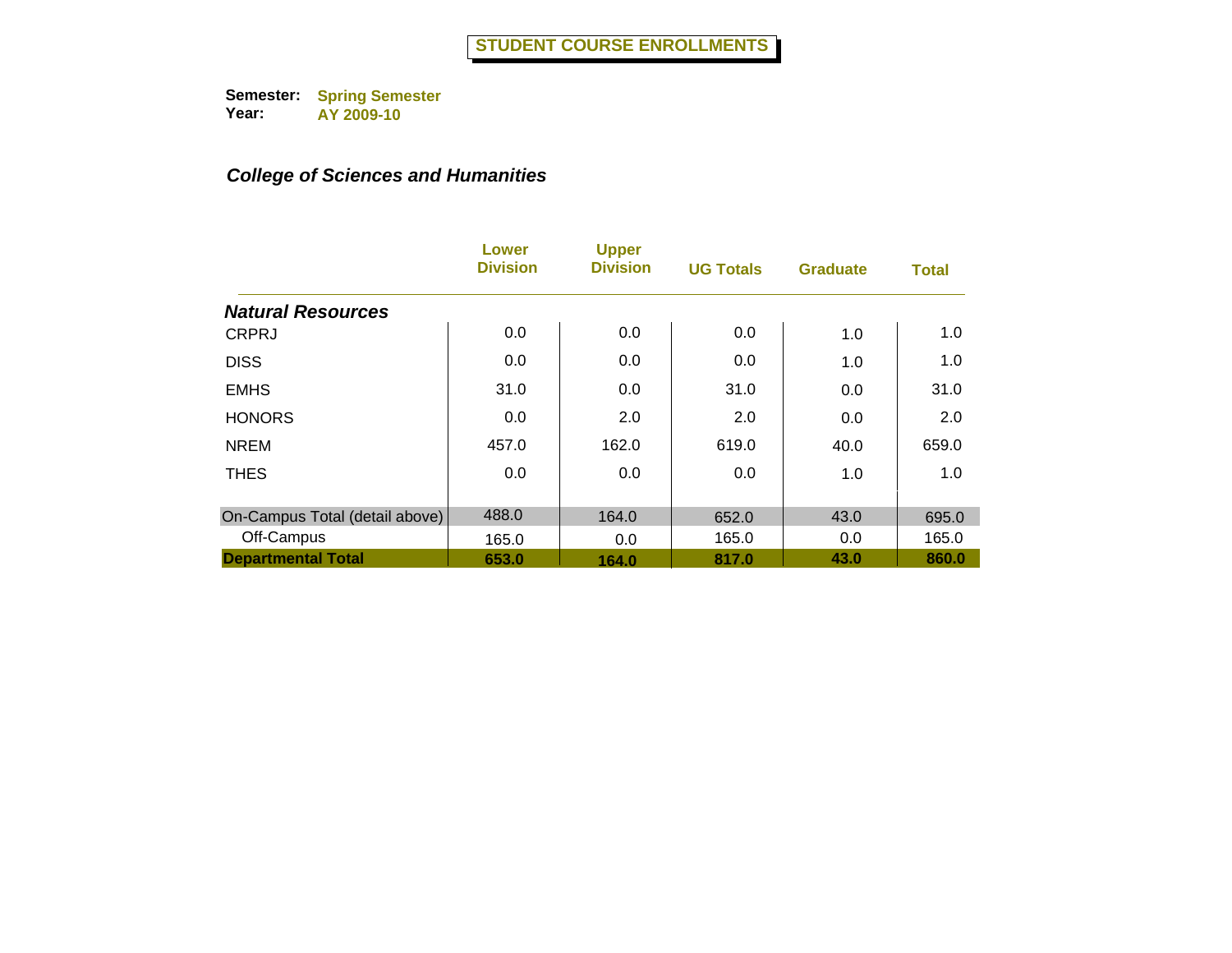|                                | Lower<br><b>Division</b> | <b>Upper</b><br><b>Division</b> | <b>UG Totals</b> | <b>Graduate</b> | <b>Total</b> |
|--------------------------------|--------------------------|---------------------------------|------------------|-----------------|--------------|
| <b>Philosophy</b>              |                          |                                 |                  |                 |              |
| <b>HONORS</b>                  | 0.0                      | 1.0                             | 1.0              | 0.0             | 1.0          |
| PHIL                           | 459.0                    | 92.0                            | 551.0            | 0.0             | 551.0        |
| <b>RELST</b>                   | 790.0                    | 35.0                            | 825.0            | 1.0             | 826.0        |
| <b>SPST</b>                    | 33.0                     | 20.0                            | 53.0             | 0.0             | 53.0         |
| On-Campus Total (detail above) | 1282.0                   | 148.0                           | 1430.0           | 1.0             | 1431.0       |
| Off-Campus                     | 0.0                      | 0.0                             | 0.0              | 0.0             | 0.0          |
| <b>Departmental Total</b>      | 1282.0                   | 148.0                           | 1430.0           | 1.0             | 1431.0       |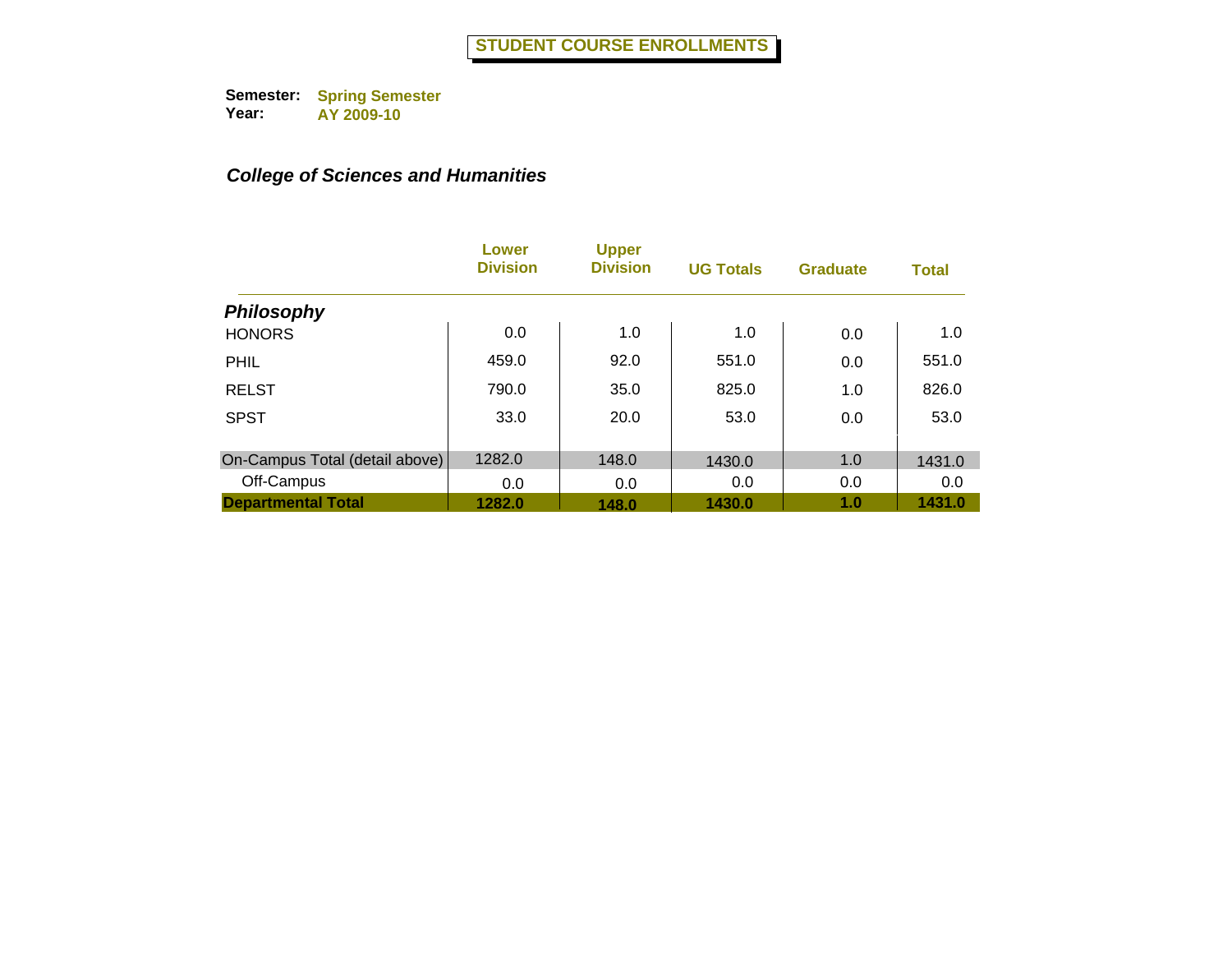|                                | <b>Lower</b><br><b>Division</b> | <b>Upper</b><br><b>Division</b> | <b>UG Totals</b> | <b>Graduate</b> | <b>Total</b> |
|--------------------------------|---------------------------------|---------------------------------|------------------|-----------------|--------------|
| <b>Physics &amp; Astronomy</b> |                                 |                                 |                  |                 |              |
| <b>ASTRO</b>                   | 618.0                           | 9.0                             | 627.0            | 2.0             | 629.0        |
| <b>DISS</b>                    | 0.0                             | 0.0                             | 0.0              | 1.0             | 1.0          |
| <b>HONORS</b>                  | 41.0                            | 0.0                             | 41.0             | 0.0             | 41.0         |
| <b>PHYCS</b>                   | 508.0                           | 58.0                            | 566.0            | 45.0            | 611.0        |
| <b>RES</b>                     | 0.0                             | 0.0                             | 0.0              | 1.0             | 1.0          |
| <b>THES</b>                    | 0.0                             | 0.0                             | 0.0              | 4.0             | 4.0          |
| On-Campus Total (detail above) | 1167.0                          | 67.0                            | 1234.0           | 53.0            | 1287.0       |
| Off-Campus                     | 133.0                           | 0.0                             | 133.0            | 0.0             | 133.0        |
| <b>Departmental Total</b>      | 1300.0                          | 67.0                            | 1367.0           | 53.0            | 1420.0       |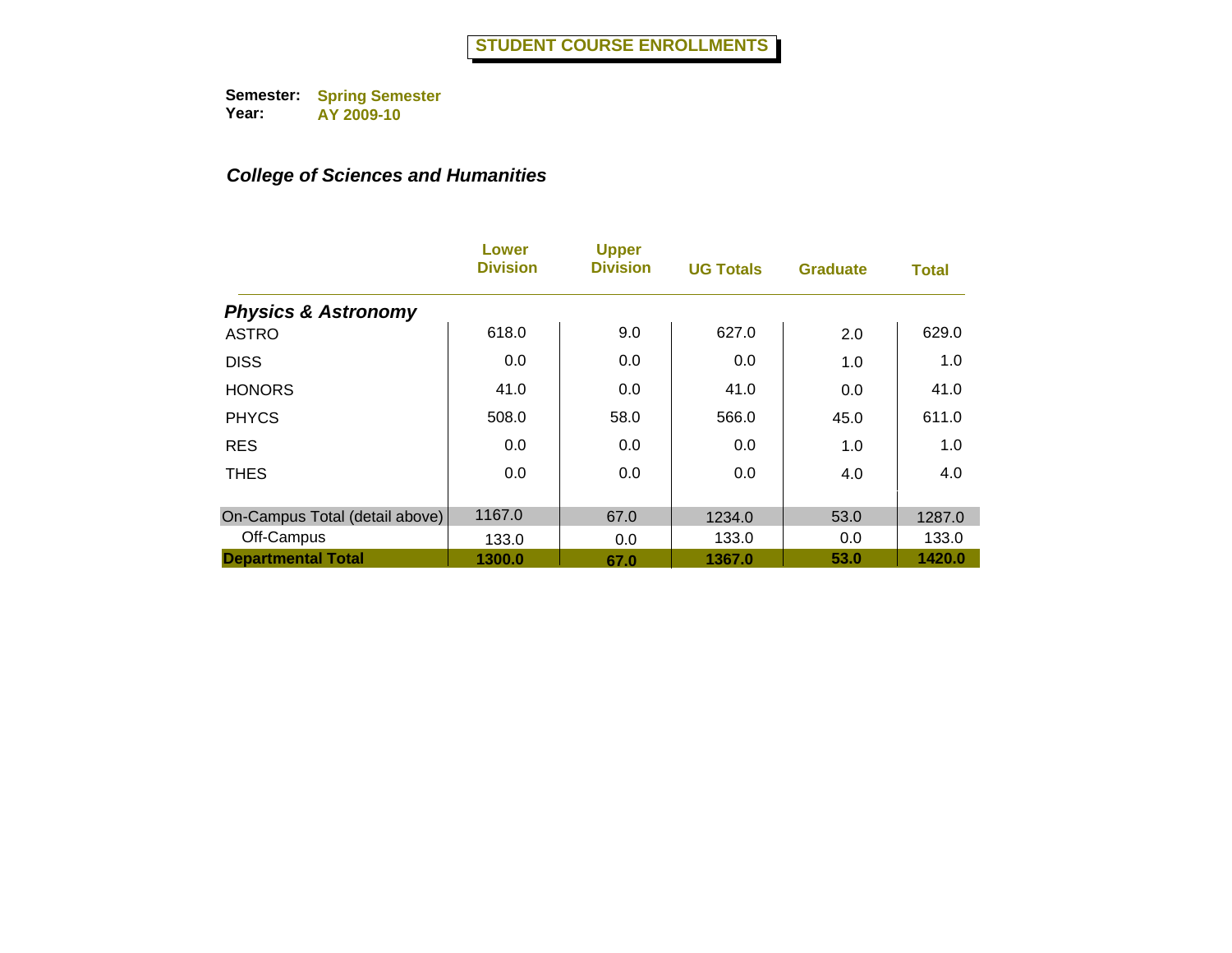|                                        | Lower<br><b>Division</b> | <b>Upper</b><br><b>Division</b> | <b>UG Totals</b> | <b>Graduate</b> | <b>Total</b> |
|----------------------------------------|--------------------------|---------------------------------|------------------|-----------------|--------------|
| <b>Physiology &amp; Health Science</b> |                          |                                 |                  |                 |              |
| <b>ANAT</b>                            | 308.0                    | 0.0                             | 308.0            | 25.0            | 333.0        |
| <b>HONORS</b>                          | 0.0                      | 13.0                            | 13.0             | 0.0             | 13.0         |
| <b>HSC</b>                             | 1504.0                   | 481.0                           | 1985.0           | 25.0            | 2010.0       |
| <b>MASTR</b>                           | 0.0                      | 0.0                             | 0.0              | 1.0             | 1.0          |
| <b>PHYSL</b>                           | 270.0                    | 10.0                            | 280.0            | 73.0            | 353.0        |
| <b>THES</b>                            | 0.0                      | 0.0                             | 0.0              | 1.0             | 1.0          |
| On-Campus Total (detail above)         | 2082.0                   | 504.0                           | 2586.0           | 125.0           | 2711.0       |
| Off-Campus                             | 225.0                    | 84.0                            | 309.0            | 18.0            | 327.0        |
| <b>Departmental Total</b>              | 2307.0                   | 588.0                           | 2895.0           | 143.0           | 3038.0       |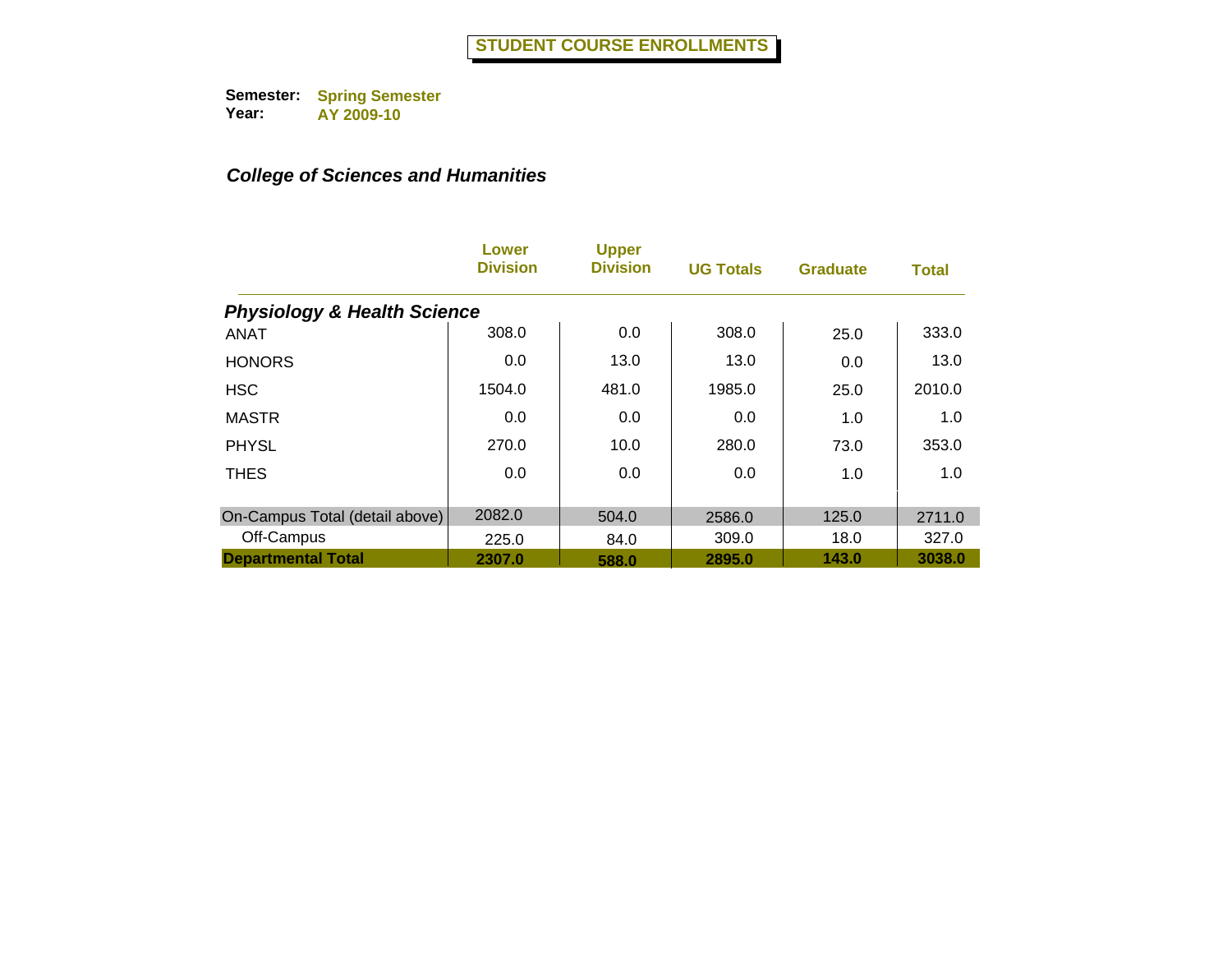|                                | Lower<br><b>Division</b> | <b>Upper</b><br><b>Division</b> | <b>UG Totals</b> | <b>Graduate</b> | <b>Total</b> |
|--------------------------------|--------------------------|---------------------------------|------------------|-----------------|--------------|
| <b>Political Science</b>       |                          |                                 |                  |                 |              |
| <b>HONORS</b>                  | 0.0                      | 9.0                             | 9.0              | 0.0             | 9.0          |
| <b>MASTR</b>                   | 0.0                      | 0.0                             | 0.0              | 2.0             | 2.0          |
| <b>POLS</b>                    | 737.0                    | 401.0                           | 1138.0           | 97.0            | 1235.0       |
| <b>RES</b>                     | 0.0                      | 0.0                             | 0.0              | 1.0             | 1.0          |
| <b>THES</b>                    | 0.0                      | 0.0                             | 0.0              | 1.0             | 1.0          |
| On-Campus Total (detail above) | 737.0                    | 410.0                           | 1147.0           | 101.0           | 1248.0       |
| Off-Campus                     | 152.0                    | 67.0                            | 219.0            | 13.0            | 232.0        |
| <b>Departmental Total</b>      | 889.0                    | 477.0                           | 1366.0           | 114.0           | 1480.0       |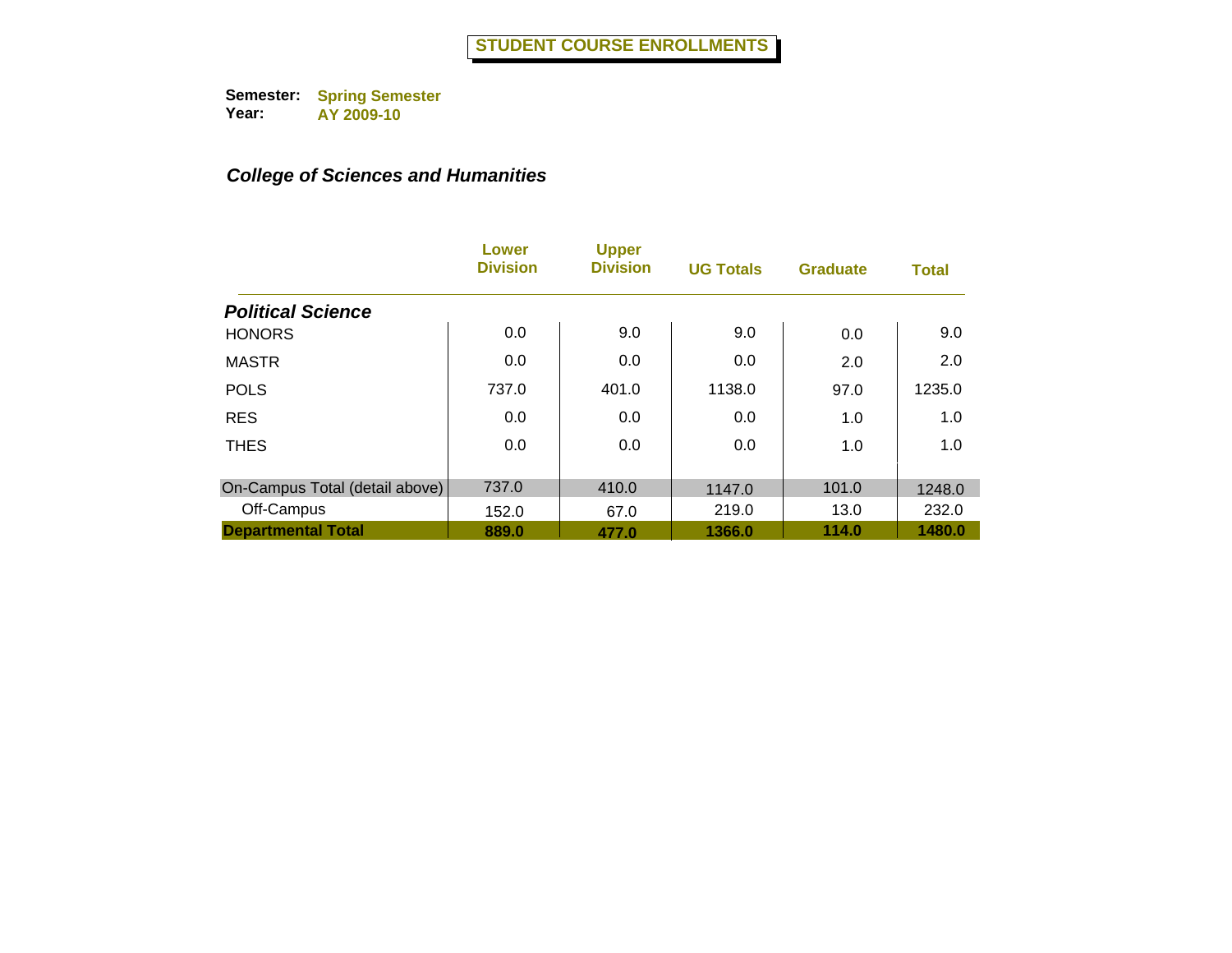|                                | Lower<br><b>Division</b> | <b>Upper</b><br><b>Division</b> | <b>UG Totals</b> | <b>Graduate</b> | <b>Total</b> |
|--------------------------------|--------------------------|---------------------------------|------------------|-----------------|--------------|
| <b>Psychological Science</b>   |                          |                                 |                  |                 |              |
| <b>HONORS</b>                  | 24.0                     | 0.0                             | 24.0             | 0.0             | 24.0         |
| <b>PSYSC</b>                   | 1832.0                   | 1090.0                          | 2922.0           | 107.0           | 3029.0       |
| <b>RES</b>                     | 0.0                      | 0.0                             | 0.0              | 1.0             | 1.0          |
| <b>THES</b>                    | 0.0                      | 0.0                             | 0.0              | 5.0             | 5.0          |
|                                |                          |                                 |                  |                 |              |
| On-Campus Total (detail above) | 1856.0                   | 1090.0                          | 2946.0           | 113.0           | 3059.0       |
| Off-Campus                     | 152.0                    | 16.0                            | 168.0            | 0.0             | 168.0        |
| <b>Departmental Total</b>      | 2008.0                   | 1106.0                          | 3114.0           | 113.0           | 3227.0       |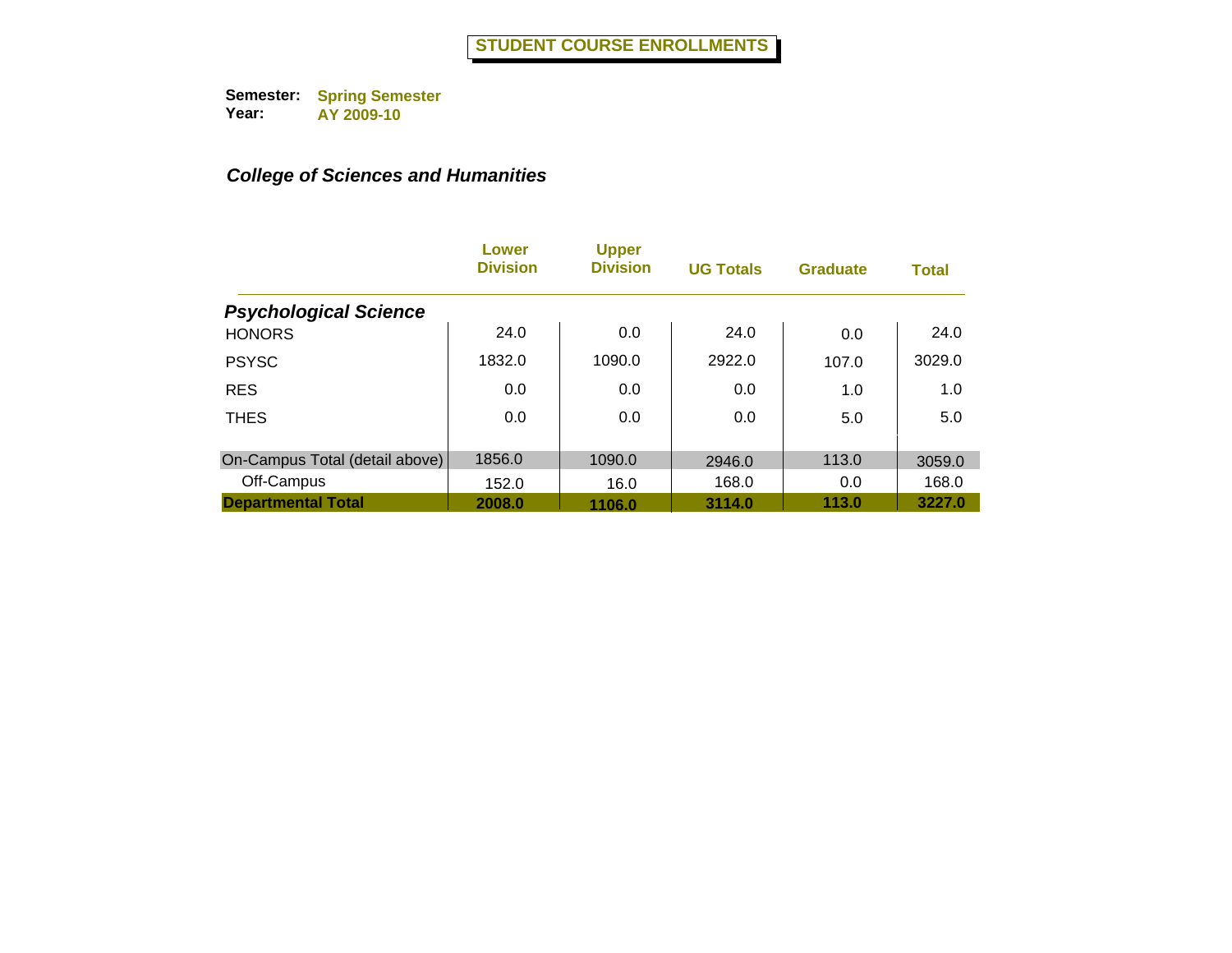|                                | Lower<br><b>Division</b> | <b>Upper</b><br><b>Division</b> | <b>UG Totals</b> | <b>Graduate</b> | <b>Total</b> |
|--------------------------------|--------------------------|---------------------------------|------------------|-----------------|--------------|
| Sociology                      |                          |                                 |                  |                 |              |
| <b>HONORS</b>                  | 0.0                      | 1.0                             | 1.0              | 0.0             | 1.0          |
| <b>SOC</b>                     | 1422.0                   | 216.0                           | 1638.0           | 52.0            | 1690.0       |
| <b>THES</b>                    | 0.0                      | 0.0                             | 0.0              | 1.0             | 1.0          |
| On-Campus Total (detail above) | 1422.0                   | 217.0                           | 1639.0           | 53.0            | 1692.0       |
| Off-Campus                     | 131.0                    | 78.0                            | 209.0            | 0.0             | 209.0        |
| <b>Departmental Total</b>      | 1553.0                   | 295.0                           | 1848.0           | 53.0            | 1901.0       |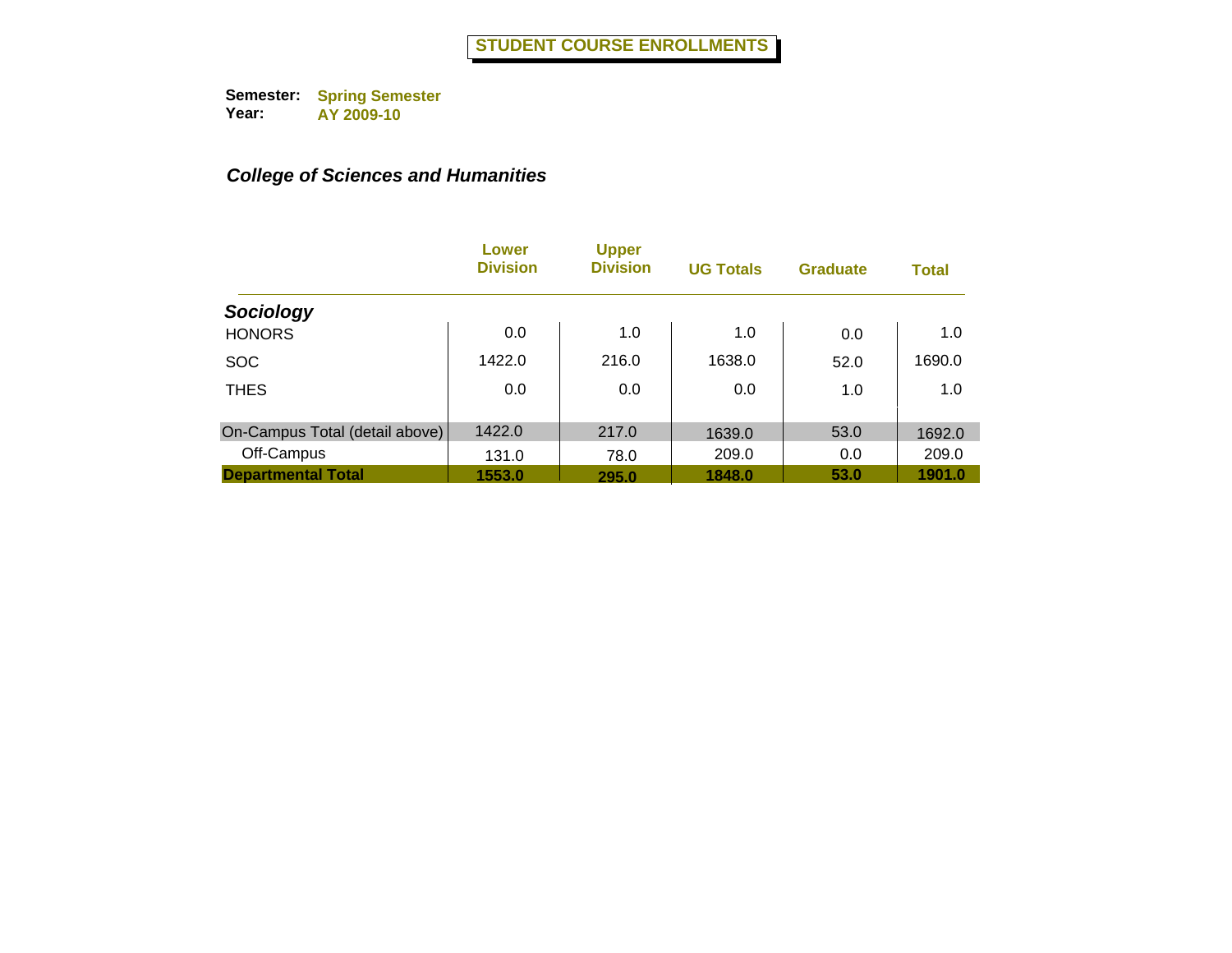|                                | Lower<br><b>Division</b> | <b>Upper</b><br><b>Division</b> | <b>UG Totals</b> | <b>Graduate</b> | <b>Total</b> |
|--------------------------------|--------------------------|---------------------------------|------------------|-----------------|--------------|
| <b>Social Work</b>             |                          |                                 |                  |                 |              |
| <b>HONORS</b>                  | 0.0                      | 1.0                             | 1.0              | 0.0             | 1.0          |
| <b>SOCWK</b>                   | 283.0                    | 261.0                           | 544.0            | 0.0             | 544.0        |
| On-Campus Total (detail above) | 283.0                    | 262.0                           | 545.0            | 0.0             | 545.0        |
| Off-Campus                     | 0.0                      | 0.0                             | 0.0              | 0.0             | 0.0          |
| <b>Departmental Total</b>      | 283.0                    | 262.0                           | 545.0            | 0.0             | 545.0        |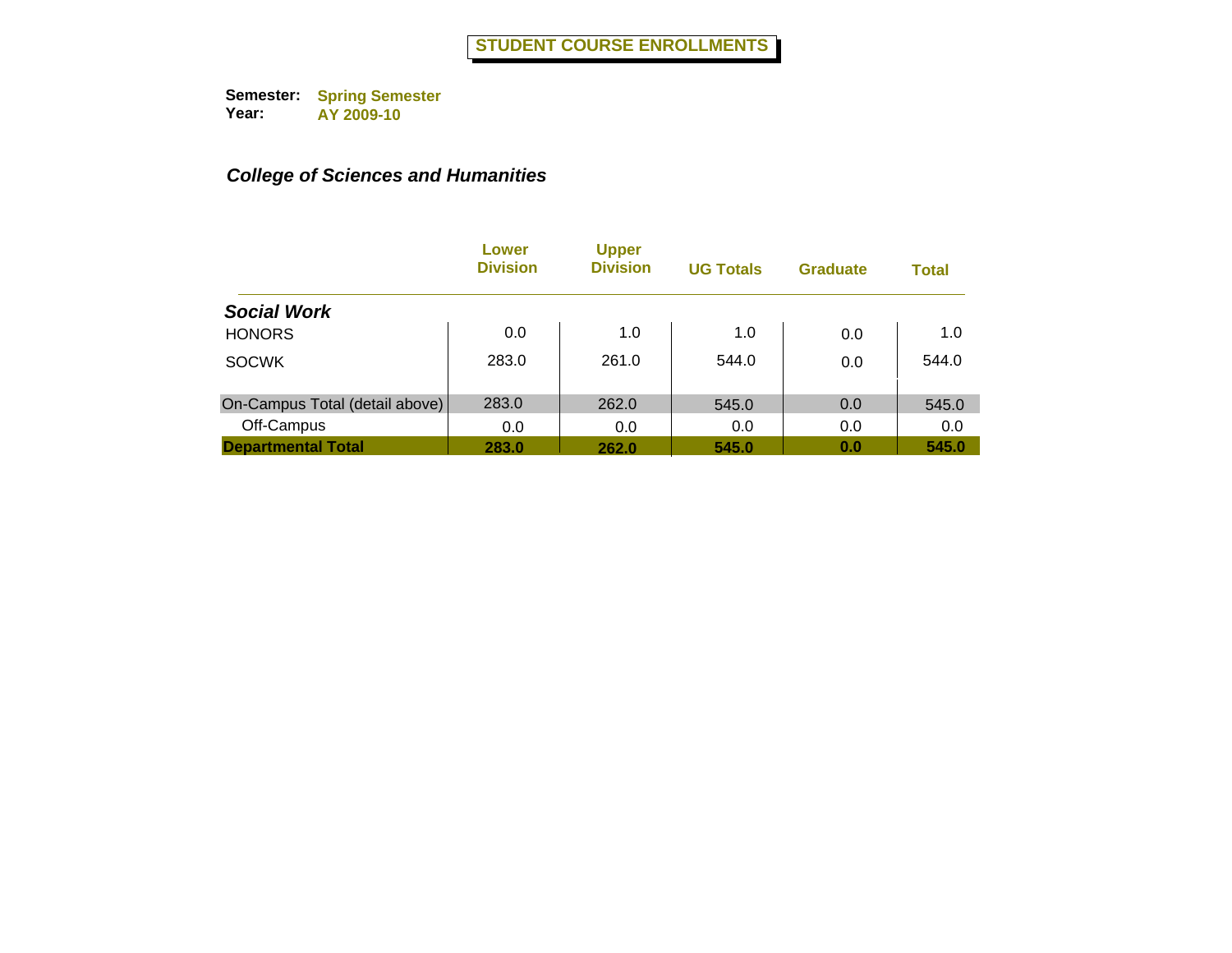|                                         | Lower<br><b>Division</b> | <b>Upper</b><br><b>Division</b> | <b>UG Totals</b> | <b>Graduate</b> | <b>Total</b> |
|-----------------------------------------|--------------------------|---------------------------------|------------------|-----------------|--------------|
| <b>Speech Pathology &amp; Audiology</b> |                          |                                 |                  |                 |              |
| <b>HONORS</b>                           | 0.0                      | 2.0                             | 2.0              | 0.0             | 2.0          |
| <b>SPAA</b>                             | 251.0                    | 136.0                           | 387.0            | 482.0           | 869.0        |
| On-Campus Total (detail above)          | 251.0                    | 138.0                           | 389.0            | 482.0           | 871.0        |
| Off-Campus                              | 0.0                      | 0.0                             | 0.0              | 0.0             | 0.0          |
| <b>Departmental Total</b>               | 251.0                    | 138.0                           | 389.0            | 482.0           | 871.0        |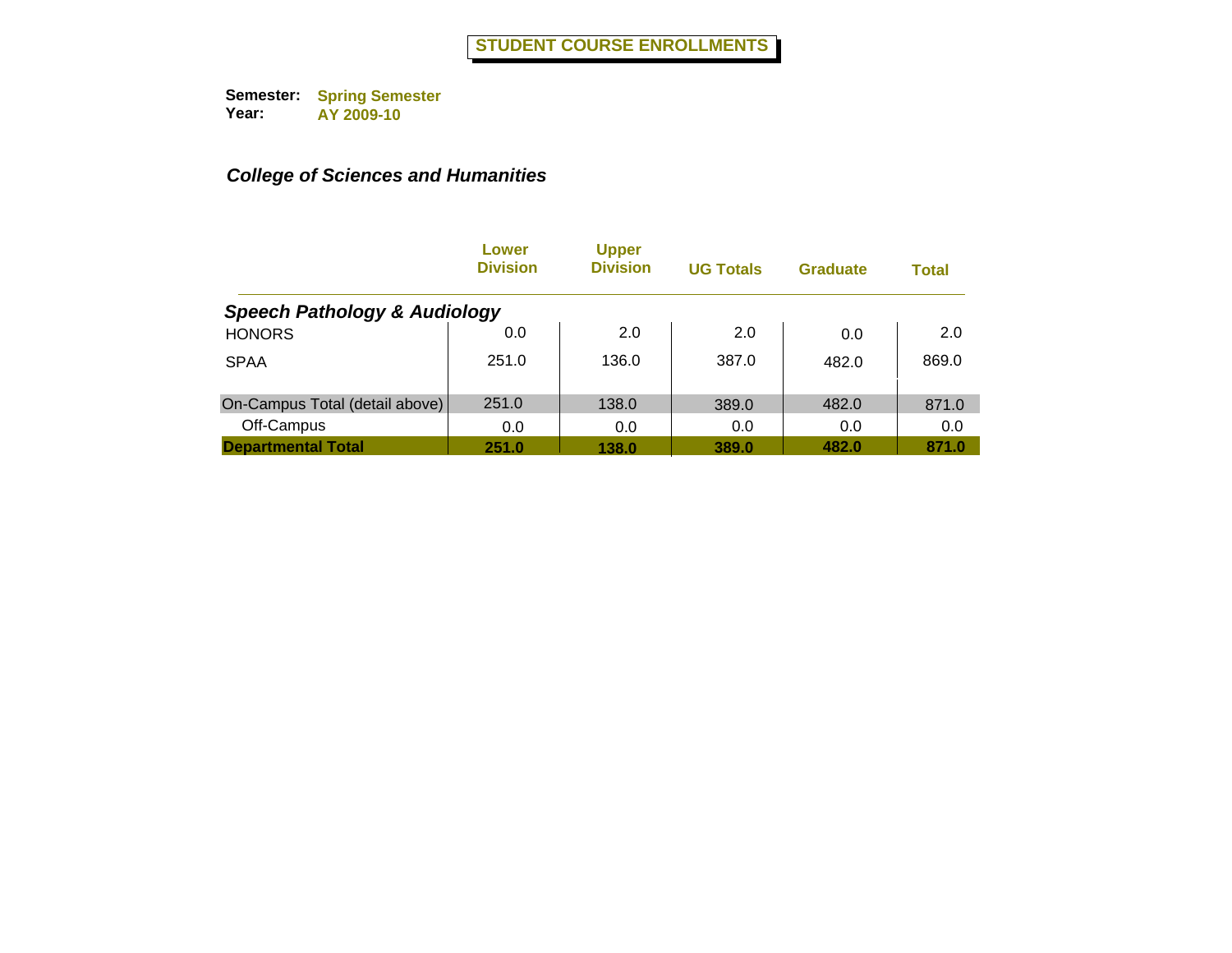|                                | Lower<br><b>Division</b> | <b>Upper</b><br><b>Division</b> | <b>UG Totals</b> | <b>Graduate</b> | <b>Total</b> |
|--------------------------------|--------------------------|---------------------------------|------------------|-----------------|--------------|
| <b>Womens Studies</b>          |                          |                                 |                  |                 |              |
| <b>WMNST</b>                   | 74.0                     | 24.0                            | 98.0             | 0.0             | 98.0         |
| On-Campus Total (detail above) | 74.0                     | 24.0                            | 98.0             | 0.0             | 98.0         |
| Off-Campus                     | 0.0                      | 0.0                             | 0.0              | 0.0             | 0.0          |
| <b>Departmental Total</b>      | 74.0                     | 24.0                            | 98.0             | 0.0             | 98.0         |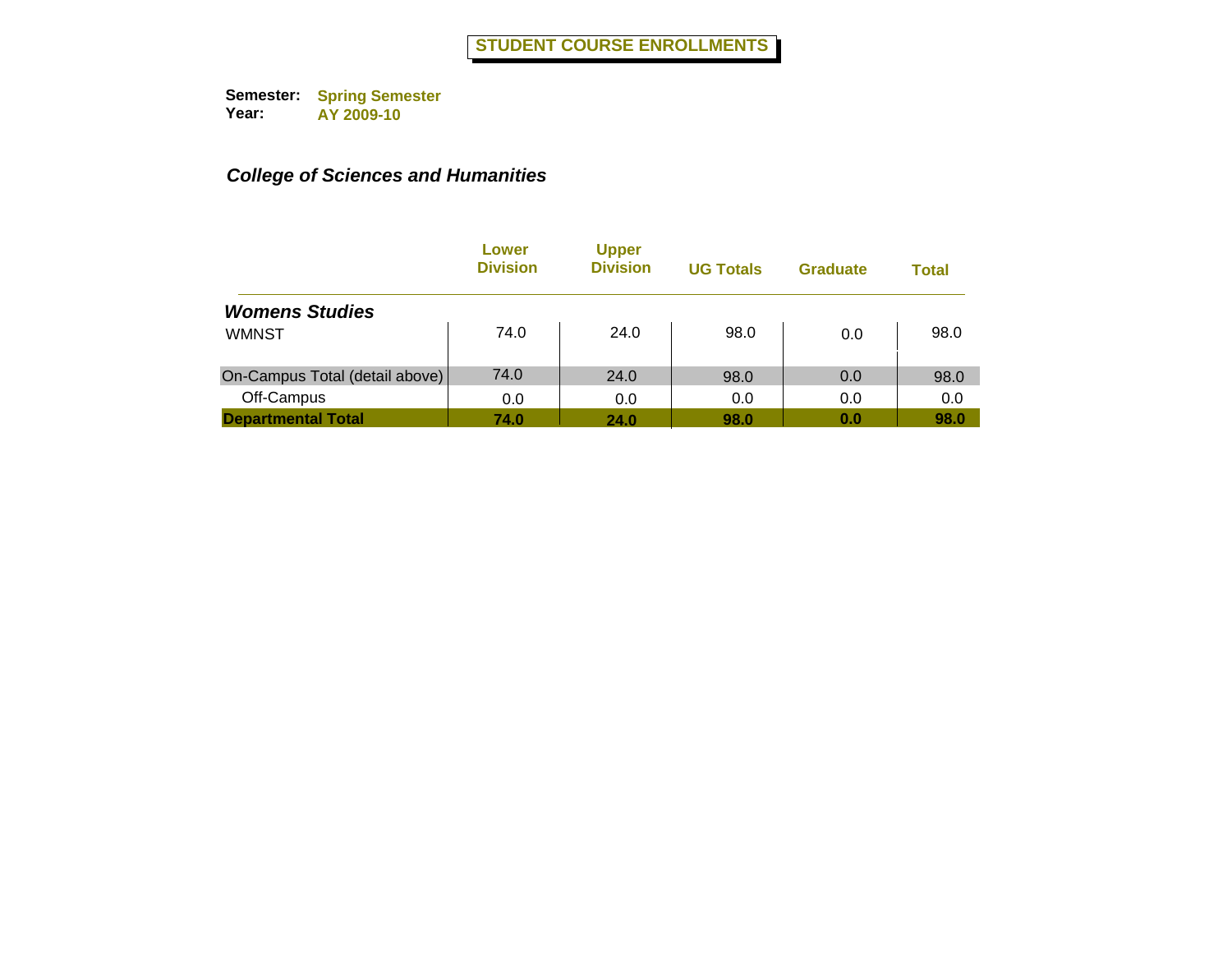|                                | Lower<br><b>Division</b> | <b>Upper</b><br><b>Division</b> | <b>UG Totals</b> | <b>Graduate</b> | Total |
|--------------------------------|--------------------------|---------------------------------|------------------|-----------------|-------|
| <b>Foreign Studies</b>         |                          |                                 |                  |                 |       |
| <b>INTST</b>                   | 0.0                      | 3.0                             | 3.0              | 0.0             | 3.0   |
| On-Campus Total (detail above) | 0.0                      | 3.0                             | 3.0              | 0.0             | 3.0   |
| Off-Campus                     | 0.0                      | 7.0                             | 7.0              | 0.0             | 7.0   |
| <b>Departmental Total</b>      | 0.0                      | 10.0                            | 10.0             | 0.0             | 10.0  |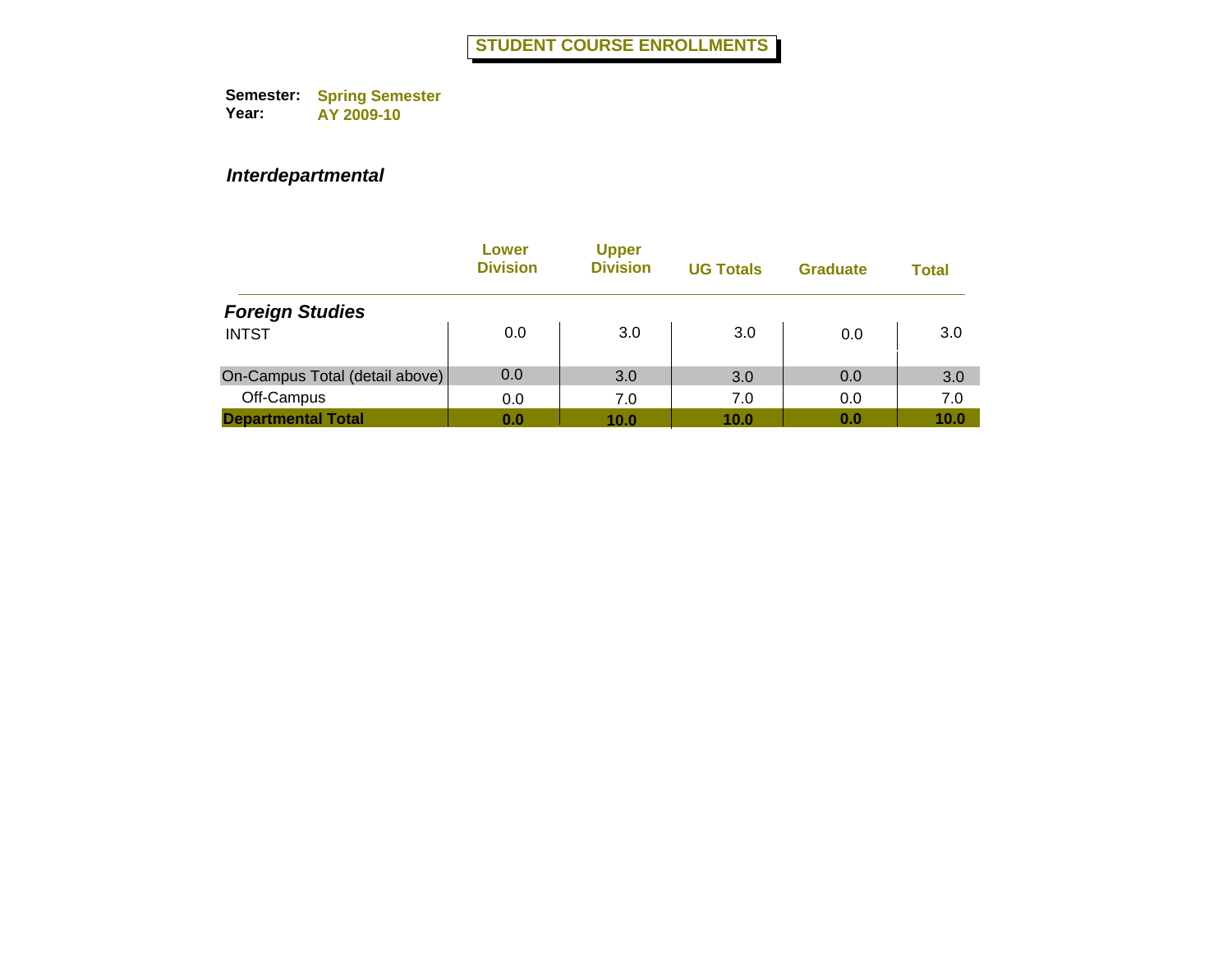|                                | Lower<br><b>Division</b> | <b>Upper</b><br><b>Division</b> | <b>UG Totals</b> | <b>Graduate</b> | Total |
|--------------------------------|--------------------------|---------------------------------|------------------|-----------------|-------|
| <b>Honors</b>                  |                          |                                 |                  |                 |       |
| <b>HONORS</b>                  | 66.0                     | 77.0                            | 143.0            | 0.0             | 143.0 |
| On-Campus Total (detail above) | 66.0                     | 77.0                            | 143.0            | 0.0             | 143.0 |
| Off-Campus                     | 3.0                      | 7.0                             | 10.0             | 0.0             | 10.0  |
| <b>Departmental Total</b>      | 69.0                     | 84.0                            | 153.0            | 0.0             | 153.0 |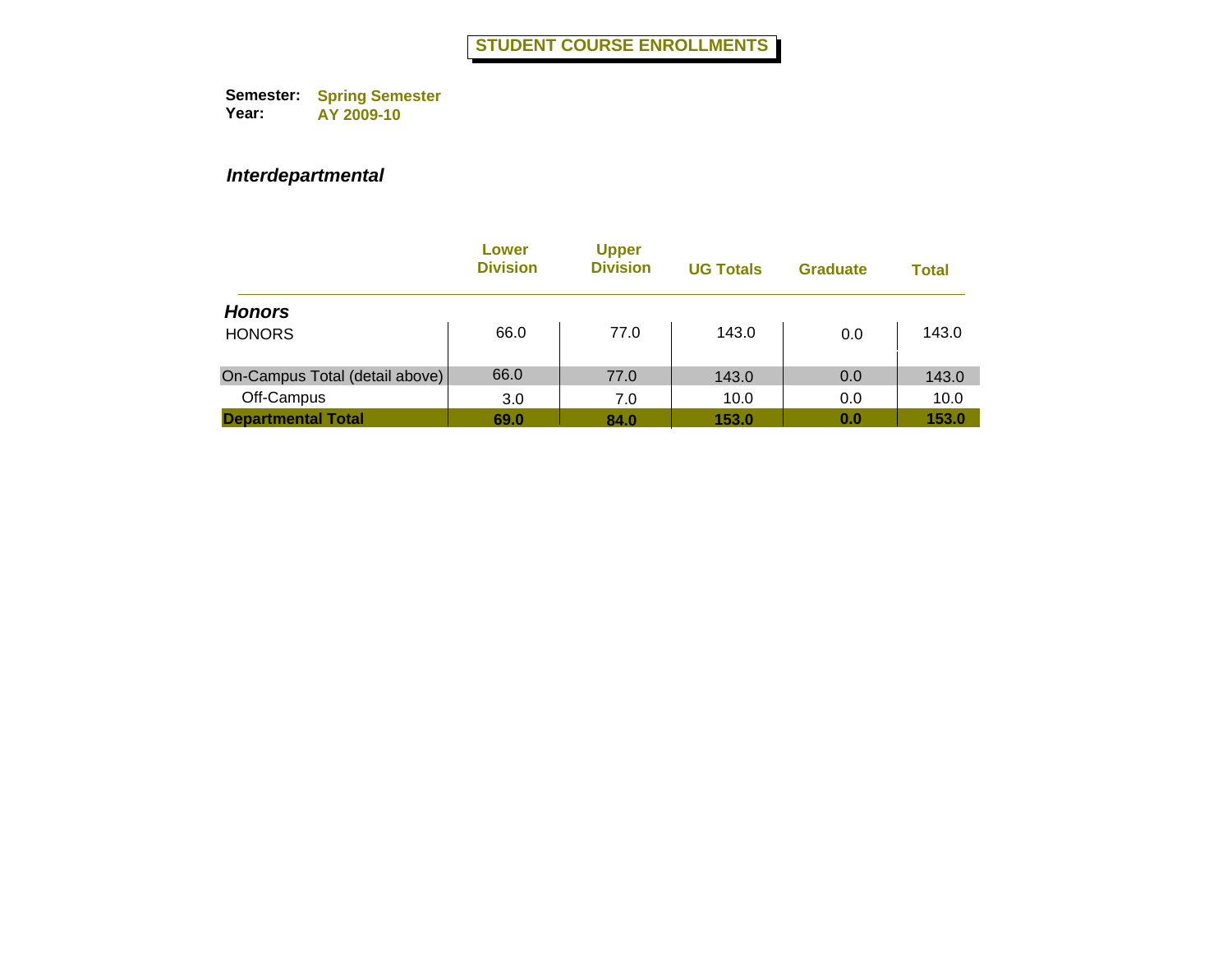|                                | Lower<br><b>Division</b> | <b>Upper</b><br><b>Division</b> | <b>UG Totals</b> | <b>Graduate</b> | <b>Total</b> |
|--------------------------------|--------------------------|---------------------------------|------------------|-----------------|--------------|
| <b>Interdepartmental</b>       |                          |                                 |                  |                 |              |
| <b>DOC</b>                     | 0.0                      | 0.0                             | 0.0              | 2.0             | 2.0          |
| ID                             | 58.0                     | 30.0                            | 88.0             | 1.0             | 89.0         |
| <b>MASTR</b>                   | 0.0                      | 0.0                             | 0.0              | 88.0            | 88.0         |
| On-Campus Total (detail above) | 58.0                     | 30.0                            | 88.0             | 91.0            | 179.0        |
| Off-Campus                     | 0.0                      | 0.0                             | 0.0              | 0.0             | 0.0          |
| <b>Departmental Total</b>      | 58.0                     | 30.0                            | 88.0             | 91.0            | 179.0        |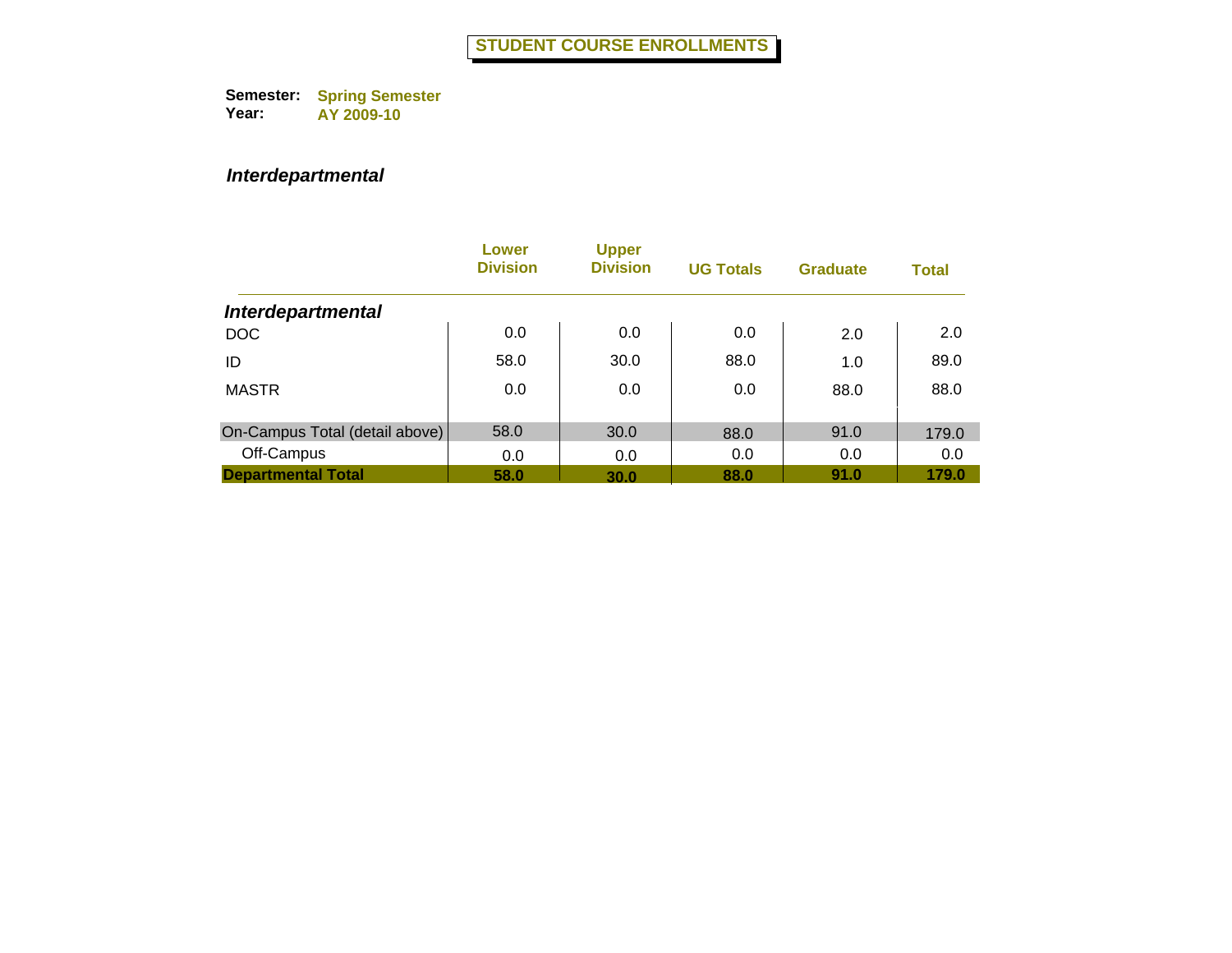|                                | Lower<br><b>Division</b> | <b>Upper</b><br><b>Division</b> | <b>UG Totals</b> | <b>Graduate</b> | <b>Total</b> |
|--------------------------------|--------------------------|---------------------------------|------------------|-----------------|--------------|
| <b>UC</b>                      |                          |                                 |                  |                 |              |
| ID                             | 244.0                    | 45.0                            | 289.0            | 7.0             | 296.0        |
| <b>INTST</b>                   | 0.0                      | 2.0                             | 2.0              | 0.0             | 2.0          |
| On-Campus Total (detail above) | 244.0                    | 47.0                            | 291.0            | 7.0             | 298.0        |
| Off-Campus                     | 0.0                      | 4.0                             | 4.0              | 0.0             | 4.0          |
| <b>Departmental Total</b>      | 244.0                    | 51.0                            | 295.0            | 7.0             | 302.0        |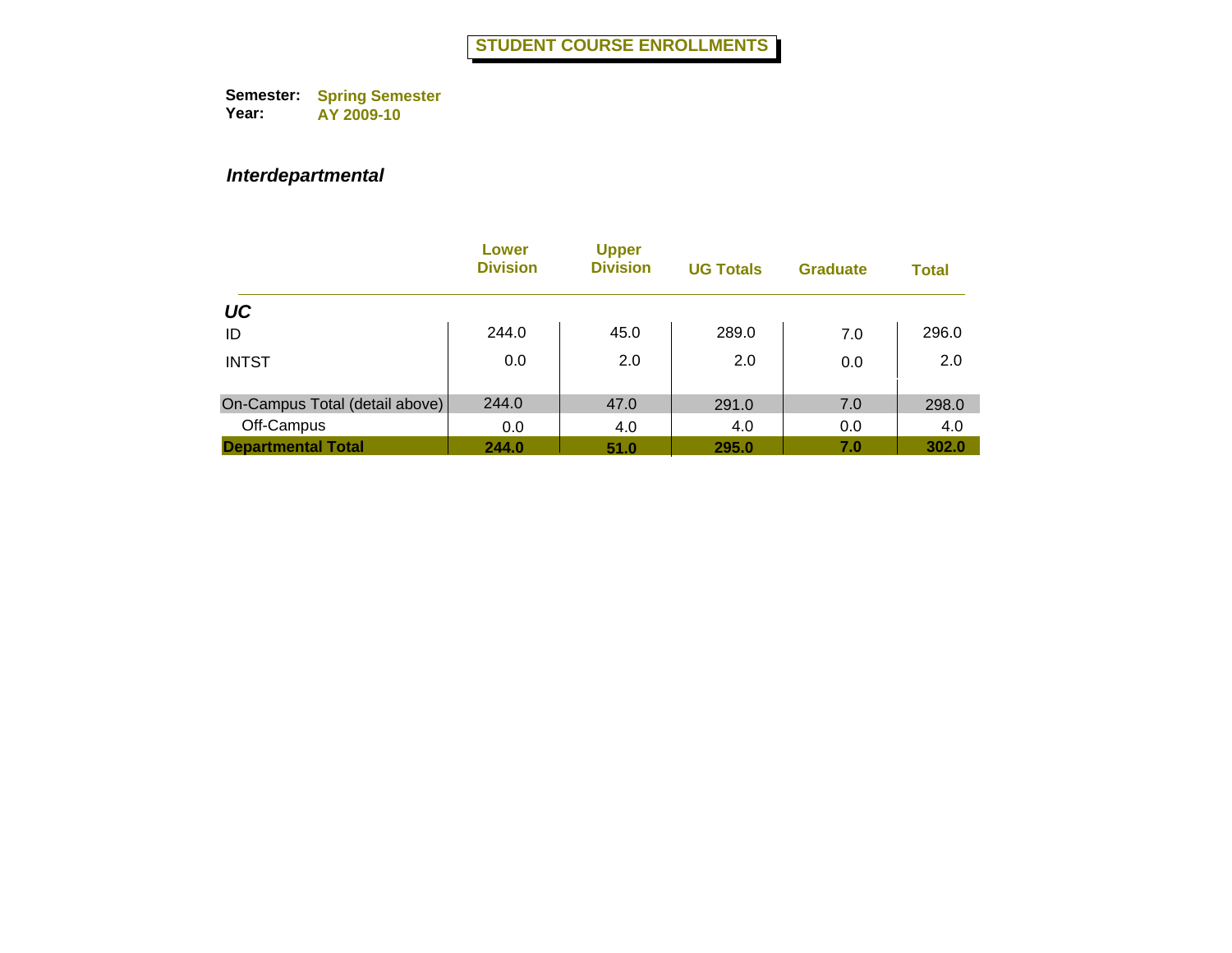|                                | Lower<br><b>Division</b> | <b>Upper</b><br><b>Division</b> | <b>UG Totals</b> | <b>Graduate</b> | <b>Total</b> |
|--------------------------------|--------------------------|---------------------------------|------------------|-----------------|--------------|
| <b>Counseling Psychology</b>   |                          |                                 |                  |                 |              |
| <b>CPSY</b>                    | 160.0                    | 229.0                           | 389.0            | 344.0           | 733.0        |
| <b>DISS</b>                    | 0.0                      | 0.0                             | 0.0              | 10.0            | 10.0         |
| <b>DOC</b>                     | 0.0                      | 0.0                             | 0.0              | 7.0             | 7.0          |
| ID                             | 0.0                      | 0.0                             | 0.0              | 10.0            | 10.0         |
| <b>RES</b>                     | 0.0                      | 0.0                             | 0.0              | 1.0             | 1.0          |
| <b>SOPSY</b>                   | 0.0                      | 0.0                             | 0.0              | 34.0            | 34.0         |
| <b>THES</b>                    | 0.0                      | 0.0                             | 0.0              | 4.0             | 4.0          |
| On-Campus Total (detail above) | 160.0                    | 229.0                           | 389.0            | 410.0           | 799.0        |
| Off-Campus                     | 1.0                      | 107.0                           | 108.0            | 0.0             | 108.0        |
| <b>Departmental Total</b>      | 161.0                    | 336.0                           | 497.0            | 410.0           | 907.0        |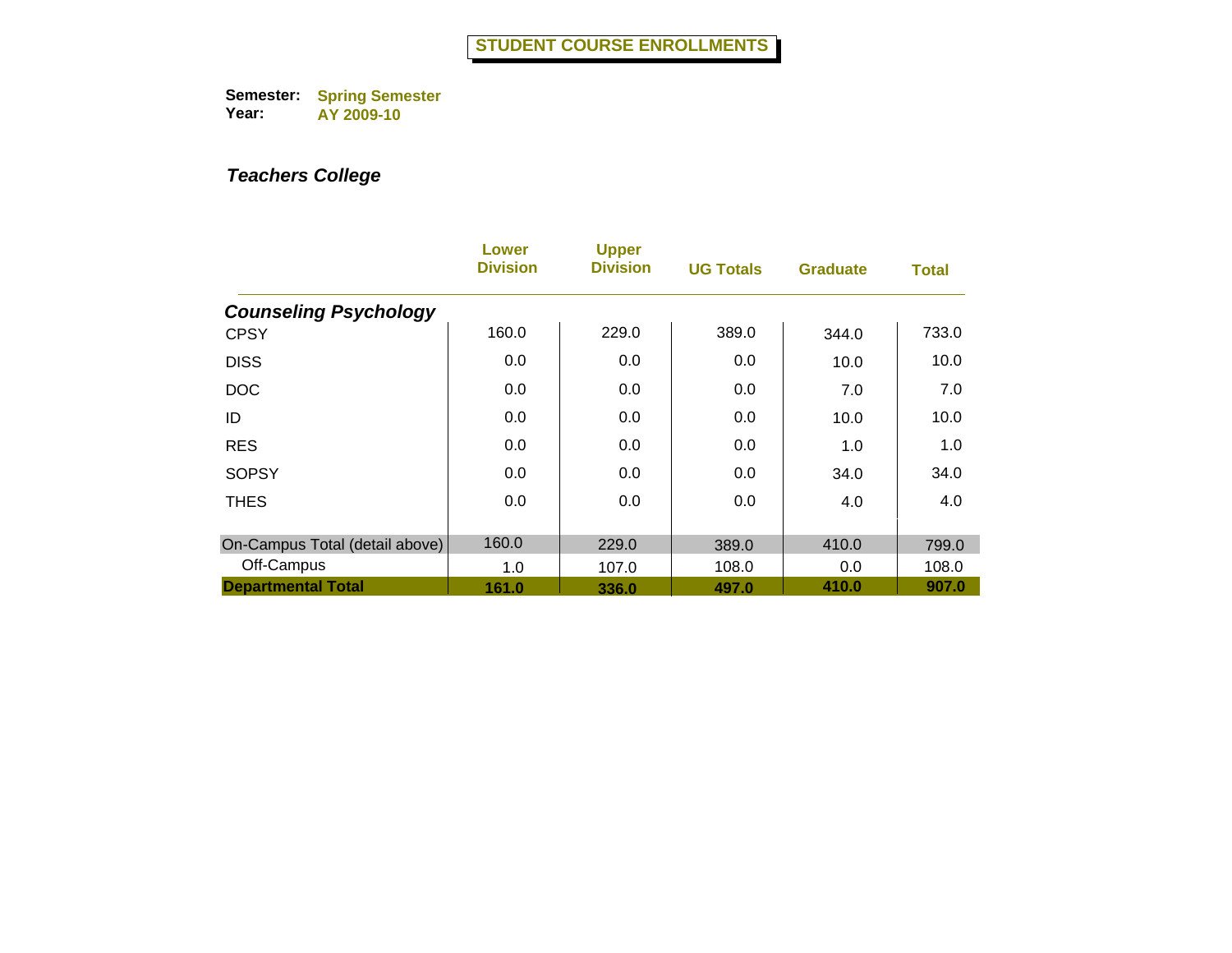|                                | Lower<br><b>Division</b> | <b>Upper</b><br><b>Division</b> | <b>UG Totals</b> | <b>Graduate</b> | <b>Total</b> |
|--------------------------------|--------------------------|---------------------------------|------------------|-----------------|--------------|
| <b>Elementary Education</b>    |                          |                                 |                  |                 |              |
| <b>DISS</b>                    | 0.0                      | 0.0                             | 0.0              | 4.0             | 4.0          |
| <b>EDEL</b>                    | 441.0                    | 545.0                           | 986.0            | 15.0            | 1001.0       |
| <b>EDRDG</b>                   | 0.0                      | 368.0                           | 368.0            | 0.0             | 368.0        |
| <b>HONORS</b>                  | 0.0                      | 2.0                             | 2.0              | 0.0             | 2.0          |
| ID                             | 0.0                      | 0.0                             | 0.0              | 8.0             | 8.0          |
| On-Campus Total (detail above) | 441.0                    | 915.0                           | 1356.0           | 27.0            | 1383.0       |
| Off-Campus                     | 13.0                     | 20.0                            | 33.0             | 447.0           | 480.0        |
| <b>Departmental Total</b>      | 454.0                    | 935.0                           | 1389.0           | 474.0           | 1863.0       |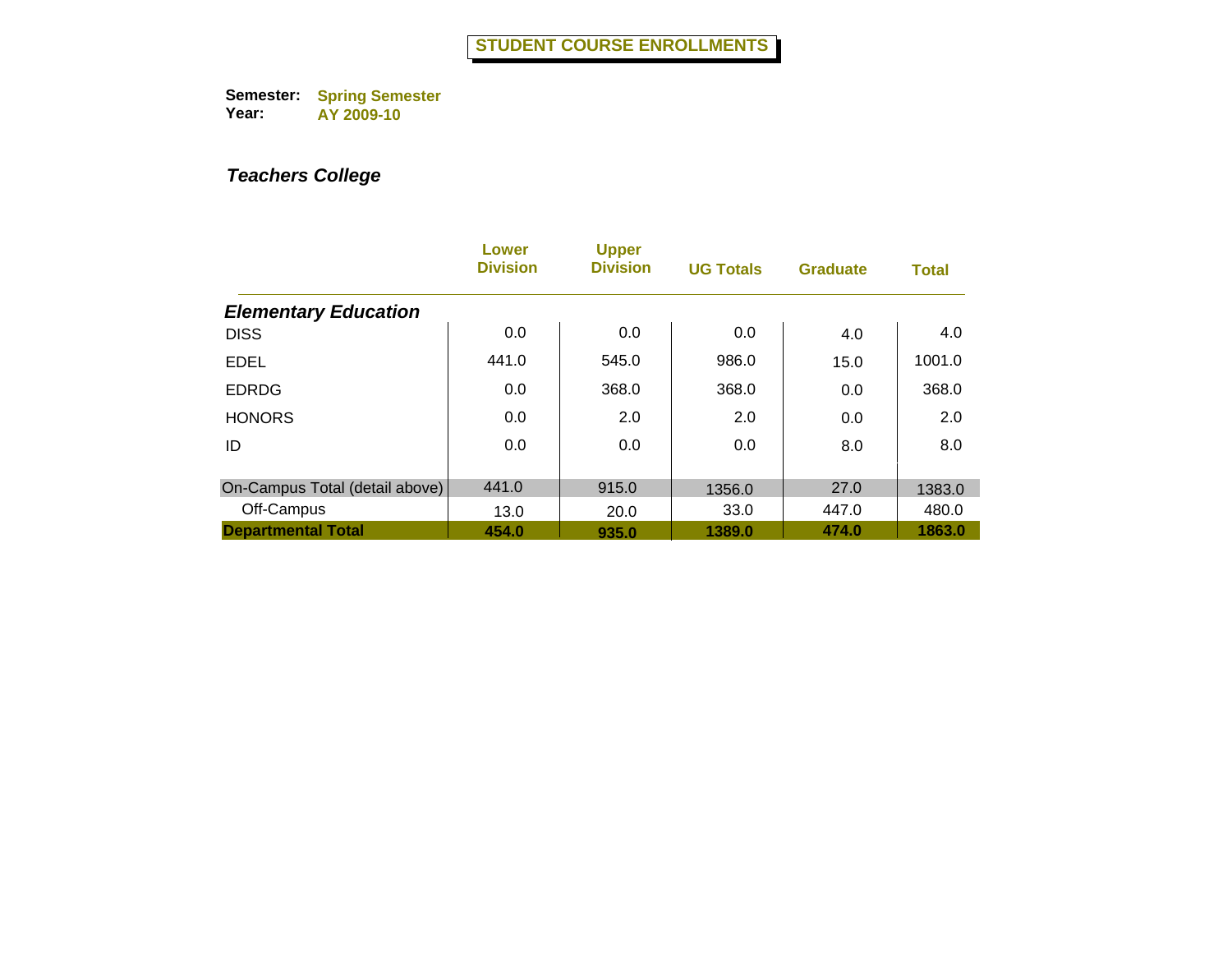|                                | <b>Lower</b><br><b>Division</b> | <b>Upper</b><br><b>Division</b> | <b>UG Totals</b> | <b>Graduate</b> | <b>Total</b> |
|--------------------------------|---------------------------------|---------------------------------|------------------|-----------------|--------------|
| <b>Educational Psychology</b>  |                                 |                                 |                  |                 |              |
| <b>DISS</b>                    | 0.0                             | 0.0                             | 0.0              | 7.0             | 7.0          |
| <b>EDPSY</b>                   | 673.0                           | 499.0                           | 1172.0           | 203.0           | 1375.0       |
| <b>HONORS</b>                  | 0.0                             | 1.0                             | 1.0              | 0.0             | 1.0          |
| ID                             | 0.0                             | 0.0                             | 0.0              | 7.0             | 7.0          |
|                                |                                 |                                 |                  |                 |              |
| On-Campus Total (detail above) | 673.0                           | 500.0                           | 1173.0           | 217.0           | 1390.0       |
| Off-Campus                     | 39.0                            | 117.0                           | 156.0            | 337.0           | 493.0        |
| <b>Departmental Total</b>      | 712.0                           | 617.0                           | 1329.0           | 554.0           | 1883.0       |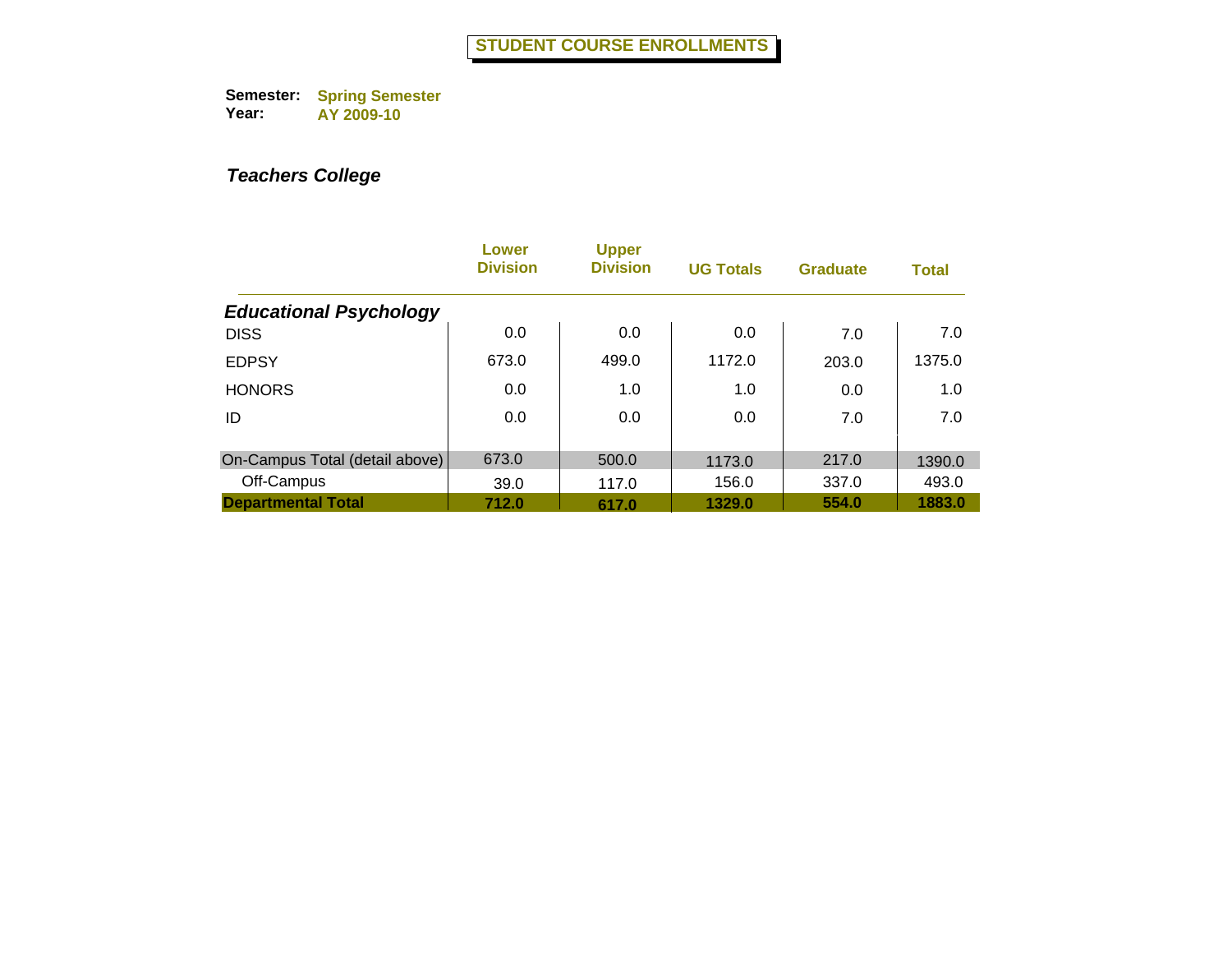|                                | <b>Lower</b><br><b>Division</b> | <b>Upper</b><br><b>Division</b> | <b>UG Totals</b> | <b>Graduate</b> | <b>Total</b> |
|--------------------------------|---------------------------------|---------------------------------|------------------|-----------------|--------------|
| <b>Educational Studies</b>     |                                 |                                 |                  |                 |              |
| <b>CRPRJ</b>                   | 0.0                             | 0.0                             | 0.0              | 4.0             | 4.0          |
| <b>DISS</b>                    | 0.0                             | 0.0                             | 0.0              | 13.0            | 13.0         |
| <b>EDAC</b>                    | 0.0                             | 0.0                             | 0.0              | 41.0            | 41.0         |
| <b>EDALG</b>                   | 0.0                             | 38.0                            | 38.0             | 0.0             | 38.0         |
| <b>EDCUR</b>                   | 0.0                             | 0.0                             | 0.0              | 3.0             | 3.0          |
| <b>EDFON</b>                   | 0.0                             | 169.0                           | 169.0            | 10.0            | 179.0        |
| <b>EDHI</b>                    | 326.0                           | 28.0                            | 354.0            | 95.0            | 449.0        |
| <b>EDJHM</b>                   | 0.0                             | 27.0                            | 27.0             | 4.0             | 31.0         |
| <b>EDLIB</b>                   | 0.0                             | 13.0                            | 13.0             | 2.0             | 15.0         |
| <b>EDMUL</b>                   | 166.0                           | 0.0                             | 166.0            | 9.0             | 175.0        |
| <b>EDSEC</b>                   | 73.0                            | 189.0                           | 262.0            | 12.0            | 274.0        |
| <b>EDTEC</b>                   | 40.0                            | 32.0                            | 72.0             | 0.0             | 72.0         |
| <b>RES</b>                     | 0.0                             | 0.0                             | 0.0              | 1.0             | 1.0          |
| <b>THES</b>                    | 0.0                             | 0.0                             | 0.0              | 1.0             | 1.0          |
| On-Campus Total (detail above) | 605.0                           | 496.0                           | 1101.0           | 195.0           | 1296.0       |
| Off-Campus                     | 0.0                             | 7.0                             | 7.0              | 368.0           | 375.0        |
| <b>Departmental Total</b>      | 605.0                           | 503.0                           | 1108.0           | 563.0           | 1671.0       |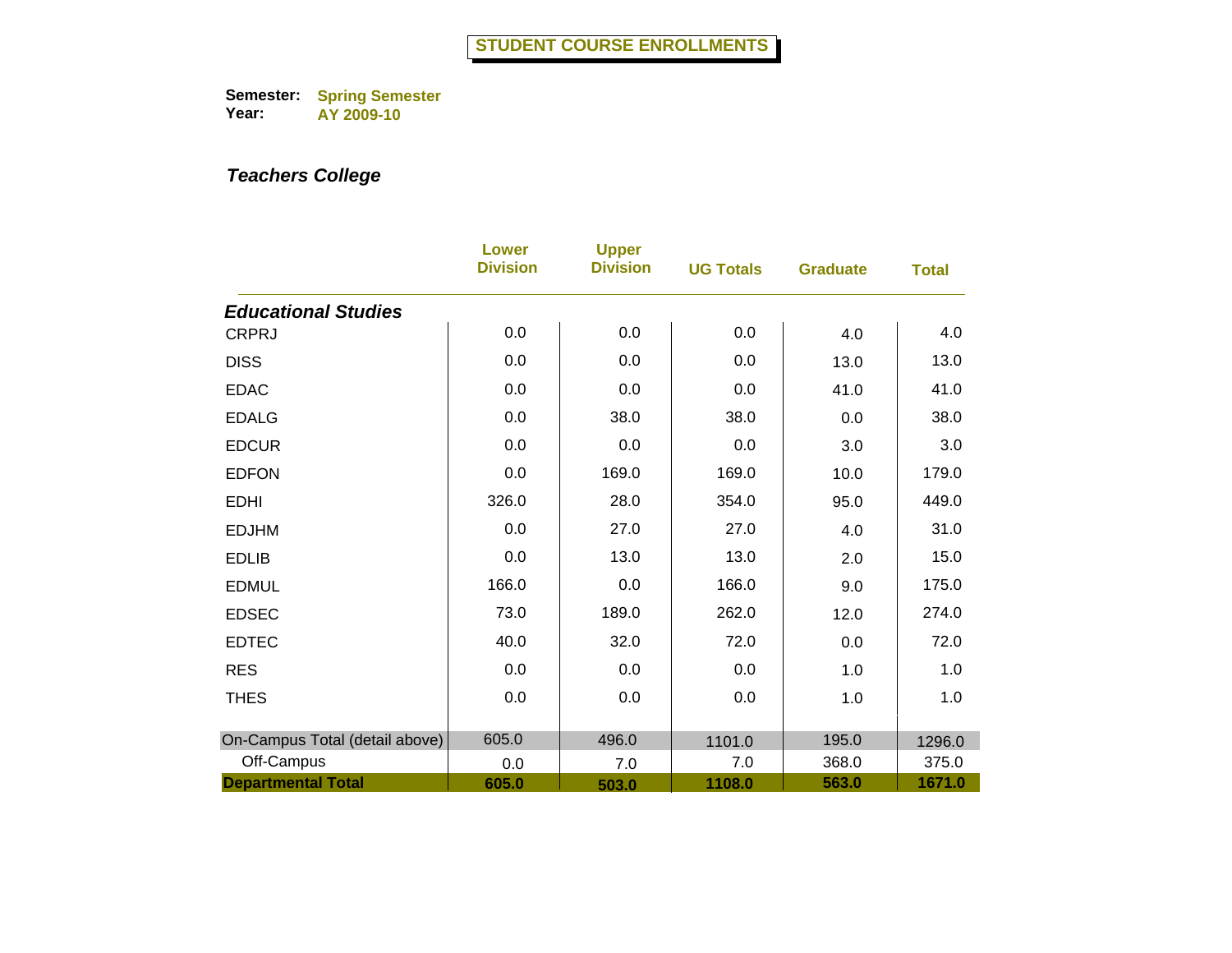|                                | Lower<br><b>Division</b> | <b>Upper</b><br><b>Division</b> | <b>UG Totals</b> | <b>Graduate</b> | Total |
|--------------------------------|--------------------------|---------------------------------|------------------|-----------------|-------|
| <b>Educational Leadership</b>  |                          |                                 |                  |                 |       |
| <b>DISS</b>                    | 0.0                      | 0.0                             | 0.0              | 6.0             | 6.0   |
| On-Campus Total (detail above) | 0.0                      | 0.0                             | 0.0              | 6.0             | 6.0   |
| Off-Campus                     | 0.0                      | 0.0                             | 0.0              | 564.0           | 564.0 |
| <b>Departmental Total</b>      | 0.0                      | 0.0                             | 0.0              | 570.0           | 570.0 |